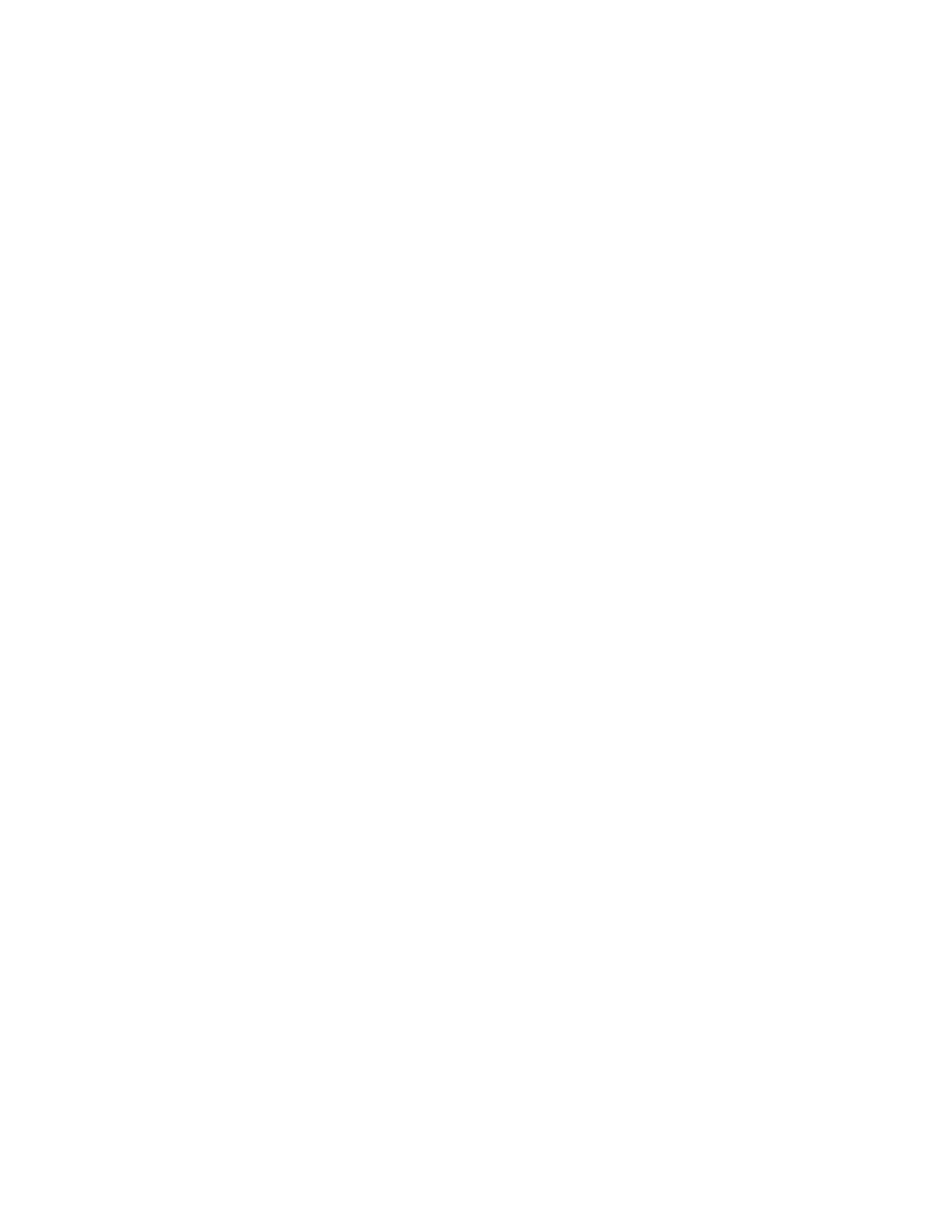### $\blacksquare$

The Mystery of the Phallos *Simon Barker* 1 Let the Mother Worry *Tracy Gonzalez* 8 a place 4 higher beings *d.* 13 The Sweet Stripener *Rolli* 25 Shards of a Public Dream *Joe Kraus* 27 imperator *Diana George* 30 My House Is a Doll's House *Katy Gunn* 38 Bury *R. Matthew Burke* 54 Primates *Anji Reyner* 58 A Cleaner Today, a Brighter Tomorrow *Hobie Anthony* 63 New World Order *Bruce Holland Rogers* 76 Bicycles *Joshua Willey* 78 The Party After the Party *Craig Foltz* 86

### $\blacksquare$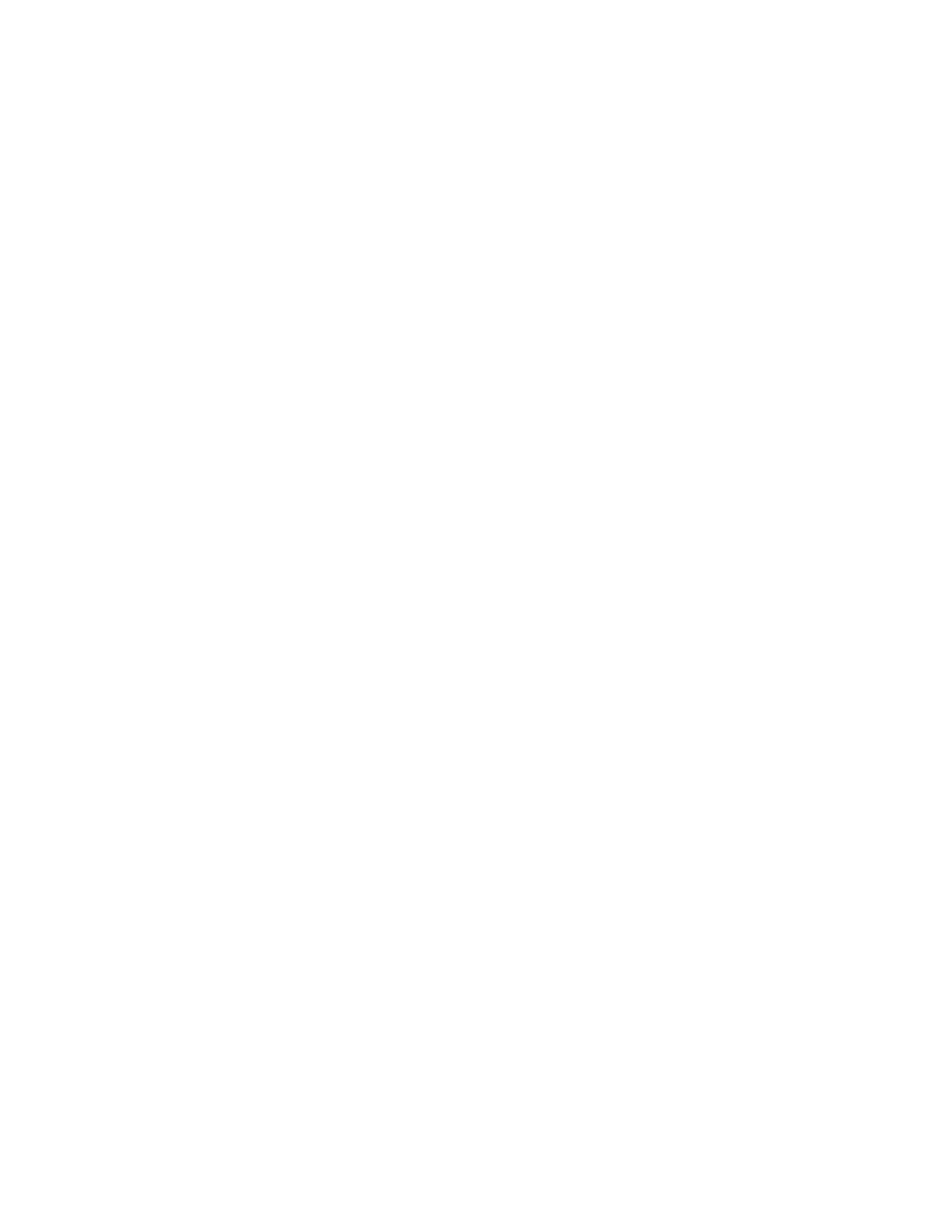### The Mystery of the Phallos *Simon Barker*

Dad stayed home from work today and went to see Mum in hospital. Jane and I did not come because last time Jane would not let go and wanted Mum to come home. But Dad said Mum was not recovered. That made Jane throw her tantrum all the way in the car. Dad said after this performance we had better wait before we saw Mum again. So today he visited on his own. I took Jane up Mobbs Hill and left her at her school. On the way back the rain came pissing down and I got soaked.

Our English teacher Mr Slade was away so we did not do Wind In The Willows. I am sick of Wind In The Willows. My Granny read it when I was little but now I am sick of it. We had to do our homework instead. Chifley said what if we have no homework, and Miss Murdoch said I am sure you have homework for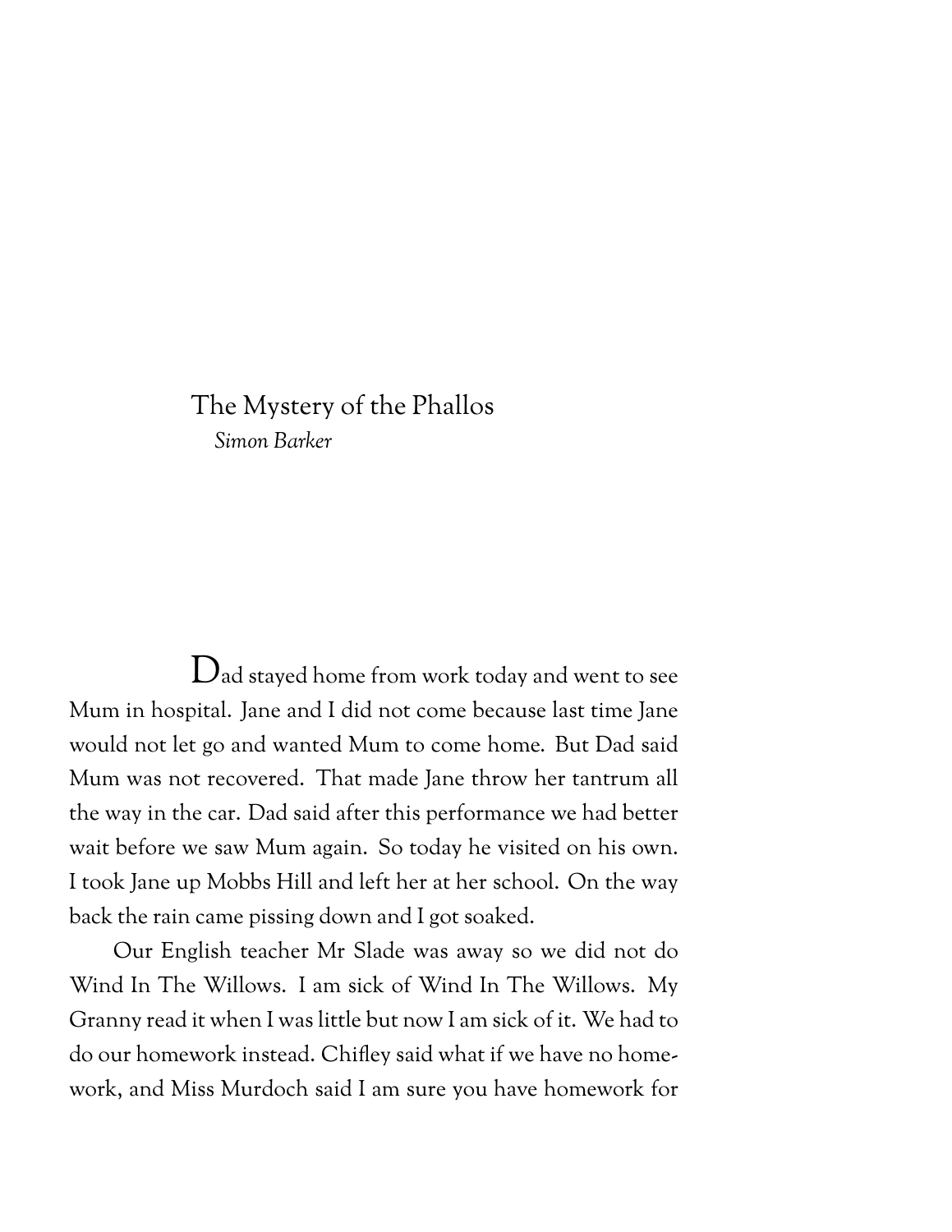one of your subjects. Do that if you have no English. Chifley had a book called The Perfume Garden. He borrowed it off Jones. It is a lthy book he said. It is from India. It is all about how to do it. It had a chapter called How To Make Your Member Large And Beautiful. I said Member was a funny word for your dick and Chi fley said that is the word you must use or the book will get banned. But everyone knows what it means. I tried to read some under the desk but Chifley kept turning pages before I had finished. It was fairly dirty. Chifley said did I know what is the dirtiest book ever? It is Lady Chatterleys Lover. I said we had that at home. How could you he said because it is banned and you can not buy it in Australia or you will go to gaol. I said my Dads friend in London posted it and the post office did not check so we got it. Chifley said you have to bring it to school. My brother says it is the dirtiest book ever. It does not say your Member it says your Dick.

In maths Miss Affleck sent me to Mr Bruce because I did not complete my homework and this is three times. I brushed my hair behind my ears because last time Mr Bruce said get a hair cut Son your hair is beyond regulation. I had to wait in the office. Not doing your homework is a grave matter Mr Bruce said especially when you have been reprimanded twice. But there is another graver matter he said do you recall I instructed you to have your hair cut. I said yes. Then why have you not obeyed me Son. I said I did not know. He said the school rule is clear as crystal it must be above the ears not brushed behind. Long hair is associated with crime he said. Do you know if my car was stolen nine times out of ten it would be some one long haired he asked. He said report to detention this afternoon and tomorrow I expect to see your hair cut.

*2*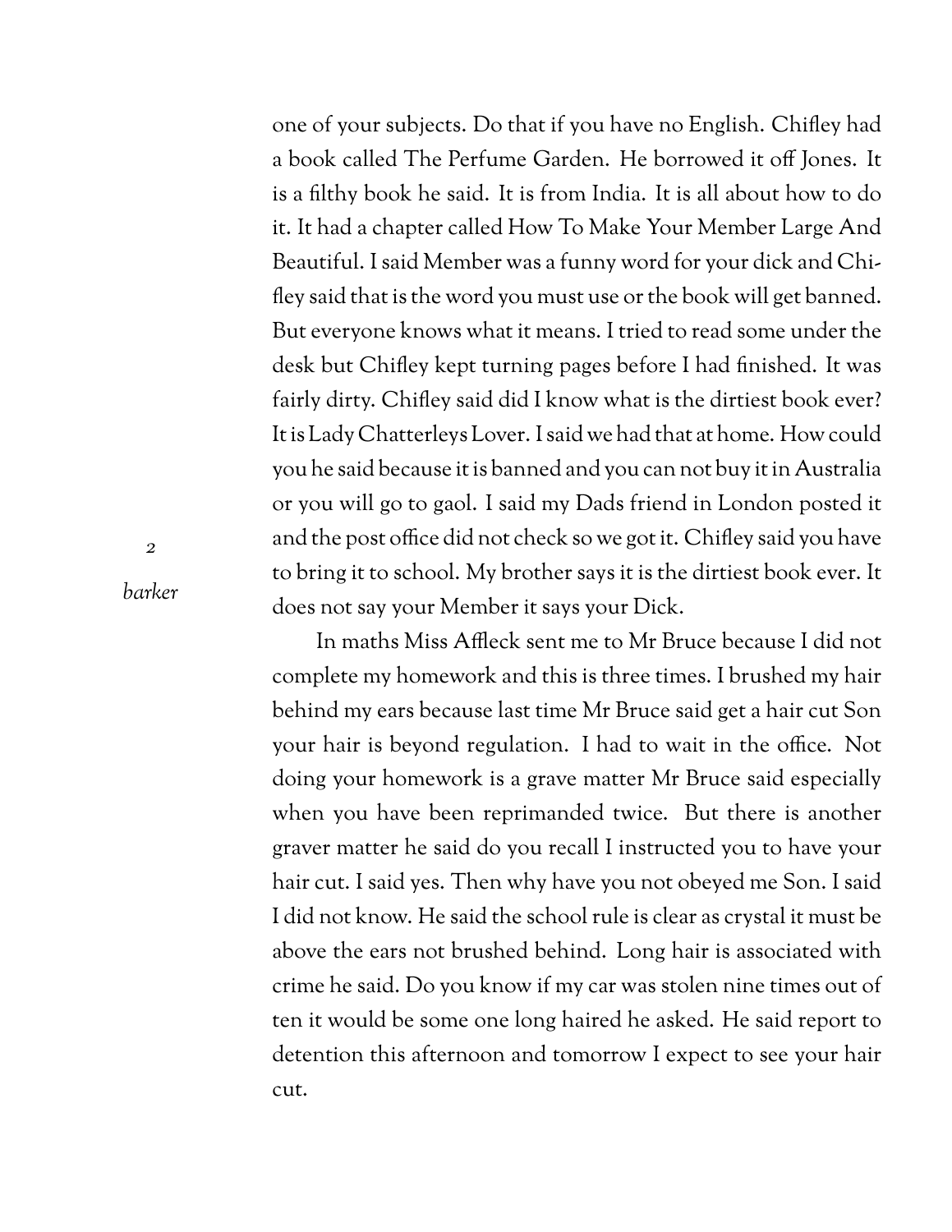In the night my Dad cooked mixed grill. He could not remember Mums instructions and the vegies burned. When he took the lid off smoke went to the ceiling and it smelled very burned. So we had scrambled eggs again. I am sick of them like I am sick of Wind In The Willows. After dinner my Dad drove to the hospital. He did not come home till late. I got Lady Chatterleys Lover and started it. My sister asked what I was reading and I told her it was a book. I read Chapter One and it was about theWar and Lady Chatterleys Husband coming home from Flanders in bits and not being able to have any children. But I did not find any dirty parts. When my Dad got home I asked could I have a note about my hair. My Dad is good at writing. When I stay home but am not sick he writes my son had an Indisposition. That is not a lie he tells me it is merely ambiguous.

In the morning I read Lady Chatterleys Lover again. In the book it said the Sex Business but it was not really dirty. I put it in my school bag. It is a paperback and on the front it says the book cost three shillings and six pence and is unexpurgated.

Mr Slade was back so we did Wind In The Willows again. It was not boring this time because Chifley and I read Lady Chatterleys Lover underneath our desk. Chifley did not read Chapter One because I told him there are no dirty bits. He flicked the pages until he came to them. It said the word Cunt but it did not say Dick. Instead it said John Thomas and the word Phallos. What is Phallos Chifley said to me. It must mean Dick I told him. Phallos Chi
ey kept saying The Mystery Of The Phallos and he sounded like an Englishman. I was pissing myself.

At lunch I had to report to Mr Bruce. Your hair is not cut Son he said to me. I expressly stated that you must have it cut by today.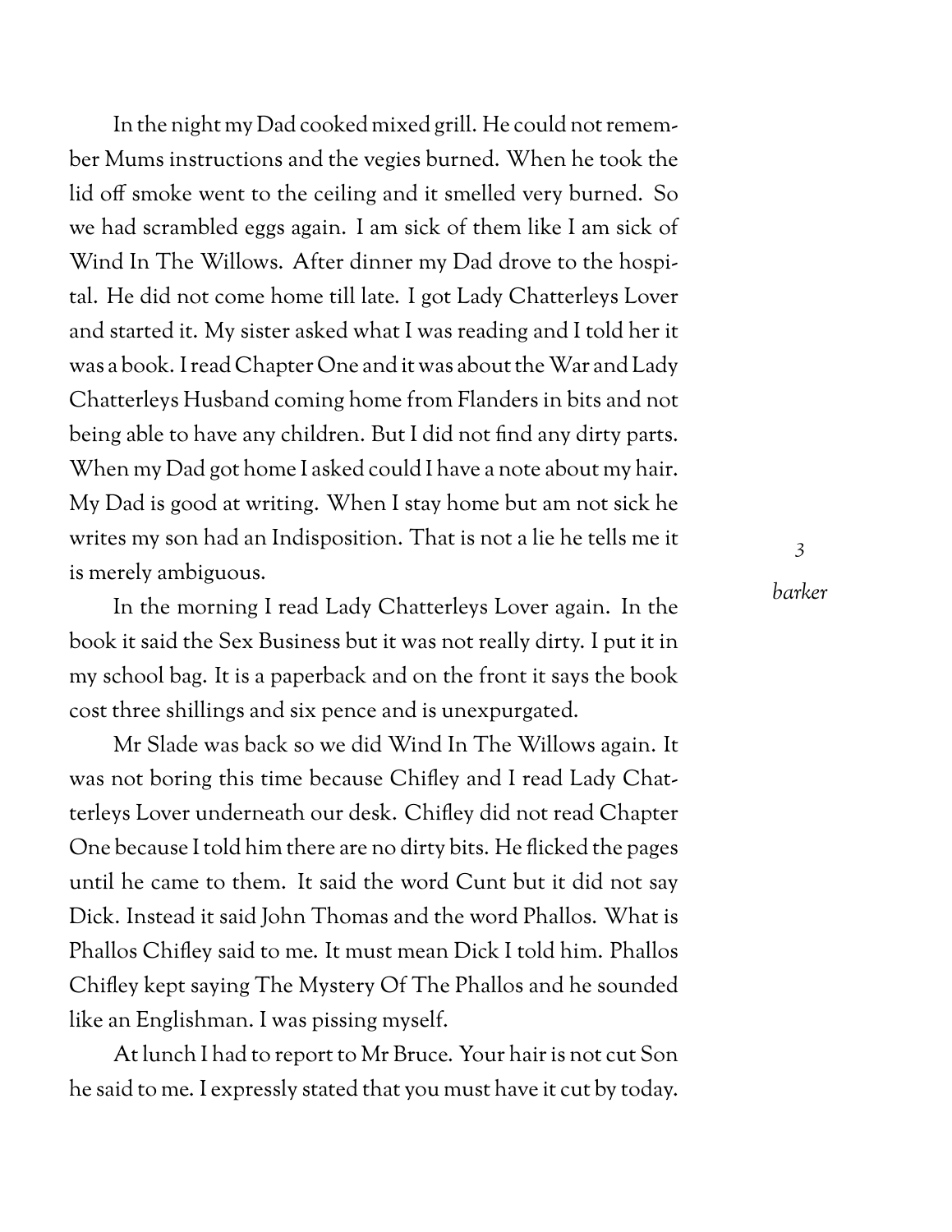I showed my note and Mr Bruce read it. What is this he said the length of my sons hair is not a matter of educational signi cance. I am sorely disappointed he said. Your father appears to be an educated fellow but he does not grasp the importance of this matter at all. I thought he was going to put me on detention but he only said some more things about long hair I have forgotten and then he dismissed me but I did not get any lunch because it was time for sport.

Chi
ey and I do not do sport. In summer it is just cricket and in winter it is rugby. They are fascist sports. I would rather do long distance running but they do not have it of course so Chi fley and I do debating. Miss Murdoch sets the topics. Todays were "That Children Should Be Prevented From Playing War Games" and "That Coed Schools Are Better". I was on the government for the first debate. When I started debating I really stank and my mark was 4 4 5. But this time Miss Murdoch gave me 9 8 8. When it was over Chifley made me get out Lady Chatterleys Lover. He asked Miss Murdoch have you read Lady Chatterleys Lover and she said yes but where did you get that copy it is banned. Chifley said it was my Dads copy. Miss Murdoch asked is this true and I said yes my Dad lets me read it. Your Dad sounds quite progressive she said but you should not bring it to school because it is considered obscene by the benighted authorities here and you might find yourself in hot water. Can I read some to the class Chifley said. He is a stirrer. But Miss Murdoch said yes if you wish to broaden the outlook of your fellow students please give us a recitation. Chi
ey started reading a dirty bit and everyone shouted and sniggered so Miss Murdoch said I think that is enough. Give the book back to Richard if you are all going to be so childish. Then everyone made

*4*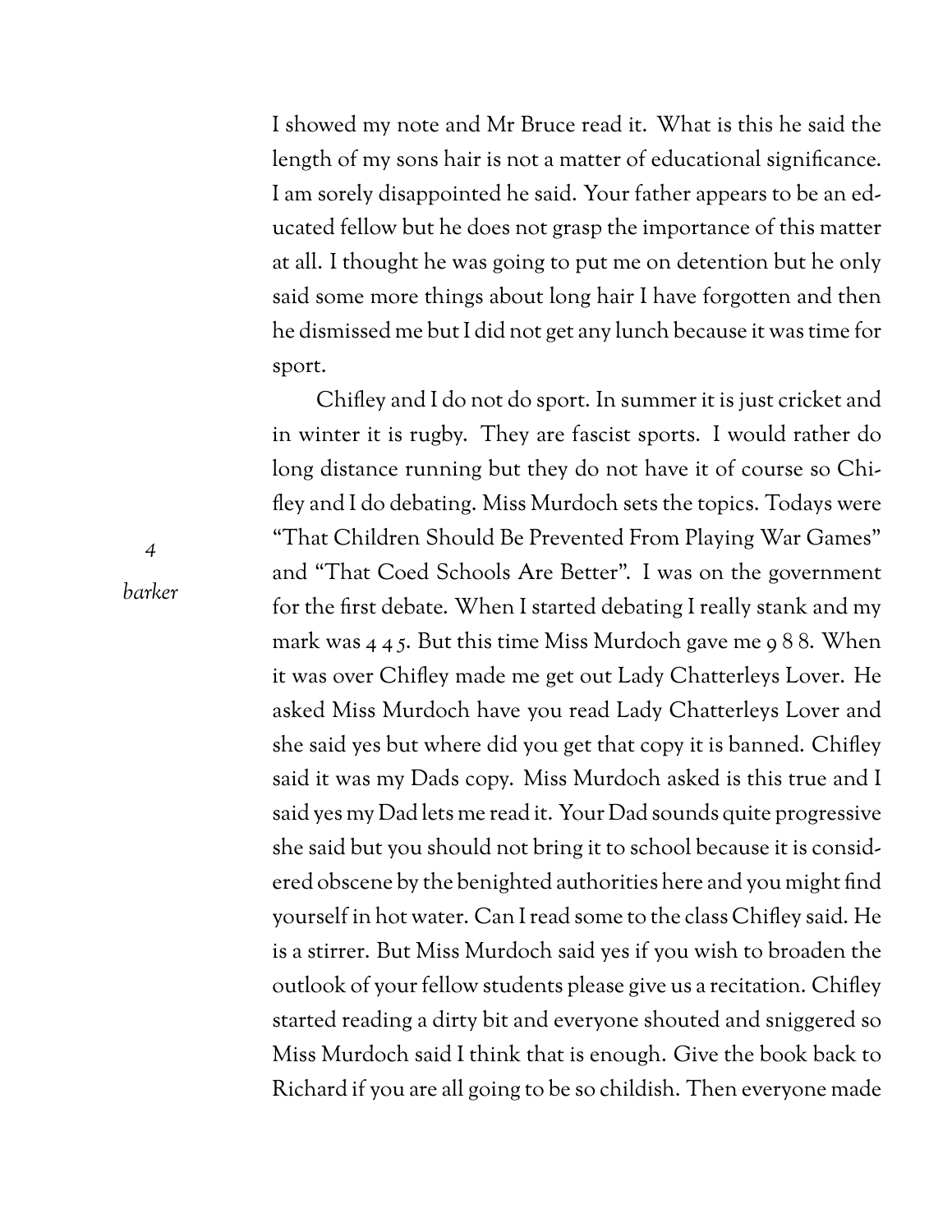more noise. Mr Bruce came in to see what it was about and he saw the book. What is that book he shouted. Give it to me. He went off his rocker. He said I can not believe it. First you defy me over the school regulation on length of hair and now I discover you with this. You are a disgrace he shouted and he ripped my Dads book. It was already ripping because kids had been trying to get it off me all day but he ripped it in half. I was shitting myself because now Dad would know. What are you doing Miss Murdoch said to him. That is my book. What he said. He was very red in the face. It is my personal copy she told him and I was lending it to Richard so that he could grasp the signi cance of our debate last week. She said the topic last week was "There Should Be No Censorship Of Literature". What rubbish Mr Bruce said to her. This is not literature this is banned. You will have a lot of explaining to do young woman putting this into the hands of a miner. He shook his nger and he looked like he might explode. She said to him for Gods sake Harry the law is an ass about these things and once the government is changed such books will be studied in schools. But Mr Bruce shouted address me correctly in front of these boys Miss Murdoch. No you are being totally unreasonable she said back to him. See me in my office he said to her and threw the two halfs of Dads book in the bin. After they were both gone everyone in the class went ooooooh.

My Dad came home early again because Mum was still in hospital. I did not tell him about the book. I could not think up any excuse. When I was watching TV some one knocked on our front door and it was Miss Murdoch. She said to my Dad I assume you have already heard about the incident this afternoon. He said no I have not heard. I find I am rarely made privy to any incident

*5*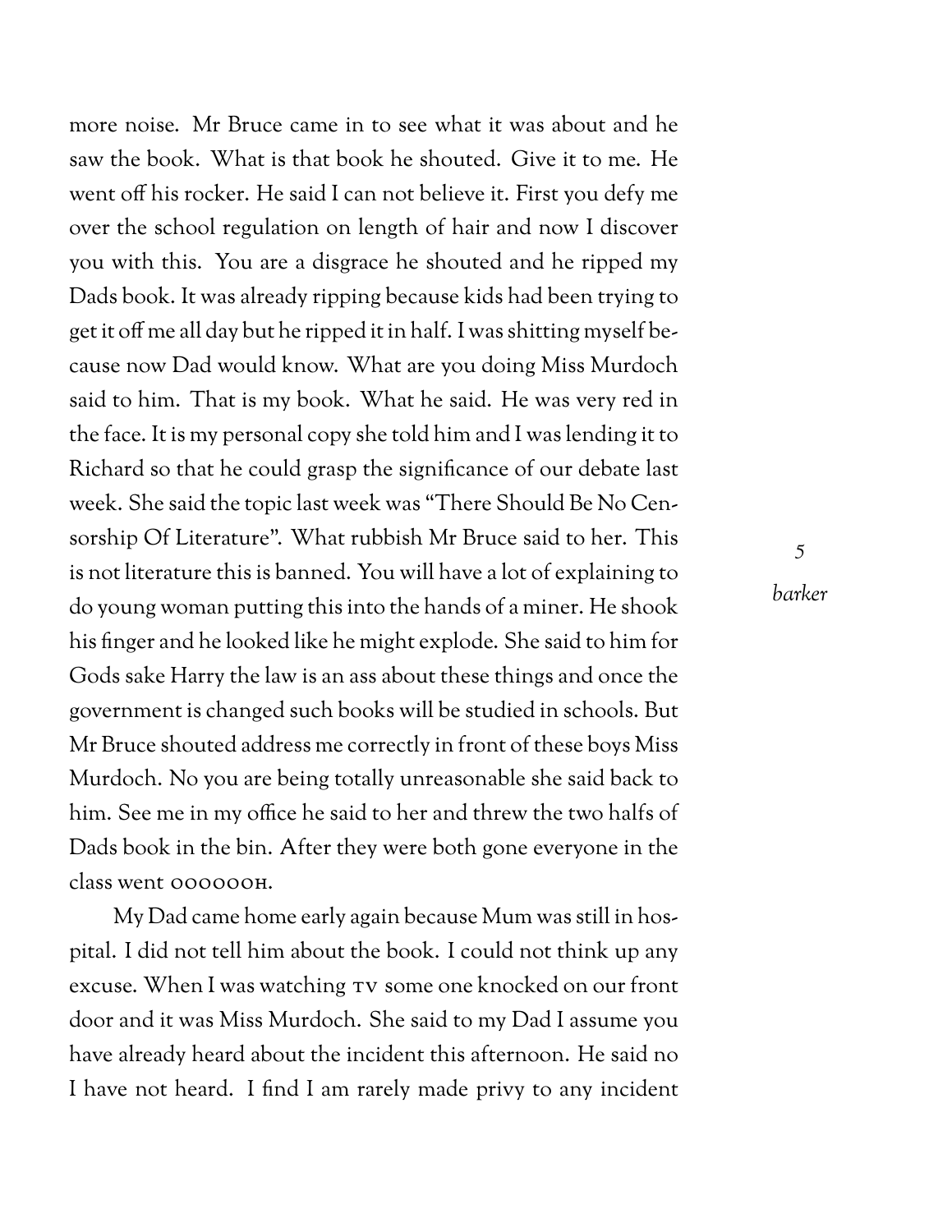these days. She gave him back the two halfs of book Mr Bruce had ripped. He looked at me but I started watching TV again. Miss Murdoch explained about debating. She went into the kitchen with dad and they talked for a long time. I heard her say Mr Bruce was unbearable and how she dreaded that job and that this is a very backward country we live in and my Dad told her this country was run by second rate people very second rate. Then I heard them talking about London and other books. My Dad asked have you read Kangaroo and Miss Murdoch said yes at the university. One of the characters reminds me of Harry Bruce. I watched My Favourite Martian while they talked. I heard Dad say he would like to extend his hospitality but Richards mother is in the hospital and I am a notoriously poor cook. Miss Murdoch said thankyou but she would have to decline in any case because otherwise she would miss her train. She shook my hand and said goodbye I will miss you and the other boys even Chifley. My Dad drove her up to the station but he was gone a very long time. When he got back he said you are fortunate to have teachers like Marigold. Marigold is Miss Murdochs name.

Miss Murdoch was not at school anymore. Instead we had a teacher called Mr Cox. Mr Cox was bald and when we heard his name we cacked ourselves. Chifley said Cox we can not call him Cox. That is a banned name. We have to call him something else. What about Phallos I said. No that is banned too he said even though no one knows what it means. We have to call him Mr Member until the government changes and then we will be able to call him Cox. So we all called himMrMember behind his back. He did not do debating so Chifley and I had to do the fascist sport of cricket. Then on a Friday Mum came back from the hospital. Dad

*6*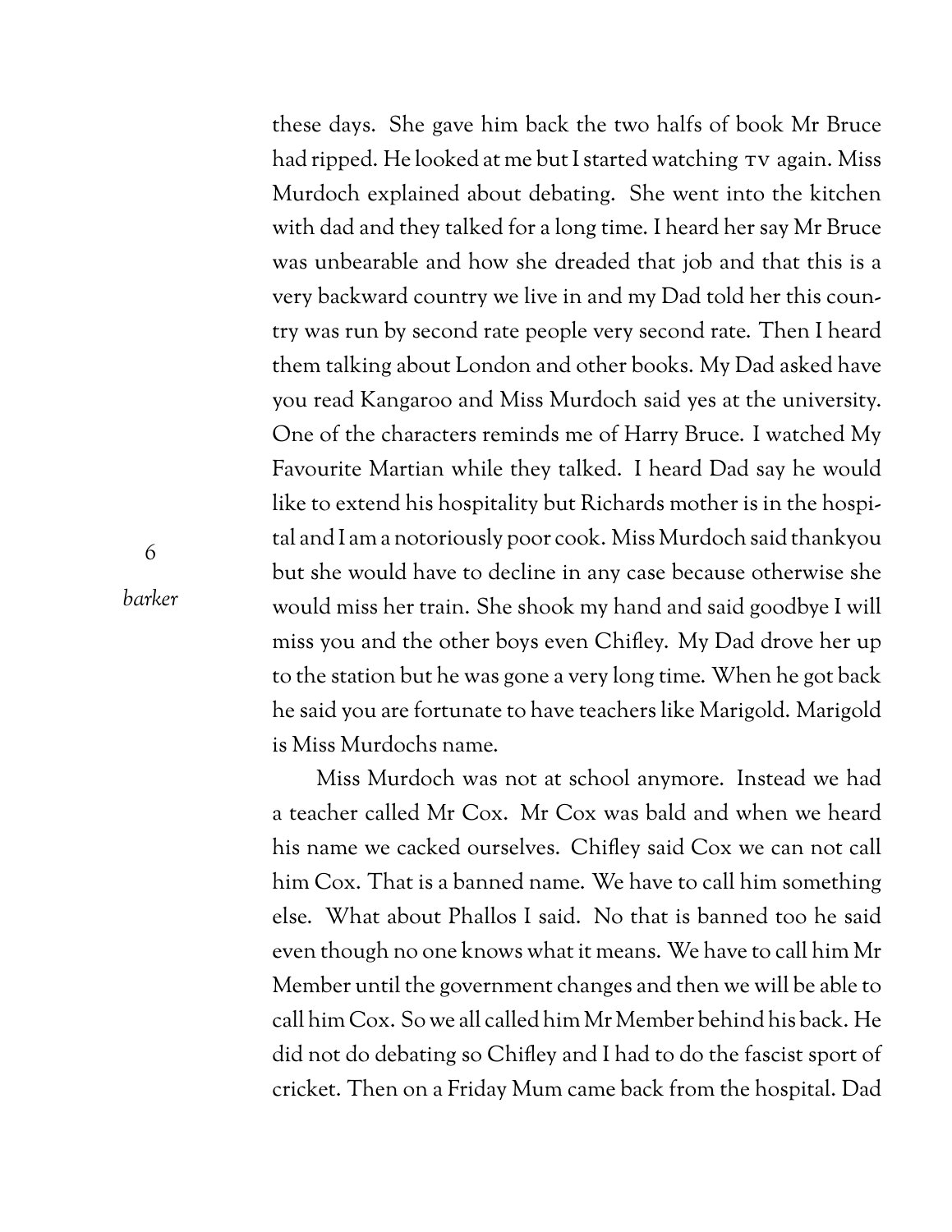said your mother will be unable to carry things for a good while. She is convalescing. But at least she will be all right. The doctors were extremely apprehensive but now they believe she will make a full recovery. She will not be able to bare any more children my father explained. That is all right I said I do not care about that. He said it was a small matter in any case because they were content with two children my sister and me. He stuck the two halfs of book back together with sticky tape.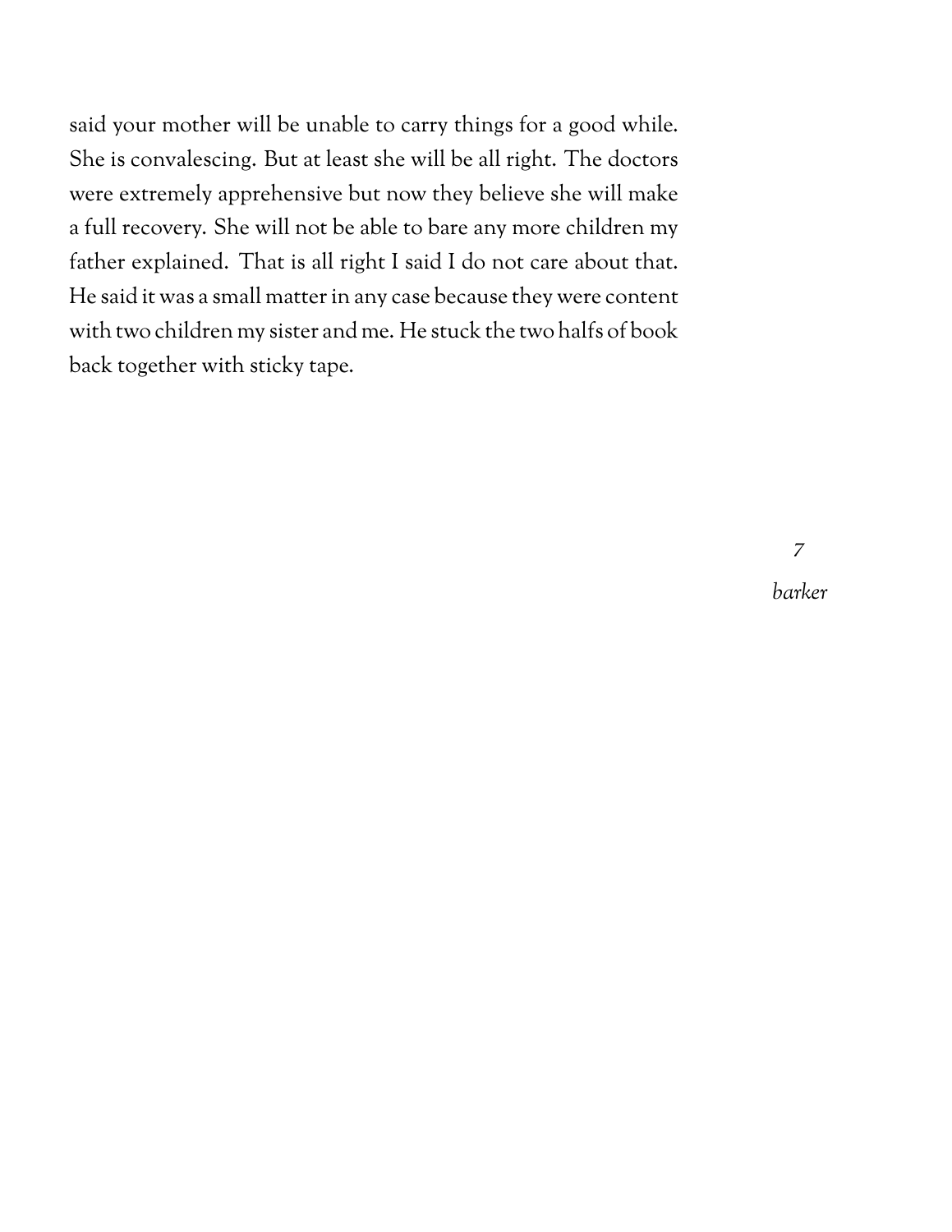## Let the Mother Worry *Tracy Gonzalez*

I think it would be cool if we had a hotel party. In our hotel room. The one we will get when it snows.

We could invite men with beards and only cool women, only a few. Also, men without beards. And bald men and black men. Also gay men with tattoos. And men who have just experienced loss. We would have bottles of Jack and an assortment of minibottles of Boone's Farm we bought at the dollar store because we thought multicolored alcohol for a dollar was too awesome a thing to pass up. People would byob of course. That's what bathtubs filled with ice are for. Look how fast it fills up, the dark multiplying on the white like pancreatic cancer cells!

Some people bring McDonald's hamburgers. Others bring chips and processed square-shaped treats with cheese flavoring in sturdy boxes. It's a feast of greatness.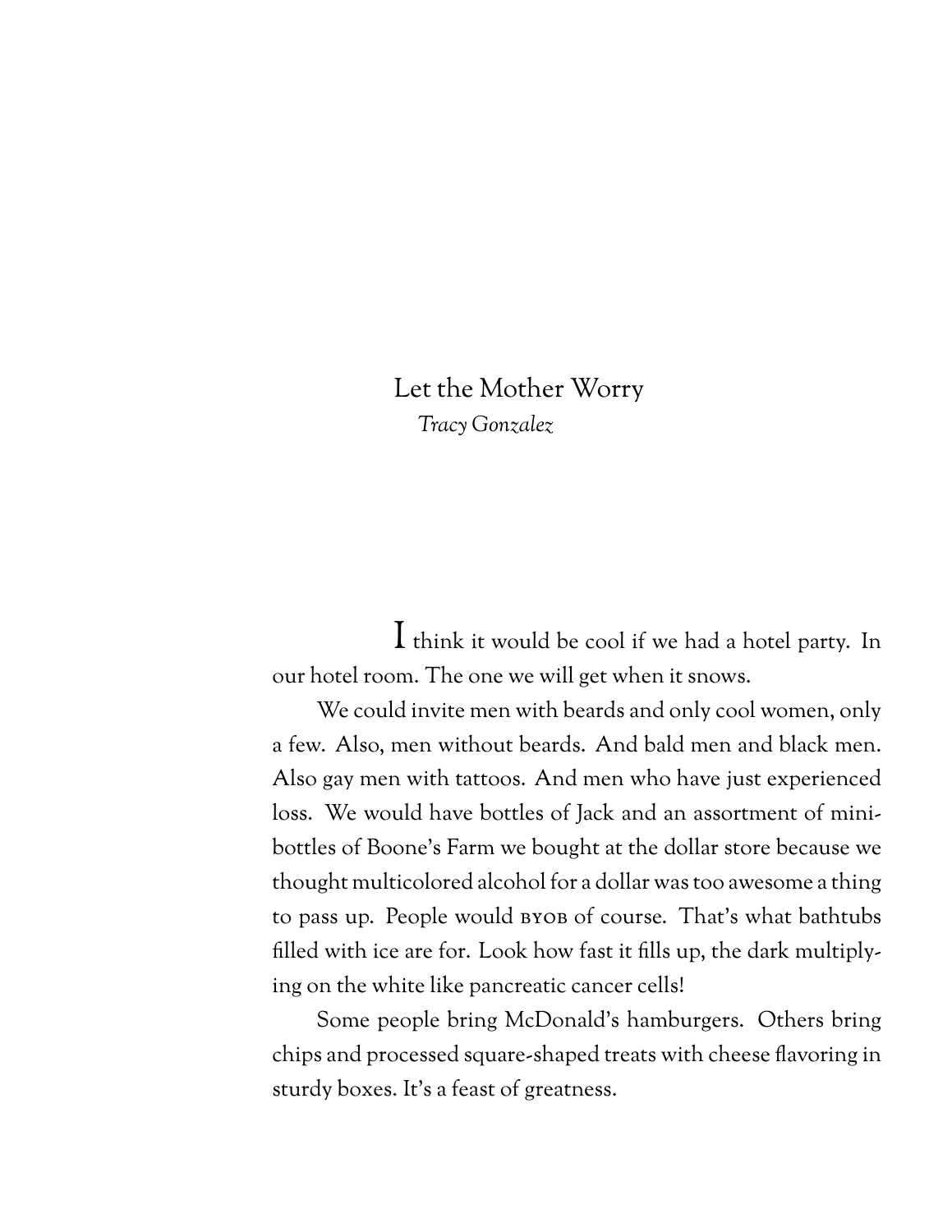"Give me some of that blue one!" "I want red!" Everyone wants to drink the Boone's Farm. "It's like the Gatorade of booze!" Booze is in quotation marks. It's Boone's Farm after all.

The room heats up with bodies and no place to put the bulky coats. I want to sit in the middle of all of the men but it's hard. They are everywhere. I settle for little sits here and there. They don't know how I am doing that dual thinking with them that men do with women, how I am sizing them up like sex prey while my mouth does something else. They don't know how I am really taking them in. Smelling them. Small touches. Brushing back hair. A test of their wrist pulse. How their neck takes to the pads of my ngers. Assimilating them. It's what I do. I can't help it. Heartbeat. Breath. Blink.

You watch me from all the places you are. I have not stopped keeping track of you. I can see you high-ving me with your eyes. You are smiling like you never have before. We know this party is a fucking success and it hasn't even gotten rolling yet. Somebody turns up a smoky, funk-based song and you grab the man you are chatting with and begin to dance. I clap. "There's my girl!" I yell and it's like gravity slips and the men slide toward you. Buckle against you. Yours.

There's my girl, I whisper, licking my lips as they bury you inside the song and sweat.

I can see the top of the door to the room, opening and closing, opening and closing. Stoking the fire of the room over and over again. Bodies coming. Bodies leaving. Bodies. Bodies. Bodies. The only way they could be counted is if they could be killed.

It's a joyful chaos.

*9*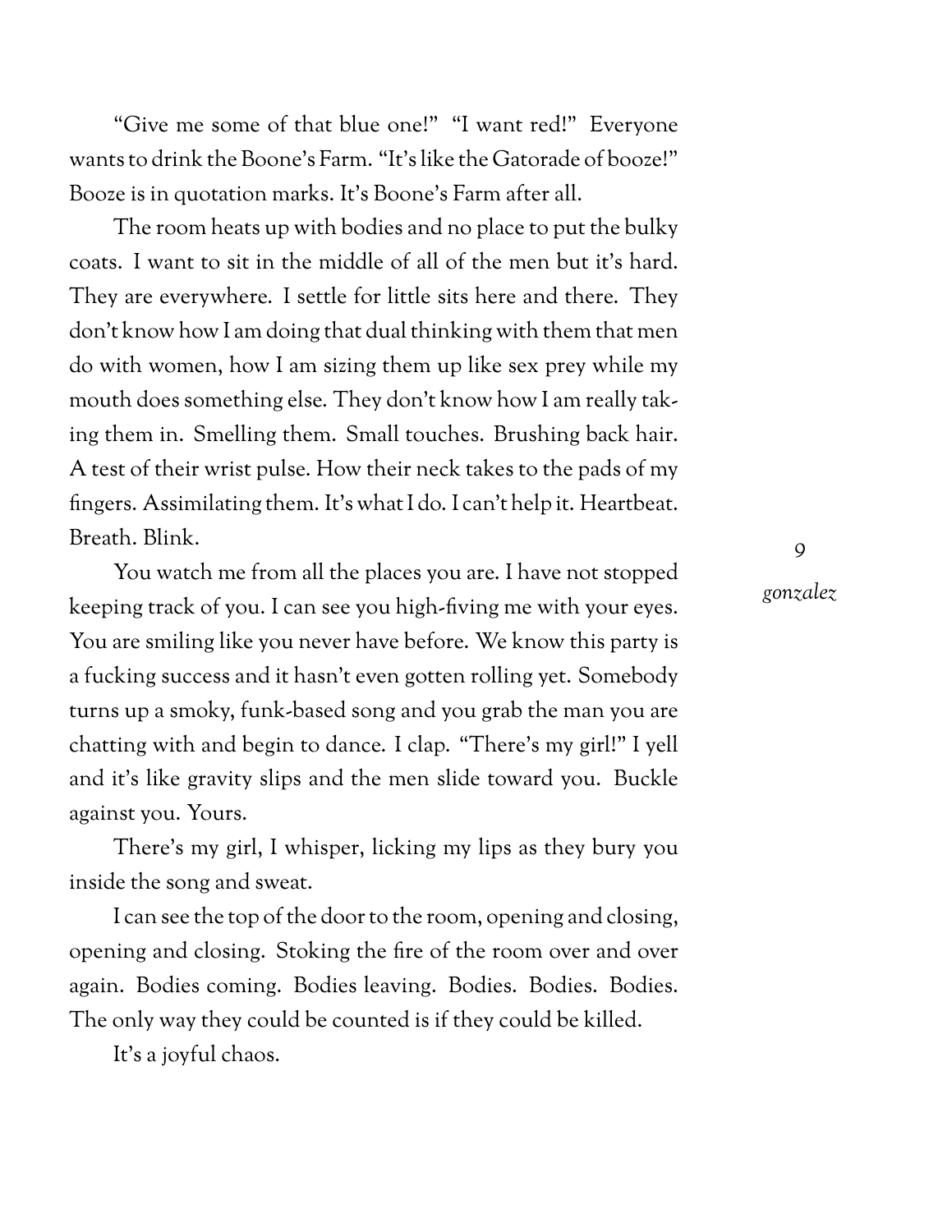In the bathroom, the bathtub. Everybody wants to piss next to the cold beers. Especially me. It's a great thing to be sipping a beer, releasing a beer and looking at beer all at the same time. I am fully aware of how drunk I am based on this thought I am having. I think of all the future pissers this night will bring, how wrecked the tile will be by morning. I apologize to the tile. "They mean you no harm."

I wash my hands and fix my hair in the mirror. Always fixing my fucking hair. I can hear how loud it has become in the other room. In another life, the one I left back there, I would be concerned. Worried we'd get thrown out. Here, in this faraway place, where it's just you and me, I don't care. I am who I am supposed to be here and a lot of people in that room only know this real version of myself and it feels clean and sharp. Flawless.

I exit the bathroom and one of the wonderful men grabs me around the waist, verbally admires the curve of it and nuzzles my neck with his drunken face. His beard is scratchy and his arms are strong. I let myself go with it and my heart inflates and explodes inside my chest cavity. I want to tell him he should be thankful for my ribs and skin otherwise he would've been covered in chunks of heart muscle and gore. Then, I do tell him. When I am drunk and happy and feel loved I have no walls. He asks me why and I tell him about the explosion and he kisses me on the mouth like an old drunken boyfriend. He lifts me and carries me, as best he can, through the crowd of the room. A sack of potatoes. The men part the way, a slit in the sea where I want to swim.

He carries me, which is twisting around, which is the leaning and thrusting of forward and backward. All I can think about is how my ass is on full display and how everyone is taking pictures

*10*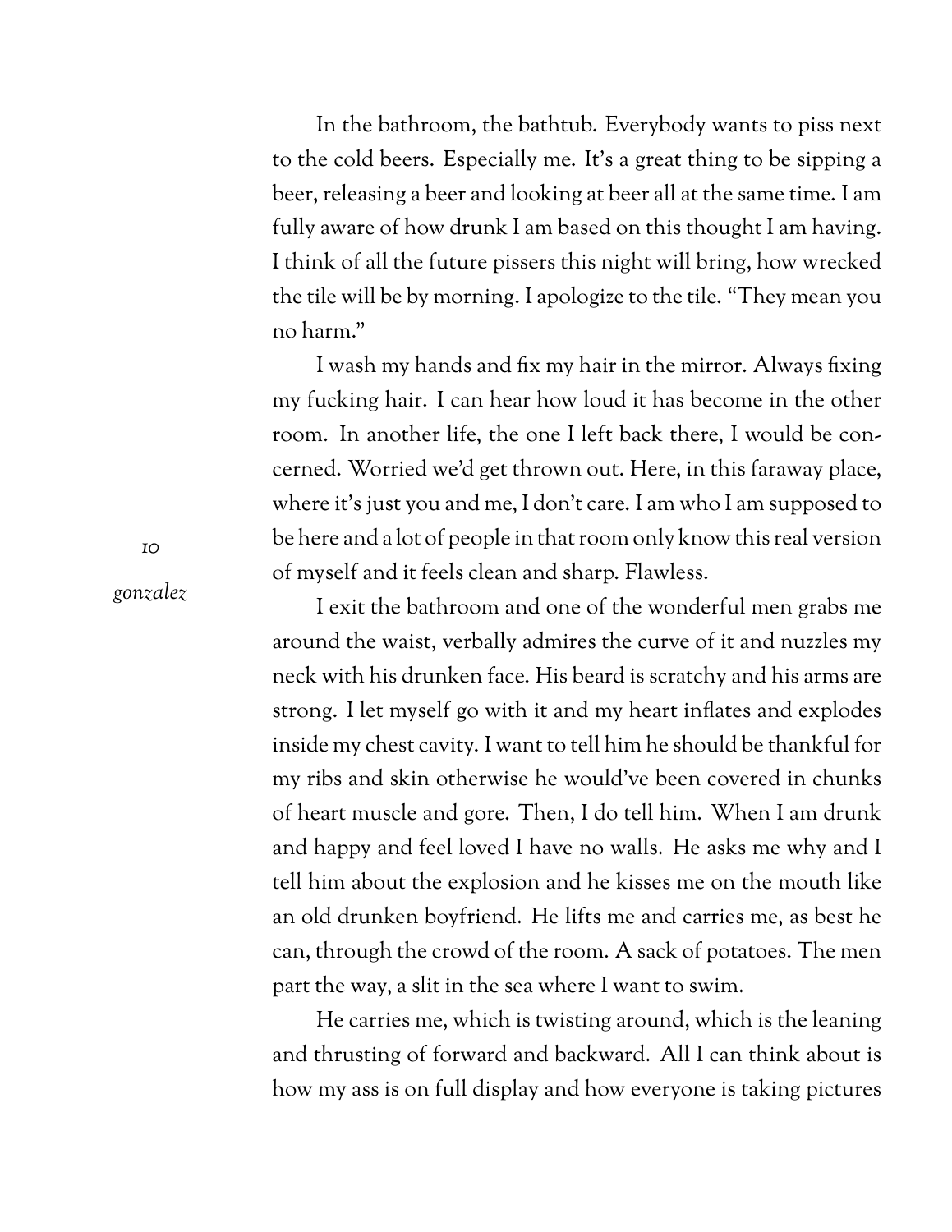of this spectacle and how they will end up on Twitter or Facebook and how I will have to make jokes about how the camera adds ten pounds. I hold my breath, try to feel lighter.

There are so many hands smacking my ass I think of the multitude of gangbang porn I have watched and enjoyed. All of those different hands, different ways they are telling me I am a bad girl. When I start to get excited is when he lets me down and I punch him like it was no fun at all. The punch hardly dents the fabric of his shirt. The punch is a kiss on his arm mouth. He dips me like he's my daddy but my feet are not on the tops of his shoes and his mouth is too close for a daddy's, the moment held too long. My hair touches the floor, my chest hot with his breath. All I hear are shutters going off, flashbulbs.

I know the night has been long but the night is also standing still. So many positions have been changed it seems as though the room has rede ned its space several times over. I see you by the window, then by the couch. The same mirror appears on every wall. Our dual king beds are side by side, then head to head, then on separate sides of the room, our nightstand moves everywhere but the ceiling. The floor is long gone. I can hear you laughing but I cannot see you until, all at once, you take my hand and pull.

In the closet, the quiet. We hold each other and breathe. Our chests heave up and down together— part of the same skin. Telepathically we communicate everything that has happened to each of us since the party began. Everything up until this moment. When all the information has been transmitted, we drop our arms and you say, "It must be the Boone's Farm," referring to our new powers of communication. "Remember when we were alone and *11*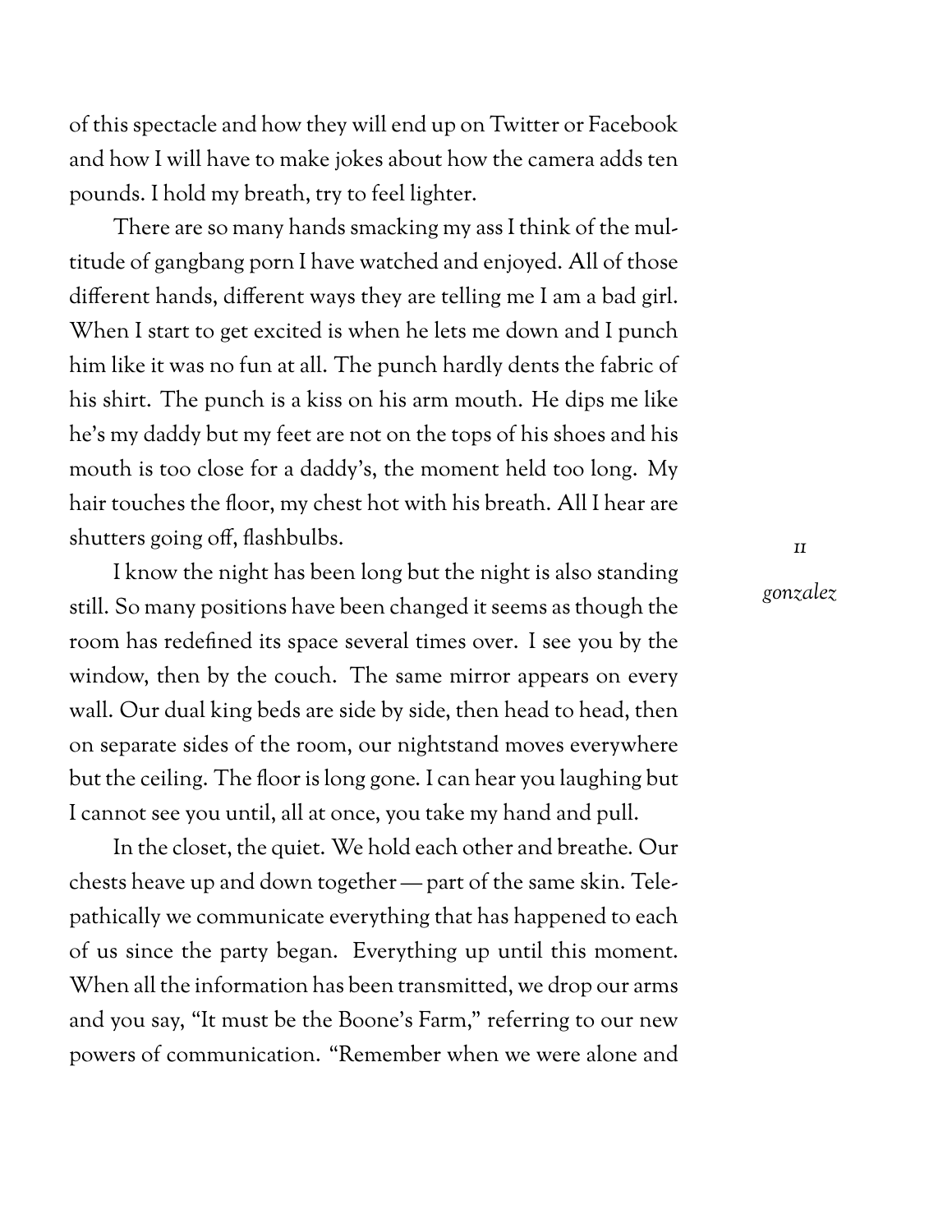scared?" I ask. We laugh. We remember. It was our lives for so long before we came here. To this hotel, in the snow, in the far away.

Someone knocks on the closet door. So polite. And we are pulled, with an "IT's MINE!" toddler force, and our feet fly. We fly. Far. Mine is a soft landing. I hear yours, into song, and then you laugh and then do not. The light changes from a hot orangeyellow to a faded tomorrow-might-never-come and for a moment all I want is to be back in the closet with you.

A man yells, "Let's roll!" and I am turned several ways, hands chloroforming my face. Or coats. Or beards. These bears of men. Such musk. It's a drowning. My drowning.

My shoes come off. Your hair is in my mouth and then it is not. Something rips. A song changes into another and I wrap my arms around it like it will take me somewhere. It does and I dance. So many fingers find their way into my mouth and I suck them all. I pay tight attention to

every

single

one.

The night goes on with the so-much-more becoming less and less. We are all shopworn: the men, the few women, us. Our skin thins out like the inception of lace. Everything is lazy and sour. The bathtub cancer has been cured, its sickness now settled on the tile, the carpet, countertops; shards shining. Everything is slow or melted. What might be the sun or the end of mankind is glowing the backs of the curtains like a mother shaking the cold shoulders of her blue-skinned child. We are that child. We do not try to nd the light. Let the mother worry, we think, hearing each other perfectly.

*12*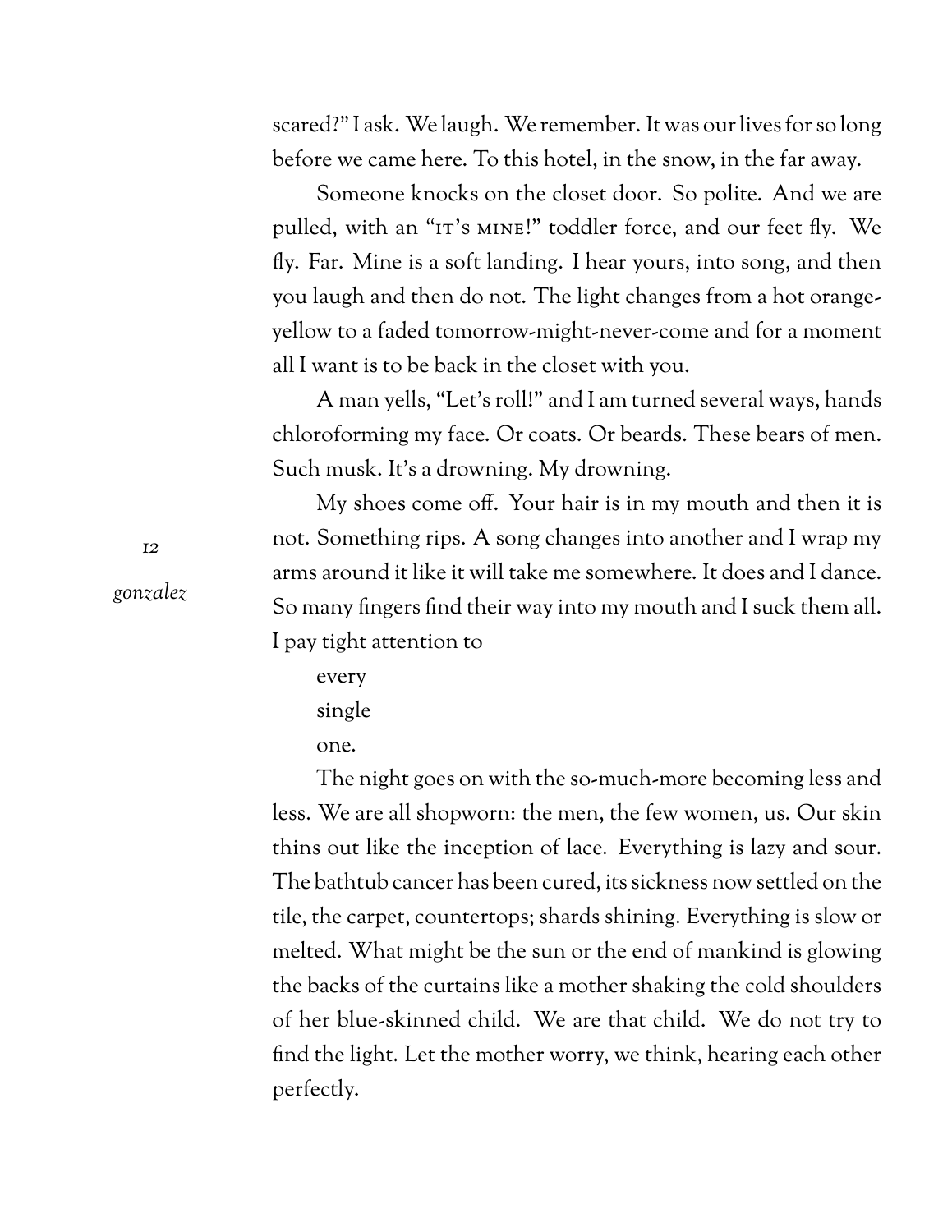# a place 4 higher beings *d.*

my sisters are indoors learning to swim. everyone must learn to swim, my mother tells us, because we are surrounded by rivers and ocean. indoors is a small body of water we've tamed. it's disinfected. that's where you go to learn.

but i am outdoors on the edge of the empty parking lot, hunting in a long ditch for red racers, which i catch and release like trout. sometimes, i catch the same snake twice. some bite, and i accept it, on my wrists and up my arms the pairs of pin-sized eyes of blood. the soft wind whispers in the knee-high weeds.

my father approaches with a fisherman, a friend of my father's, a man soon to be lost at sea, his name soon to be among those on a metal plaque by a statue of a fisherman in the marina commemorating the dead, the fisherman statue wears a parka with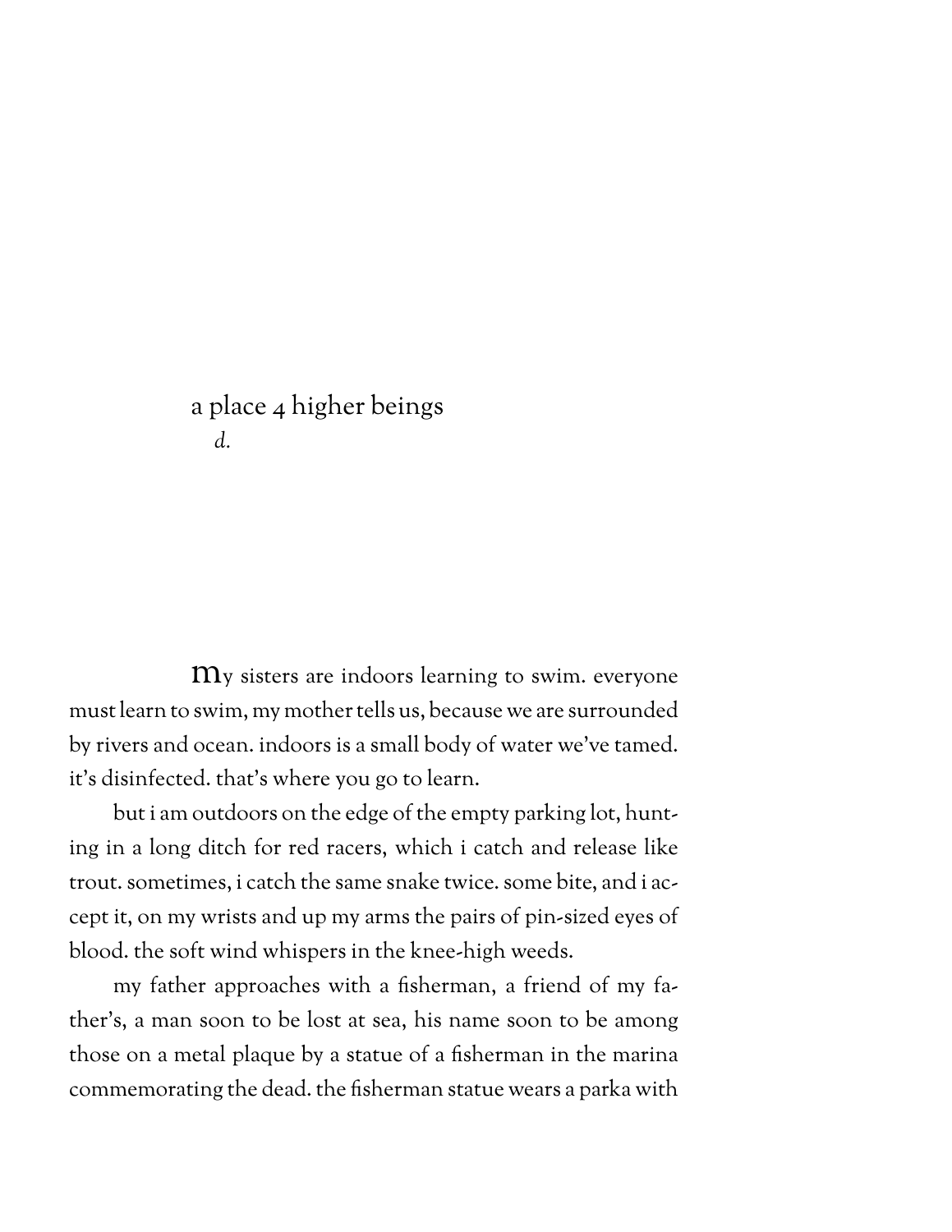|    | the hood up and holds a heavy net. he seems forever about to die.    |
|----|----------------------------------------------------------------------|
|    | but he doesn't. he's just a placeholder.                             |
|    | i want to show my father something.                                  |
|    | i lead him to it.                                                    |
|    | here, in the hill, in a nest of twigs and grass, a small dark hole.  |
|    | what lives in there?                                                 |
|    | a dragon, says my father.                                            |
|    | i reach in. i feel something. it is cold and round and thick and     |
|    | scaly.                                                               |
|    | my father and the fisherman chat.                                    |
|    | i work my hand up its body and to the base of its skull, and         |
|    | slowly, i pull it out.                                               |
| 14 | i hold it up like a prize shark. its tail reaches to the ground.     |
|    | it looks at me and flicks its tongue and imparts to me the           |
| d. | power of thinking.                                                   |
|    | i stroke its head.                                                   |
|    | my father and the fisherman are pleased.                             |
|    | it's time to go home.                                                |
|    | i wonder how my father knew.                                         |
|    | he says he didn't.                                                   |
|    | it was just a thought.                                               |
|    | he says maybe i made it come true.                                   |
|    | and i am lost in thoughts — the gift of the snake — about            |
|    | wishes. if you don't do something, it doesn't come true. and the     |
|    | doing we do we do often under the influence of others. or every-     |
|    | thing that's coming true is of our doing, and sometimes it's done    |
|    | by or while wishing. like i'm wishing for you on a star while dream- |
|    | ing of you and reaching.                                             |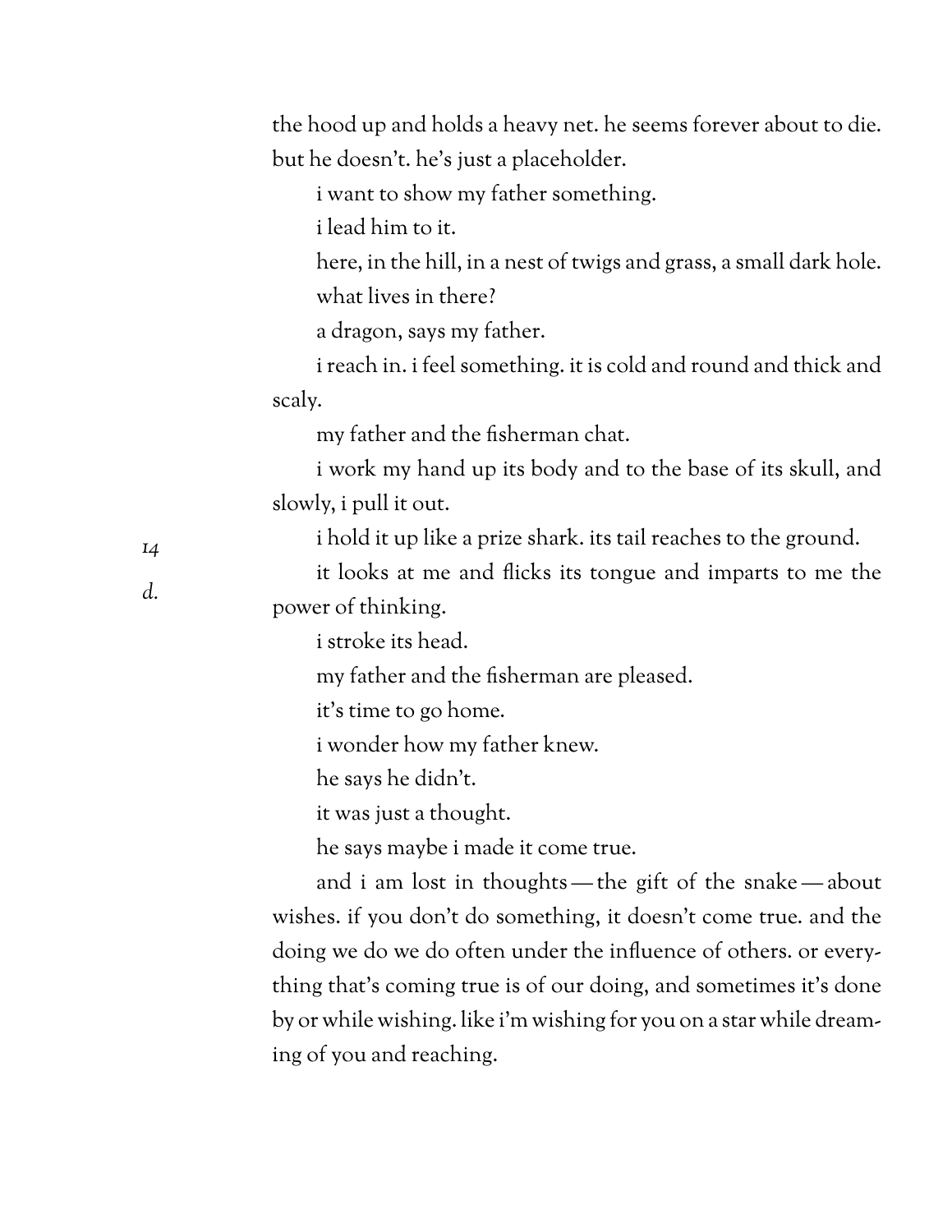jim christopher was a small man.

maybe five-five, five-five and a half.

but he had gnarly biceps and bulging veins, a heavy mustache, and a deep, calming voice. he had no fat. and you could see the musculature just beneath the skin. he looked carved by someone. and he was. and when he spoke, it was about sailboats, and with intense and tireless interest. if he wasn't talking about sailboats, he was a quiet man — deep in thought about sailboats.

my father was into sailboats, too. my father raced lasers. sometimes i raced with him on big lagoon or in humboldt bay. we raced on waters green and black, on breezy days with blue skies and calm waters, and in storms, the skies black and hammering, the winds strong and whipping, the waters fierce, i felt like a god on those stormy days, speeding headlong, the sails bowled like fists, across the choppity chop chopchop smack of the briny sea. the ways of the winds and the workings of the sails were beyond me, and so my father manned the sheets, and upon them he read the winds in the thrashings of little strings. that my father was on sails meant i was on rudder, which, technically, if you want to be technical about it, means i was the captain.

we drove across town one day in i don't know which of the many rundown cars my father owned in a deteriorating sequence. turned left at the dairy queen with squeeze-out ice cream and shelves of model muscle cars.

towards the edge of town, the redwoods begin popping up like sentinels, solitary at first and then in stands, ahead or beyond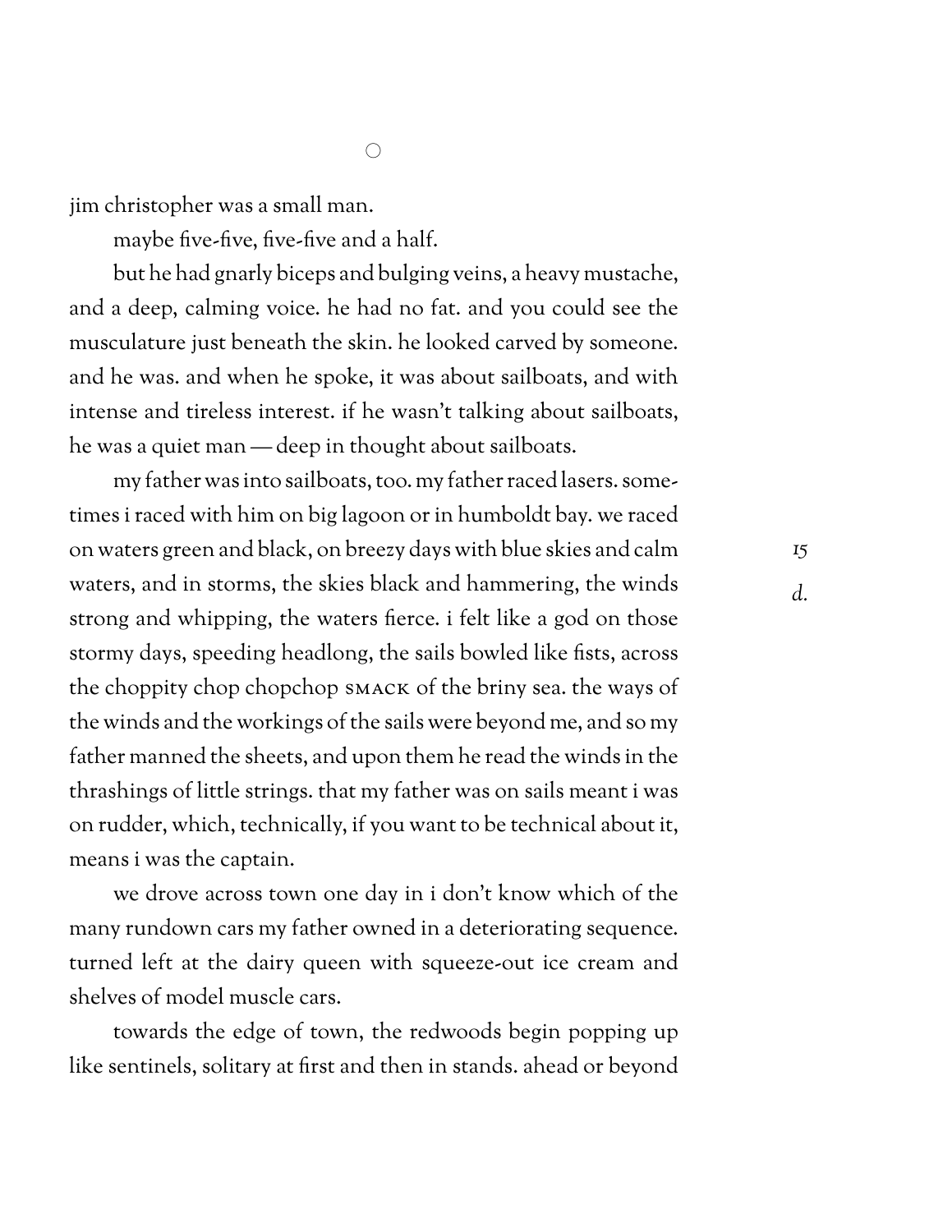are whole forests of them. but we stop at jim's house, a small, yellow place tucked in a stand.

the garage door is open, and jim is in the garage in a white mask, like for keeping dust out of your mouth. he's in a shortsleeved, white t-shirt— his forearms the deep color of chestnuts. when he sees us, he sets something down and takes off the mask and greets us with handshakes, and he and my father start talking about sailboats.

cars go by. the trees move in the wind. in jim's driveway is his red banshee on a trailer. that's what he races. banshees are smaller than lasers, with a cockpit barely large enough for one, because you aren't expected to spend much time in it, you'll be so busy hiking out, out over the raging waters in a harness, on a trapeze, roped to the mast, all your weight against the winds and keeping the boat on its edge like a knife without capsizing.

i wish my father had bought a banshee a couple months back rather than a wildflower, he bought a wildflower so the whole family could sail. it sat four comfortably. it was a dull color and, needless to say, it was a slowpoke. to me — in love as i was with lasers and banshees — it looked like a big log.

one day at the lagoon, we had the laser and the wild
ower out together. i was nine. and asked if i could sail the laser alone. so my dad took the wild
ower, and i took the laser, and there was a good wind, and she took off, and my father's words, "stay close," just faded away.

sailing the laser without the help of the hundred and seventy pounds of my father on board was like riding an unbroken horse. she had so much power, and the power came out of the sky, and it was invisible. she was up on edge, slicing, skipping along the water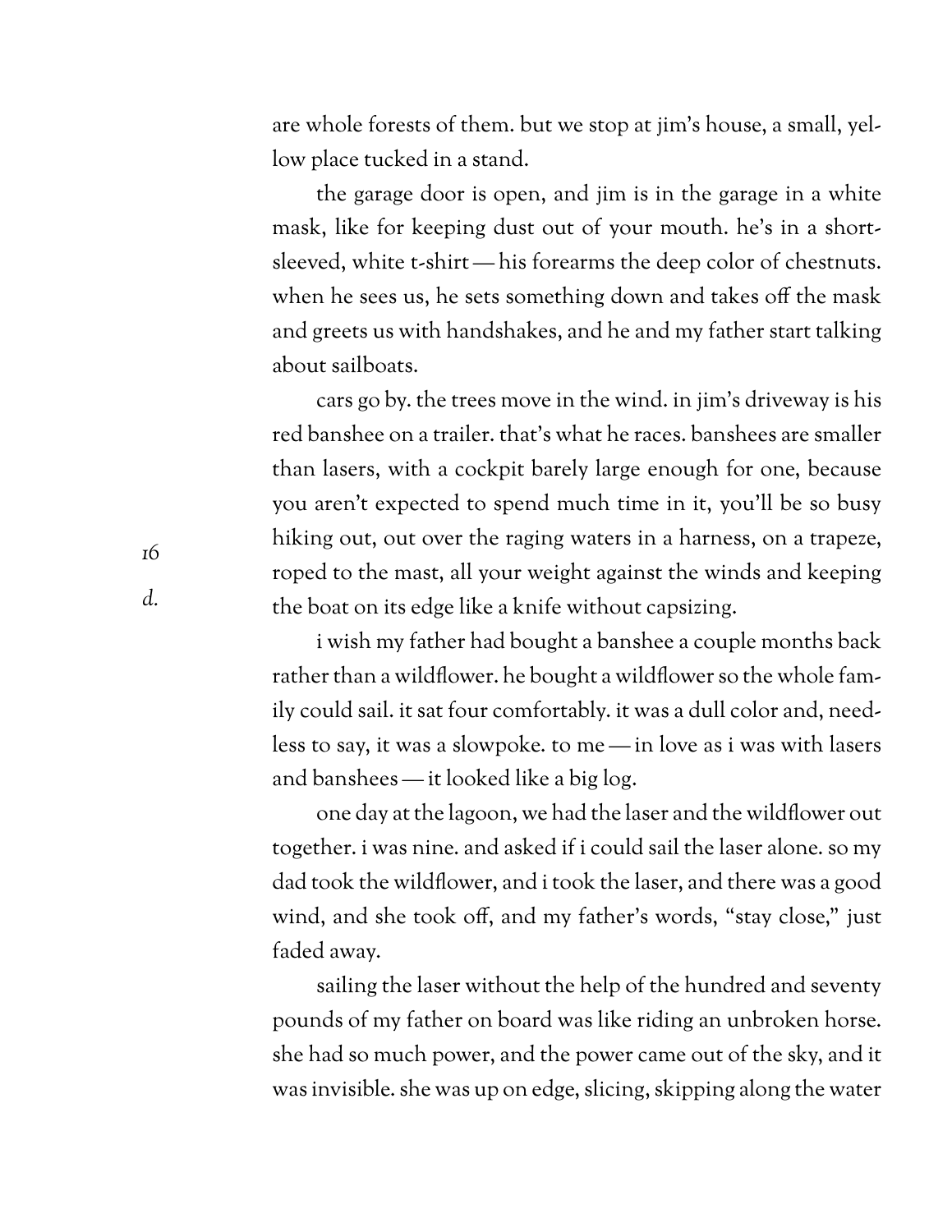like a stone. i was hiking out. always, before, when sailing with my father, when hiking out over the waters, i was looking at my father in the cockpit — not like now, alone, looking at an empty cockpit, and the boat empty as a ghost ship and wild.

far behind me, a speck on the water, was the log with my father in it.

again and again, the laser capsized, throwing me out of the harness and flying through the air and plunging into the cold water, buoyed up by my life jacket, the taste of salt in my nostrils, the water bobbing eye-level in every direction, and lifeless on the water on her side, the laser, the sail stuck like cellophane to the waves.

to pull her up, you stand on the centerboard, and as the boat comes up, you leap backwards so as not to end up below her. then you haul your ass in sopping wet and wag the rudder, turning the boat slowly, the sails slowly lling up. and as they ll up, you draw them tight and close, and soon you are tearing through the water like through thin fabric, and the freezing wind on your wet skin awakens your every pinpoint.

i wonder what jim christopher and my dad are talking about, and circling around the rear of the banshee, i look into the garage where they are standing at a workbench handling long, slender strips white as bones. they are sail bones. they are of berglass. you slide them into sheathes in the sails, and they are its skeleton. they hold its shape.

check this out,  $d$   $\longrightarrow$ , says my father. look what jim is doing here.

i say to jim, that's a cool banshee. well, i like it.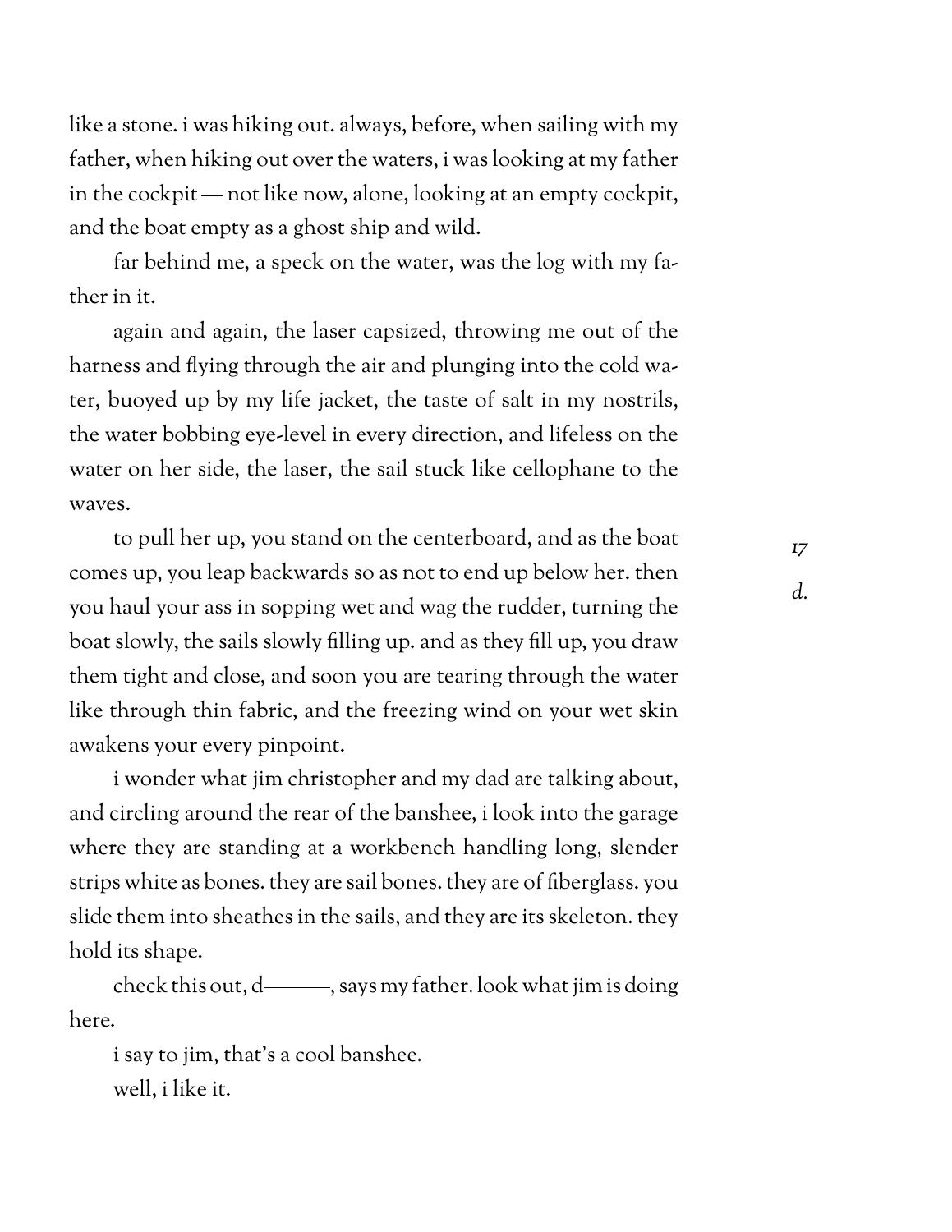he's working on making it faster, says my father. how?

jim gestures to a stack of sail bones. there must be twenty sails or more worth of bones in the stack. they are grouped in bundles and bound like firewood.

each of these bundles, says my father, is a different sail.

i'm sanding the batts in slightly different ways, says jim, so they flex at different points, i believe i know which batts will be the fastest. but i'm testing it. there are so many factors. i may be missing something.

but he's not. deep within those sunburned eye sockets, far beyond the balls, he's gured it out. the tests are merely for the thrill of armation.

it's so exciting.

you're so excited.

it's nothing.

out there, is nothing.

nothing but water and wind, sky above and ocean floor below. and there are fairies. small as particles and on the wind in zillions. out there, you breathe them. they rush into your lungs and dance. and they rush out of your lungs and ride the tiger again. or they ride the tubes of your veins like skateboarders in your face. it's for the fairies you jump off the edge of the continent. i'm your mother too, say the waters. and together, the fairies and the waters say, it's new; it's new; it's new. and it matters not the land has turned to smoke.

*18*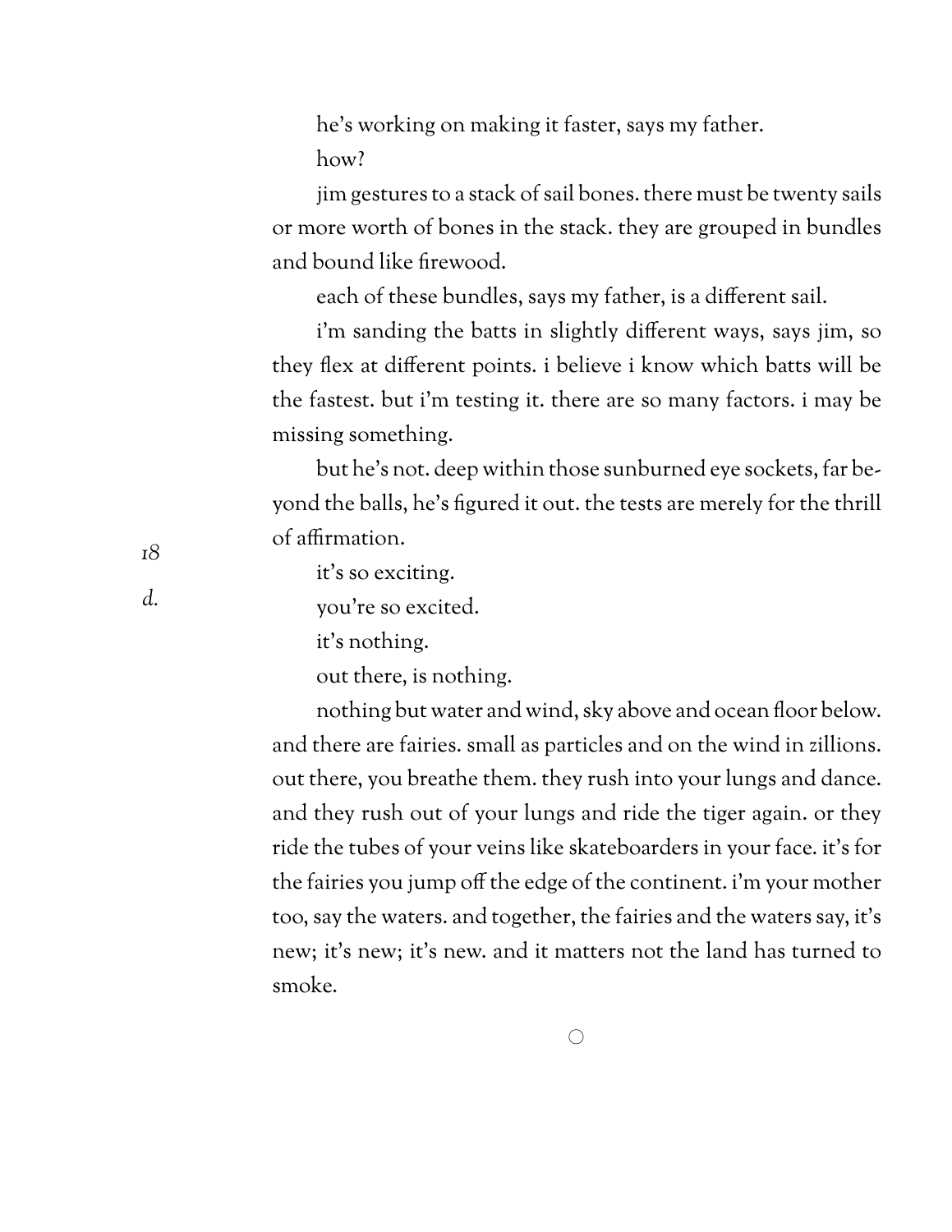it was snowing heavily, and so i got up earlier than planned. getting to the airport was going to take longer. i needed more time. i rolled my blanket and folded my cot, took a shower, skipped breakfast, layered up, warm and waterproof, and walked in the dark in the snow with my suitcase to the bus stop.

i stood for an hour. the snow was so deep, the bus must be late.

soon, a woman came out of her house on the corner and approached me and said, the bus isn't coming. they can't make it up the hill in the snow. but i'm taking my nephew to school in my subaru. if you help us dig it out of the driveway, i'll give you a ride.

the roads were empty of cars and the snow was falling so heavily you couldn't see far ahead. she dropped me at the station, and i thanked her.

all of the buses were delayed. after an hour of delays, a man in a security uniform approached all the waiting people and said, if you haven't guessed it, the buses won't be running.

i went upstairs to twigs and ordered a vodka.

through the fourth-story window of the restaurant, i could see on occasion a big four-by-four pickup and such go by on the distant highway.

i ordered another vodka, drank it, and headed for the road.

i hadn't gone far when a truck pulled over and the guy in it offered me a ride. he was a doctor. he said he would take me halfway to the airport. but when we got halfway there, he said, what the hell, and took me the rest of the way and dropped me off.

but the planes weren't flying. too much snow.

i began to wander the airport.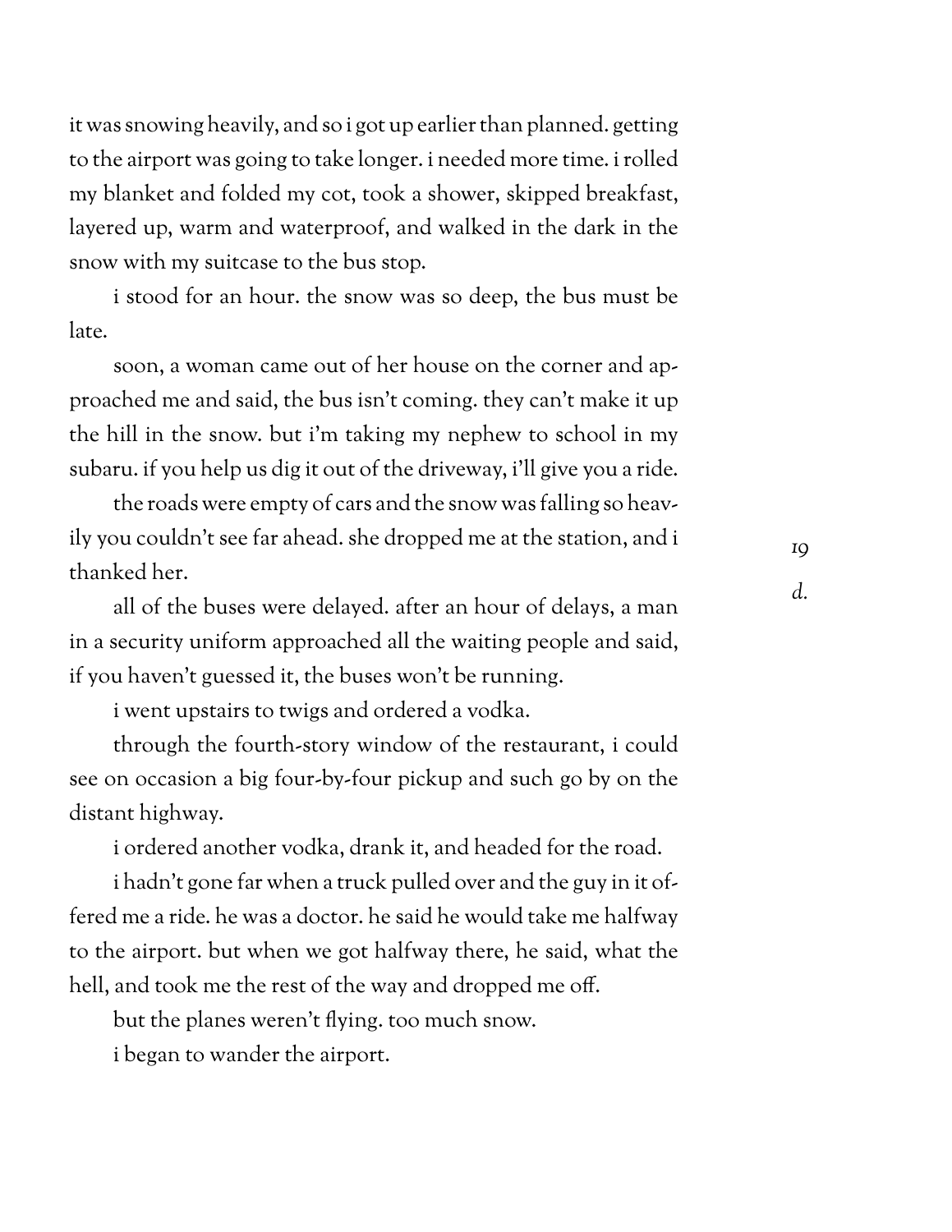i ran into mark. he was with his wife. he said they were headed for portland. he says, we're driving. i don't need a plane. he offered me a ride.

some friends of his picked us up in a hummer. we were going to mark's house.

his friend says, you're not going to be able to drive in this with a two-wheel-drive vehicle.

o yes i can, said mark.

the snow had piled so high on the branches of trees it was falling in clumps, and there was a pile of snow in the road ahead tall as a man. mark's friend punches it and we explode through the pile careening.

you won't be able to do that, says his friend.

it's just a matter of momentum, says mark.

at mark's house, we load our luggage into a honda sedan.

as we are backing out of the garage, mark's friend approaches on foot.

mark rolls down the window.

take my car, he says. i'll trade you. i can't let you go in this. you'll die. take the hummer.

the snow is eighteen inches high. but in the hummer, mark sees no reason to be cautious. that visibility is zero doesn't matter either. mark used to operate radios for the military. he was a master of morse code. he used to listen for hours to intercepted messages sent in morse code. as we speed ahead with zero visibility, mark seems to be listening closely to a distant and faint clicking. morse code is like handwriting, he says. everybody does it differently. it's like a ngerprint. everybody has a style.

where are you going? i ask.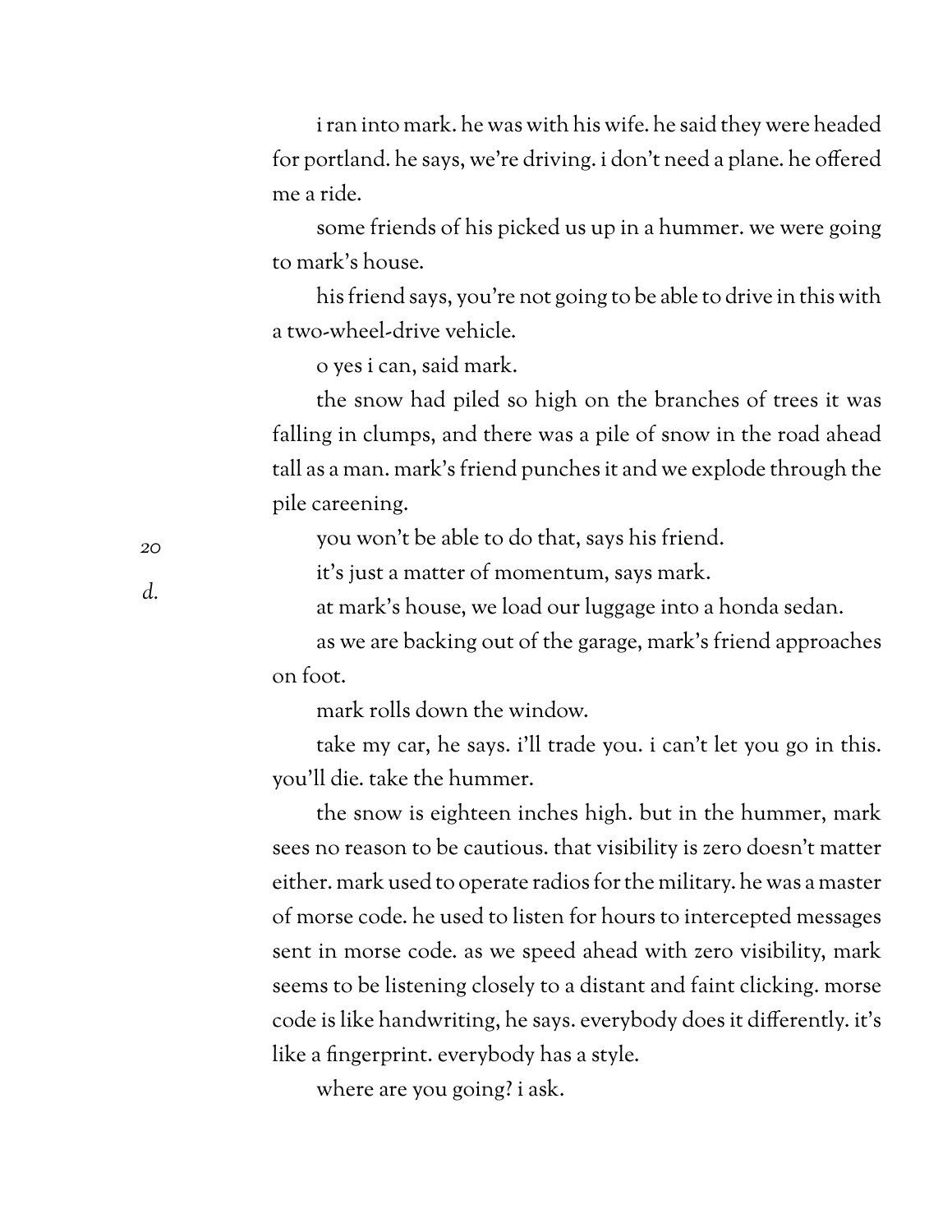to a funeral.

a man in la had had to shoot his son. mark knows the man. he knew the son.

you? he says.

san francisco.

 $\bigcap$ 

jaydn is my real brother. you're my real bro.

he lives in the sunset in a tiny studio with an electric bass, a record player, tons of tattoos and his wife kali. he's a poet. he tells me on the phone i might not recognize him. but i do. cause with a huge beard, he looks just like jesus christ.

the end of the world is in three days. a reverend or cult leader, a preacher in oakland, has announced it and advertised it widely. it's on billboards. on the radio. on TV. in an interview, when asked, what will you do if you wake up and the world is still here? the preacher says, it won't be. i don't even think about it. the world is going to end.

he's read the bible and done the math.

in jaydn and kali's studio, we listen to jazz. through the open window floats a chainsaw in the distance whining, and we listen to judas priest.

for the end of the world, we will be joined by bullrat, who is somewhere south of us, or north, at tribal fest, learning belly dance with rachel brice, who also says humanity won't survive, but that this doesn't relieve us of responsibility.

when bullrat comes, we are joined as well by cole and b. for lunch, we eat burritos in the mission.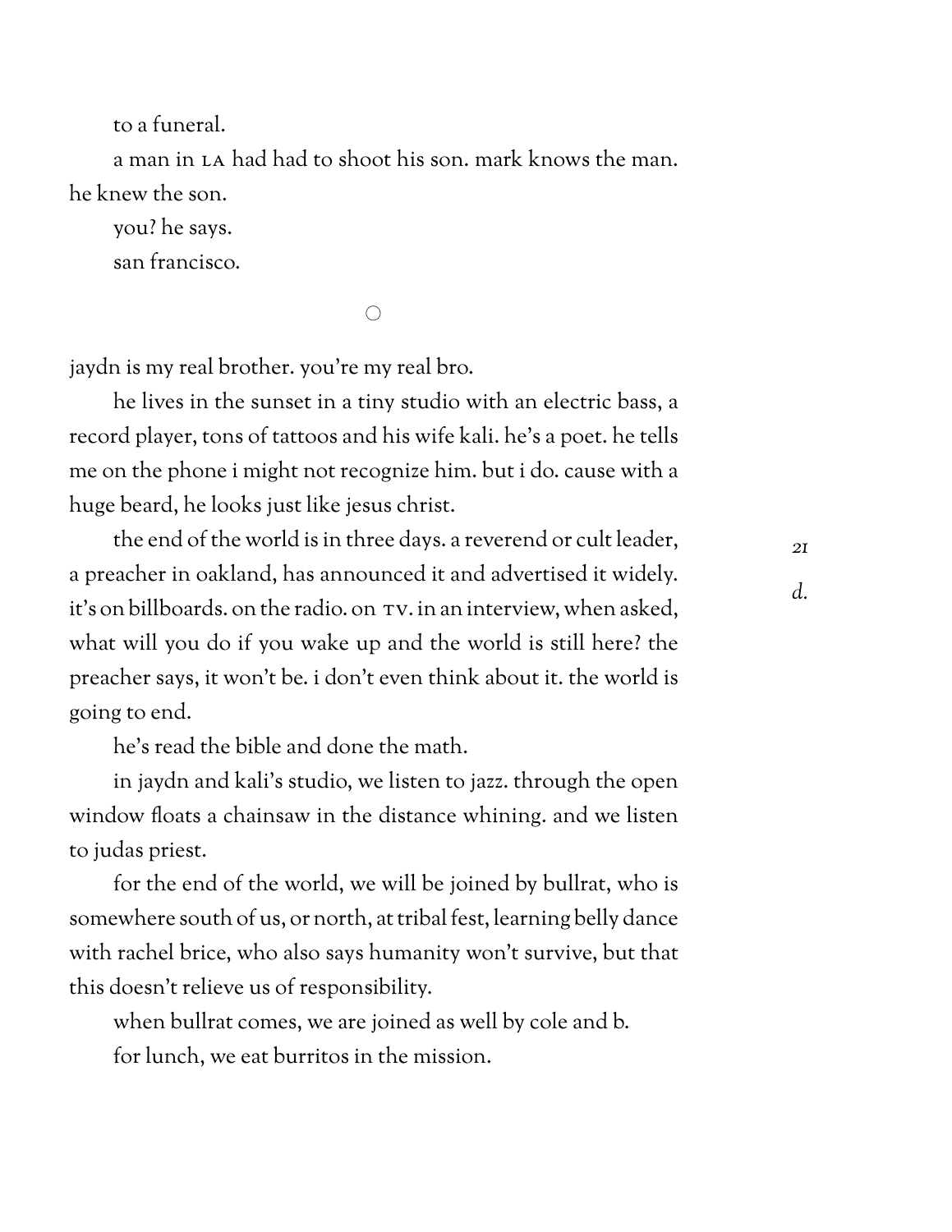and for dinner, we go to a place kali says has the best sushi in the world.

in every bite, she tells us, you taste every flavor of the ocean's rainbow.

cole says he has always been interested in fashion. it's something about decorating your shape to look like who you are.

for the end of the world, i wear a grenade that's actually an ashtray made by a japanese designer.

the world will end at six pm, and we're on our way to zeitgeist. the beginning of the end will be marked by earthquakes. they will be small at first, but go on and on, getting bigger and bigger, getting insanely big, bigger than any earthquakes hitherto known to man. the news will spread, the damned be filled with horror, and following the giant earthquakes will be giant tidal waves, taller than our tallest buildings, heavier than the pyramids. and trumpets will sound, and in the thunder will be heard the devil's cheering.

we are approached on the sidewalk by a crippled elderly lady with a blue kerchief on her head like a maid. jaydn stops. the rest of us keep walking. the woman has a story to tell, and jaydn is listening attentively, bowed forward, nodding his big jesus beard. we wait on the corner for him. the story is a long one, and it ends with a plea for help, and jaydn nods and puts his hand gently on the woman's shoulder, and with his other hand takes out his wallet and out of it takes a twenty.

zeitgeist is packed.

they search us at the door.

it's muggy and smells of men and women, liquor and cologne and perfume and hormones and smoking meat. it's loud.

*22*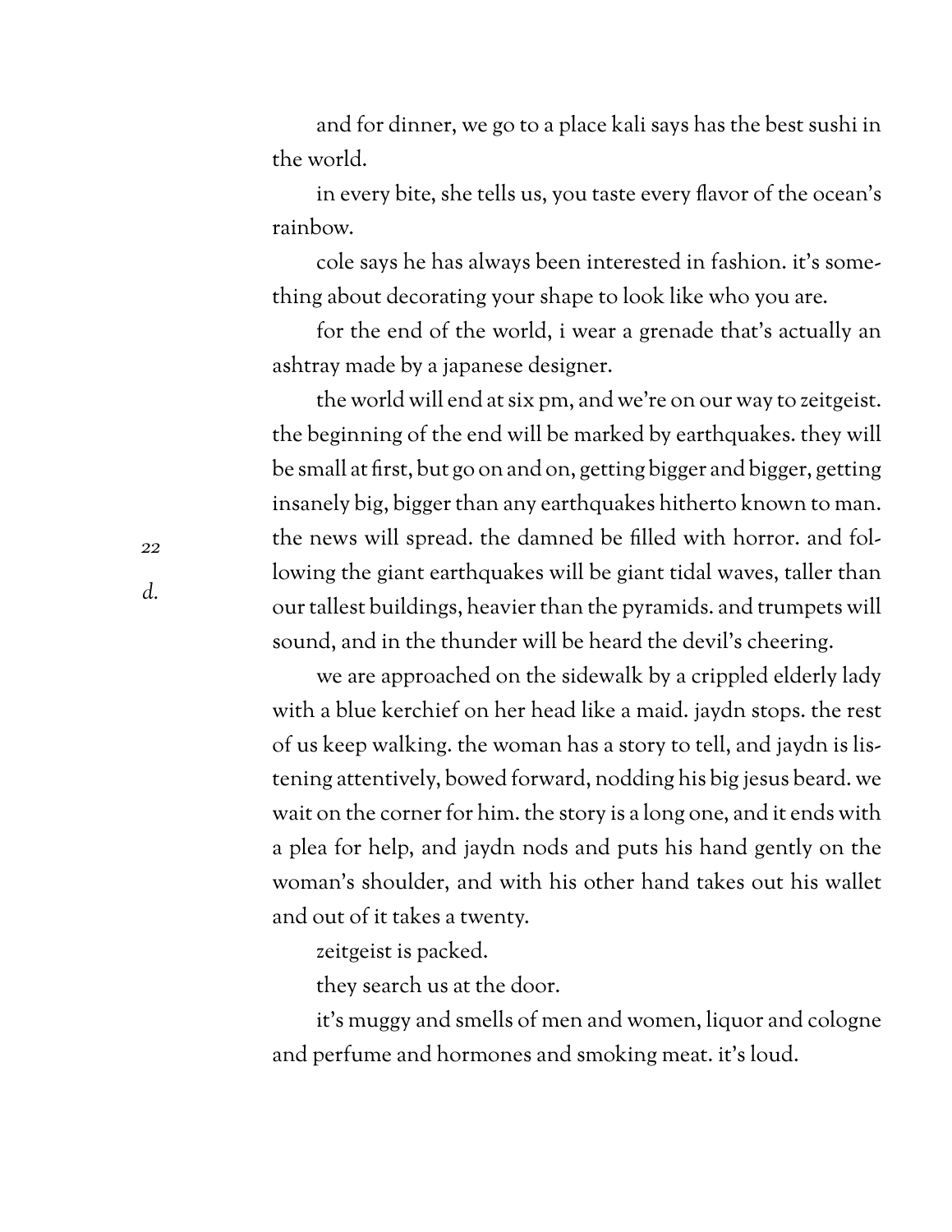we squeeze in at a couple of the picnic tables on the gravel of the patio out back. hundreds of voices slosh like beer, and the doors of the porta-potties clap with traffic like flags in the wind slapping. the high wood fences that surround the patio are topped with barbed wire. the only way out is through the front door. guards in black t-shirts stand conspicuously about, arms folded, watching.

a guy next to us says, can i ask you all a question? sure.

i'm a photographer. and these matchbooks are to advertise my business. which do you think is a better advertisement?

on the cover of one matchbook is a picture of a beach. on the cover of the other is a picture of a fashionably clad sexy girl.

*23 d.*

of the matchbook with the beach kali says, this one looks like a brochure for travelocity.

i agree, says someone else.

you just like the one with a whore on it, says the guy.

it's more exciting, says kali.

they like whores, he says.

and everybody laughs.

considering the end is nigh, he is bold to be judging.

we are but minutes away.

barmaids in low-cut t-shirts and musclemen with their short sleeves rolled up are busy carrying platters of pitchers of beer, gold and brown and black as night.

under the table, i hold bullrat's hand.

she smiles. she has glitter on her eyelids, and it sparkles in the corpse-like yellow of the dying incandescents. she says, what if it really does end?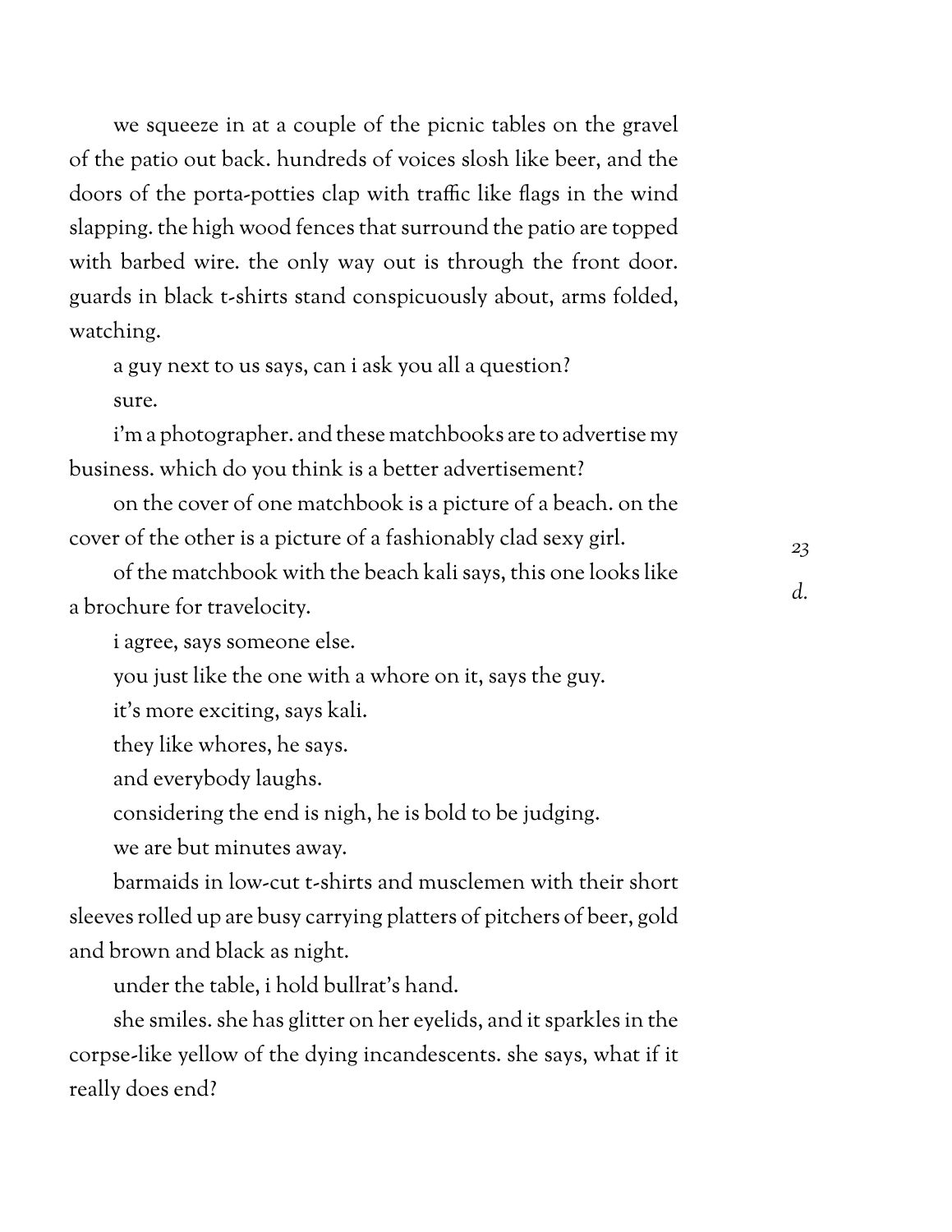|          | then he was right, and we were wrong, and he'll go to heaven,                |
|----------|------------------------------------------------------------------------------|
| 24<br>d. | and the world is ours.                                                       |
|          | as the hour approaches, pints are rising, people shouting, and               |
|          | a countdown spreading, 19 $\dots$ 18 $\dots$ 17. soon we reach zero, and for |
|          | a moment defiantly brief, we murmur, and then we cheer.                      |
|          | to life!                                                                     |
|          | our natural nurturing nature blooms. we have money to blow                   |
|          | on feeling better. the healing parties on. strangers to each other,          |
|          | like threads in different sweaters. electricity racing through wires         |
|          | overhead.                                                                    |
|          | bullrat flashes me the metal sign.                                           |
|          | metal is from hell. that's why it is unstoppable.                            |
|          | in the palace of the virgin lies the chalice of the soul. and it's           |
|          | likely you might find the answer there.                                      |
|          | bullrat tells me some believe the end of the world marks the                 |
|          | addition to our reality of a new dimension.                                  |
|          | people ready for it will go there.                                           |
|          | everyone left behind will think the people in the new dimen-                 |
|          | sion died. or they won't remember those people at all. they'll just          |
|          | go on in the old dimension like nothing ever happened.                       |
|          | the new dimension is for higher beings. it will be place like                |
|          | this. where people go on feeling.                                            |
|          |                                                                              |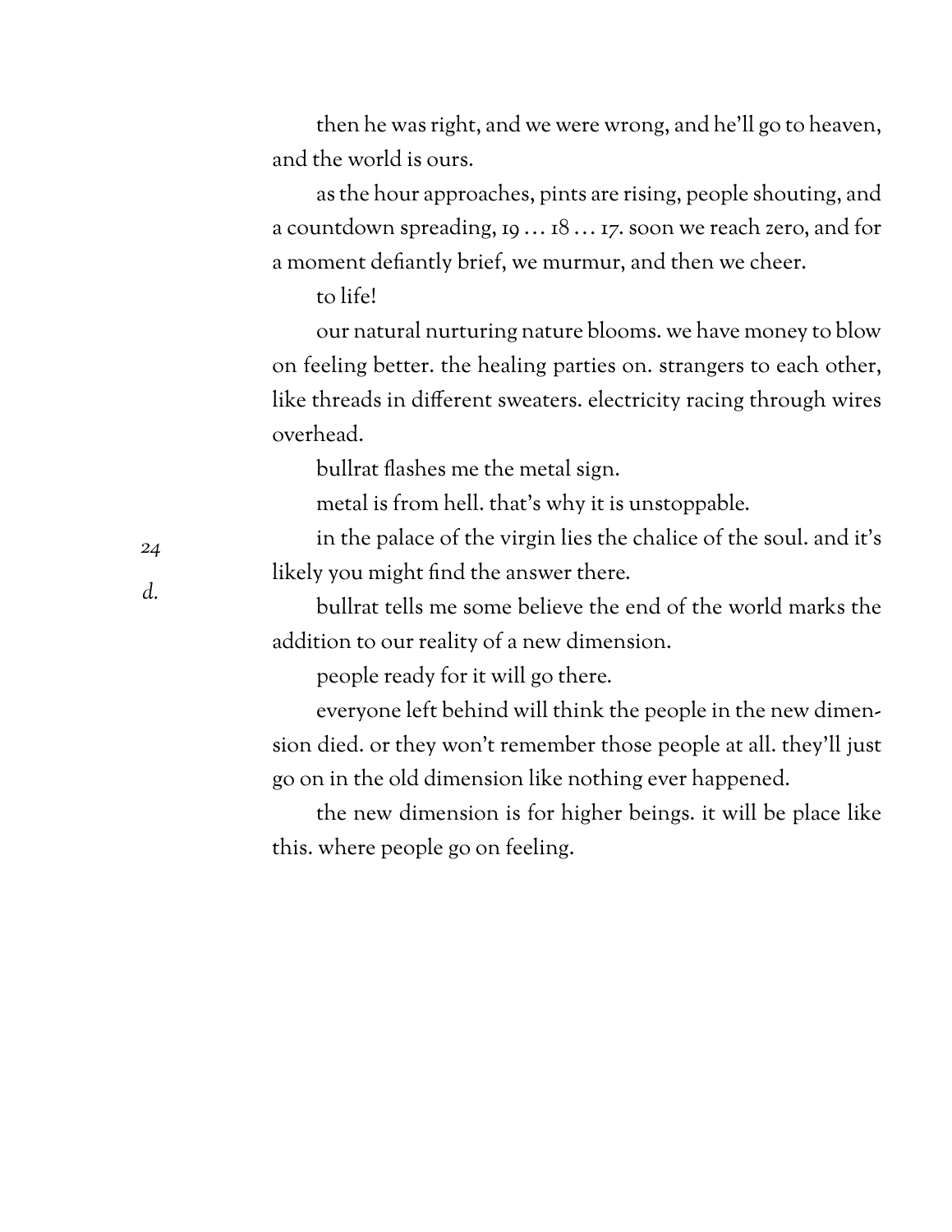# The Sweet Stripener *Rolli*

The children, don't understand. What they live, beg for and dream for is not squeezed from the machine with stripes intact. No — the stripes must be painted on, by hand, with so much care. It it almost unimaginable, the care.

My partner is a sweet turner. He holds the sweet, and turns it. I apply the stripes. He is my partner. But also, we are in love.

We work and live in the Cormack Candy Factory. Our region is Green Region 3, where sweets are painted; also, where nuts are shelled. At day's end, we sweep up the nut shells, lay down blankets, and sleep. Mr. Cormack charges not too much rent. It is dif ficult to afford anything, at present.

Mr. Cormack is a powerful man. He is a great and a terrible man. But also, generous. Without him, we would all have nothing. Not even a floor on which to sleep.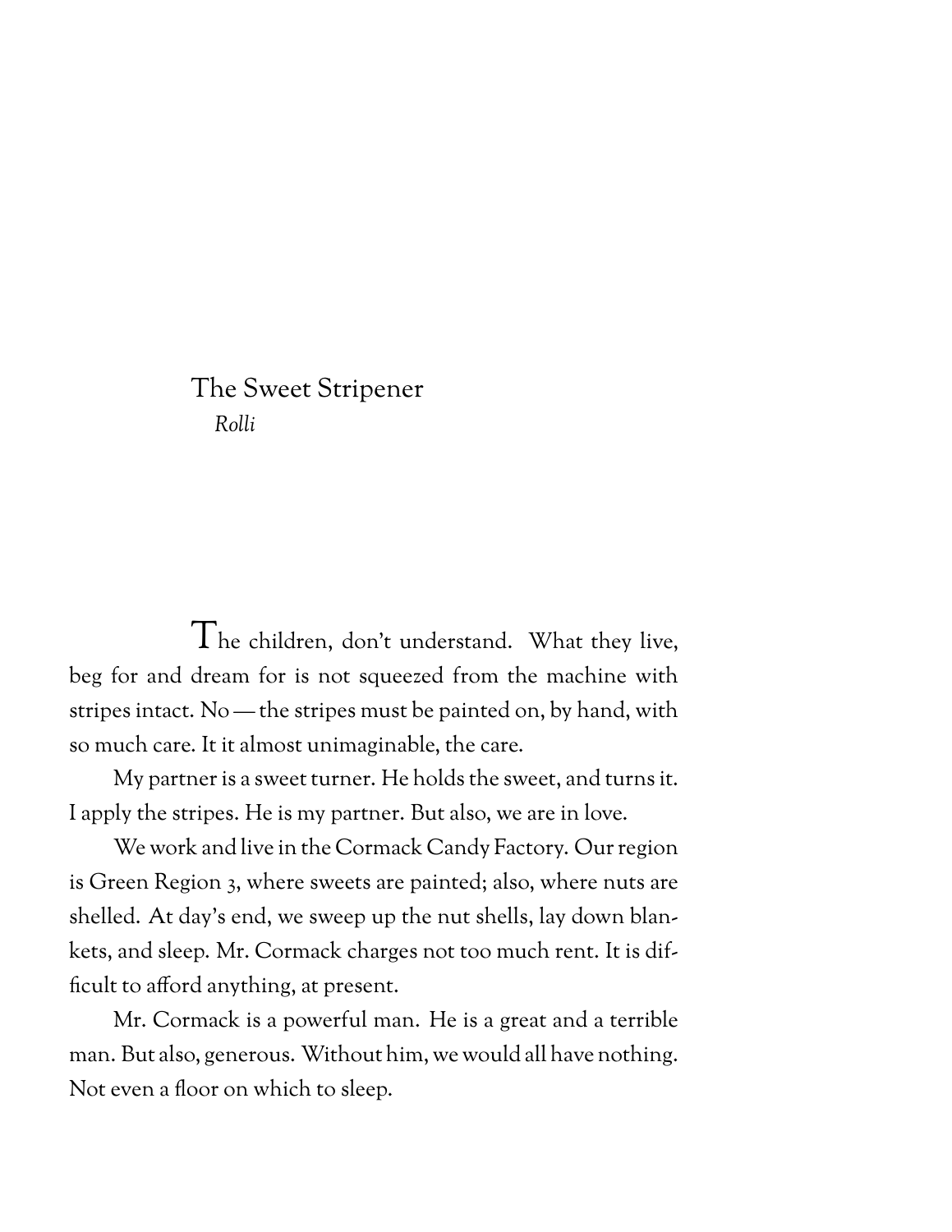He is like a magician, this Cormack. I have never before seen his face. I have heard his voice, and when I turned— there was nothing. When I gaze at the intercom, I wonder, what his face must look like. If it's a pleasing, or a nightmarish face.

One evening, after the sweeping up, I was returning my broom to the broom cabinet in Hall 16. At the end of the hall was — a man. His back to me. A black suit, he wore. There had been rumours, of a black suit. Trembling, I moved forward. He was admiring, a painting, this hidden man. I became weak. But proceeded. I was ... perhaps six feet from him, now.

And suddenly, he turned. Hearing my light tread, he turned. The man in the black suit turned.

I looked up, at his face. But ... he wore a mask. A jewelled mask.

I trembled. And quit the hall quickly.

In the past, it was my duty to paint one hundred sweets per day, to keep my position. Now Mr. Cormack is insisting on *two* hundred. The thought of it, makes me shake. My art is taxing. There is so little time. But if I cannot keep up, and work and live in this factory ...

I do not even want to think, about that.

*26*

*rolli*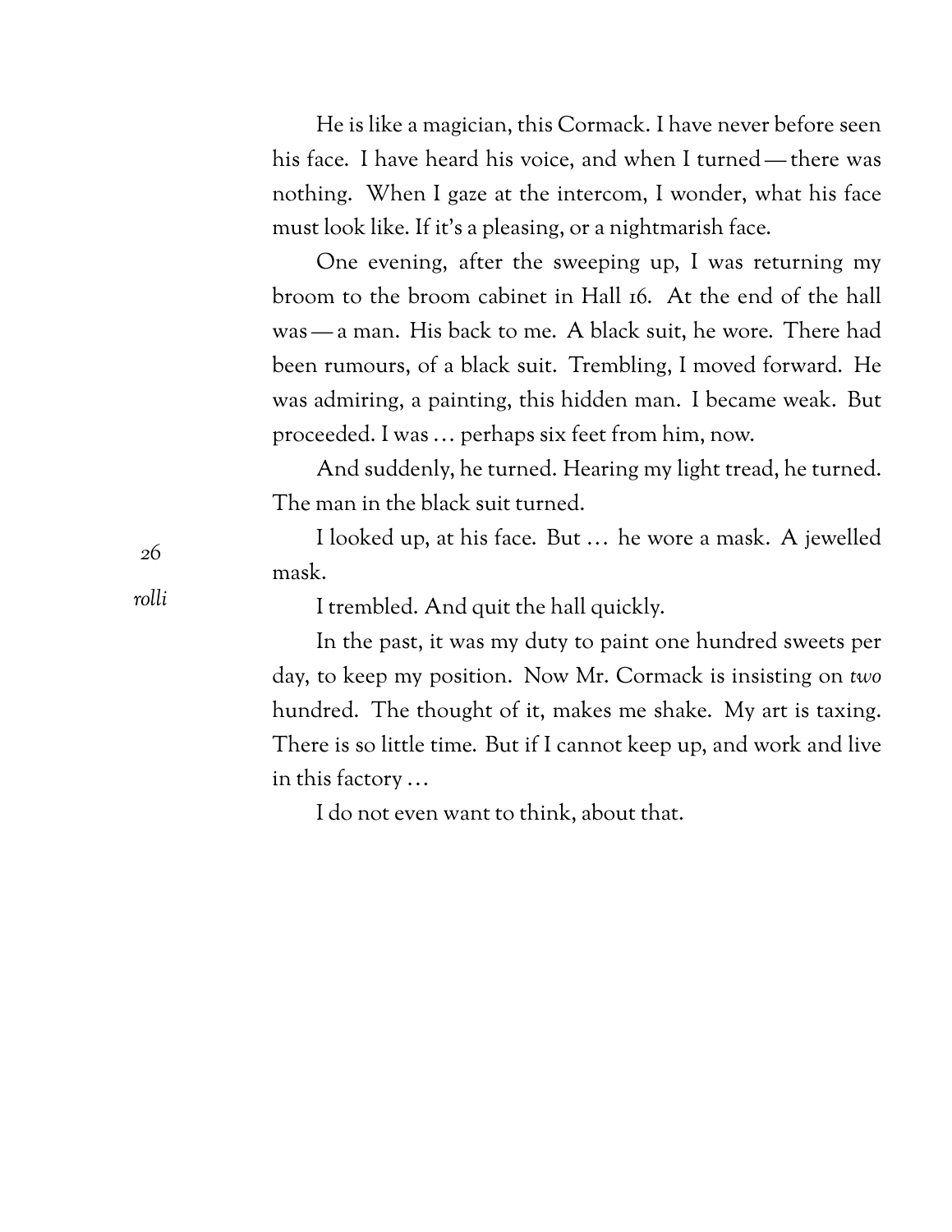### Shards of a Public Dream *Joe Kraus*

When my turn came, I dreamt the ambassador wore a coat of elk-hide, cured so that each hair curled in place. He carried its bulk without effort, moving lightly, as if he wore only cloth. He had blackened the lids of his eyes with a cosmetic, and his lips, fleshy and bulging, lengthened his face. He was large, taller by a head than most of our men and so broad that, had I stood near him with open arms, his shoulders would have run from one of my elbows to the other. But even in dream I dared not approach him.

The ambassador unfurled the scroll, discarding its silk tie, and summoned the villagers. His words escaped my memory, but their weight stuck: the marshals had declared a new levy, and we were to surrender ten of our sons and fifty head of cattle. This disaster had threatened for several nights' telling, but it struck us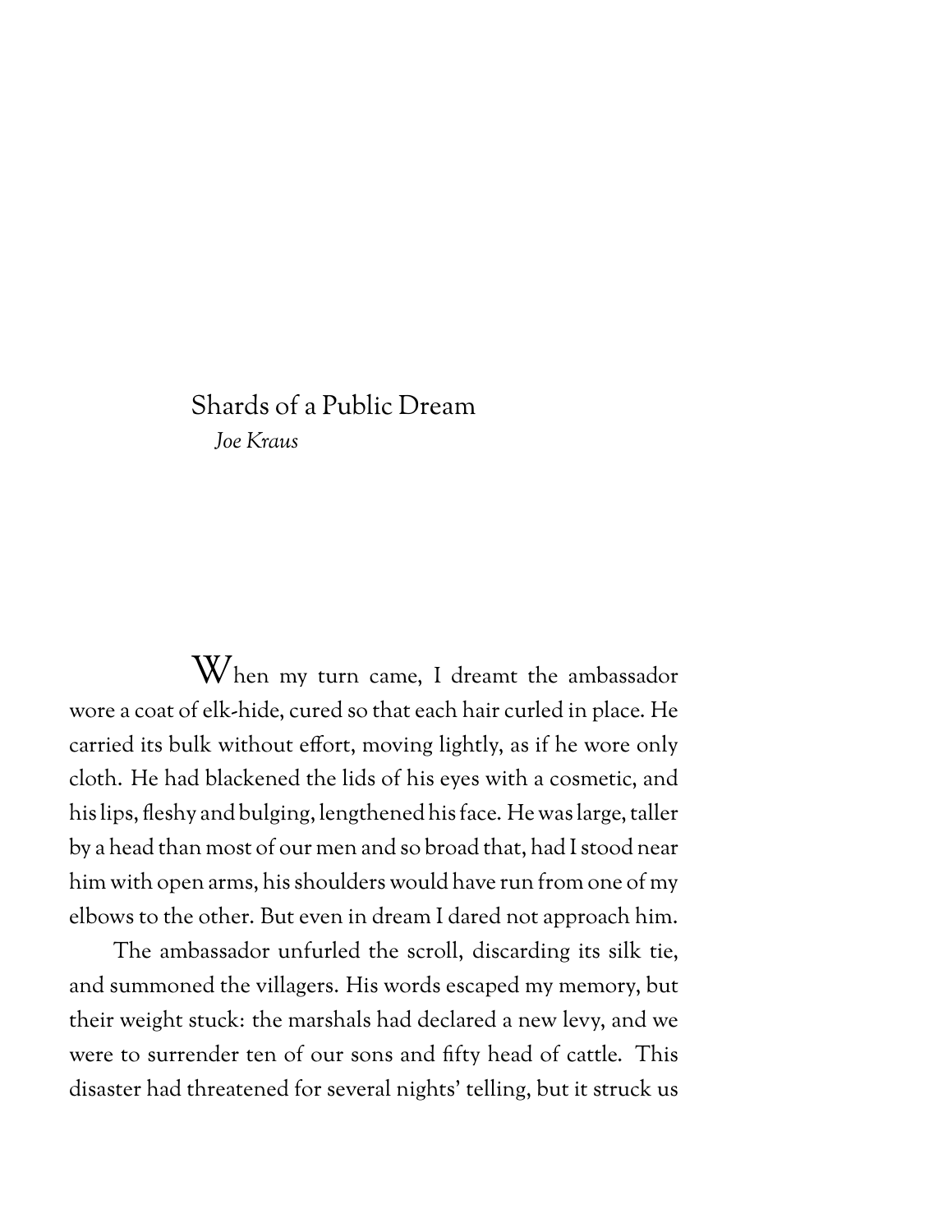like a blow. I looked at the other women in the square, imagining whose child, whose homestead would go to satisfy such appetite.

As I spoke my dream to the morning assembly, their moans at my report echoed the wailing of the crowd in the dream. I looked at them and knew the 
at days awaiting them: some would go to tedious work as office clerks or attendants, others to long hours of physical labor in factories or as domestics. All paid heed to me; all waited for word of what I had seen. As others had given report in the days preceding, so then did I. Yet as I spoke, I saw not so much their familiar faces as the dream itself: the cruel face of the ambassador, its malice more real at that moment than the friends with whom I dined every day.

The next morning, after a dark sleep, I joined the others. Brenda stood to report that she, in her turn, had dreamt the ambassador's demands. She told that he had held up a battered helmet, forged for one of our rebels, and declared that none could stand against the marshals. "He spoke as a bear growls," she said, "boasting that he would have his pick of our sons, threatening to make soldiers of any that survived the year, promising to return the others for burial if we made the muster by the fortnight." She told of the terror that had gripped the square even as the women kept their heads bowed, and the savor seemed to leave our breakfast as despair spread across our assembly.

"But hold, sisters," Brenda called. "At the peak of his gloating, from beyond the village gate, a horn rang out, and another joined it, and another still. And as the ambassador gathered himself, there came a blast so clear the mountain itself seemed to shake. Yea, sisters, I dreamt it even so."

*28*

*kraus*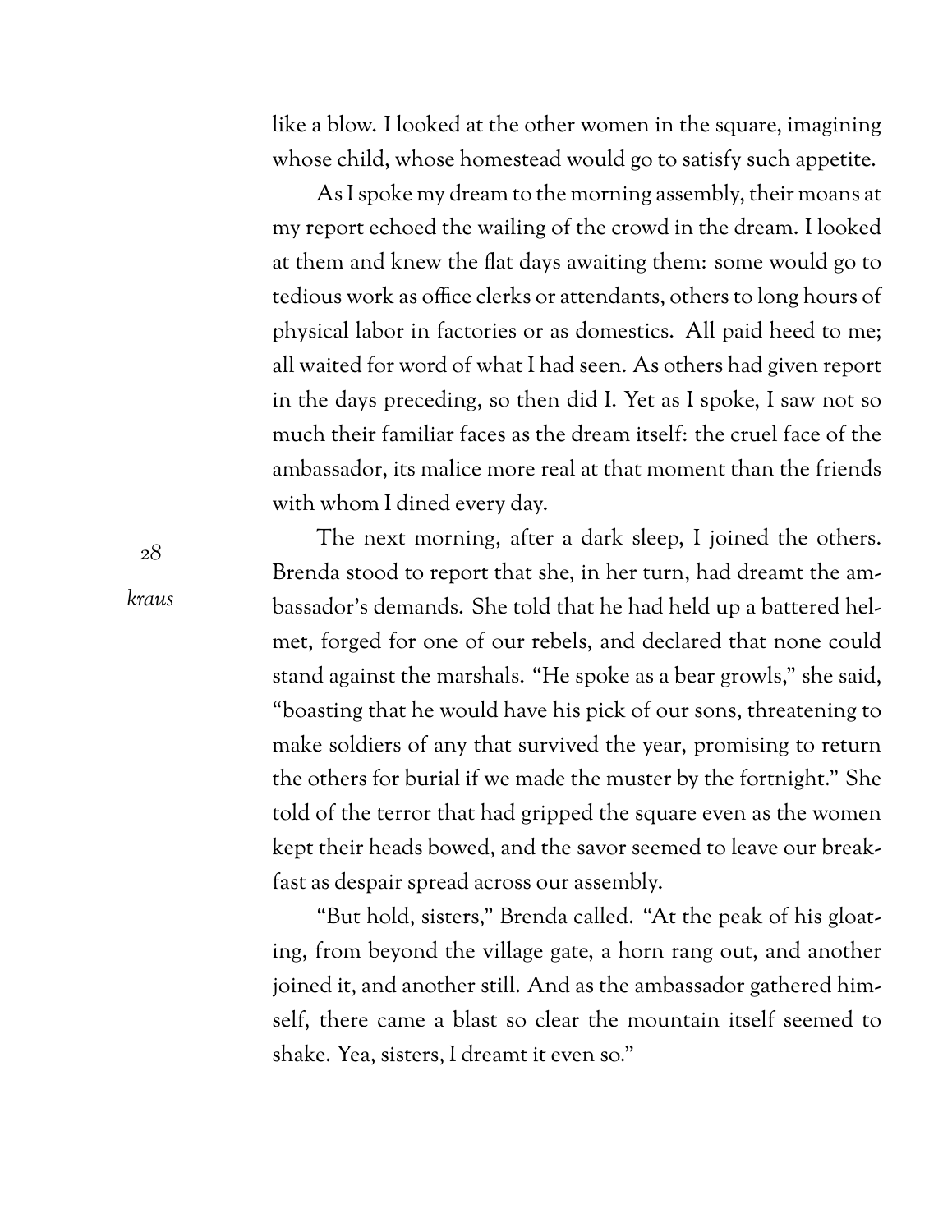Her testimony ended there, and the demands of our waking days called us to our separate occupations, but each of us knew beyond words the hope her vision heralded.

*29*

*kraus*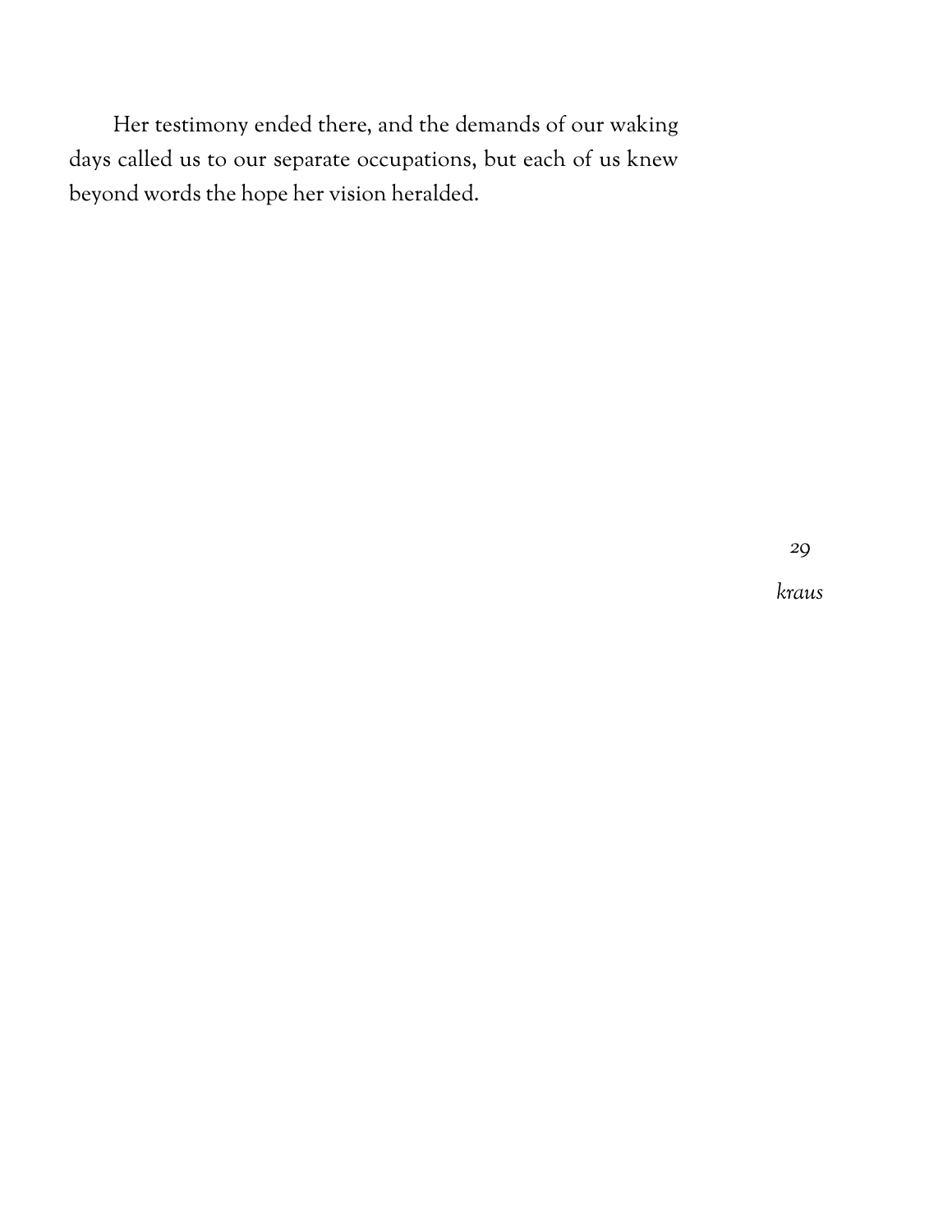### imperator *Diana George*

 $\mathcal T_\text{he}$  tide was out, the sea the merest sheen on the mud. Tiny pale sea-lice crawled over strewn and stranded things: collapsed and sclerosing hydromedusae, mantled opaque with decay; dull sea-glass and variegate, tattered plastic; flecks of nacre, of chitin; dead mussels and hake and shreds of dulse. Rot's force had swollen shells apart, avulsed the inner flesh.

Nothing to glean that was not tainted. Odtsetseg looked up; out where shoals gave way to channel, the *Cosco Imperator* was underway. At that distance, propulsion and displacement were alike obscured; Odtsetseg watched the tanker slide, wakelessly, atop an ocean as continent as earth itself. A 
ight of cormorants headed as if for the morning sun, then banked and dropped to skim a nearer target, a yellow raft lolloping on waves that shoaled and rose and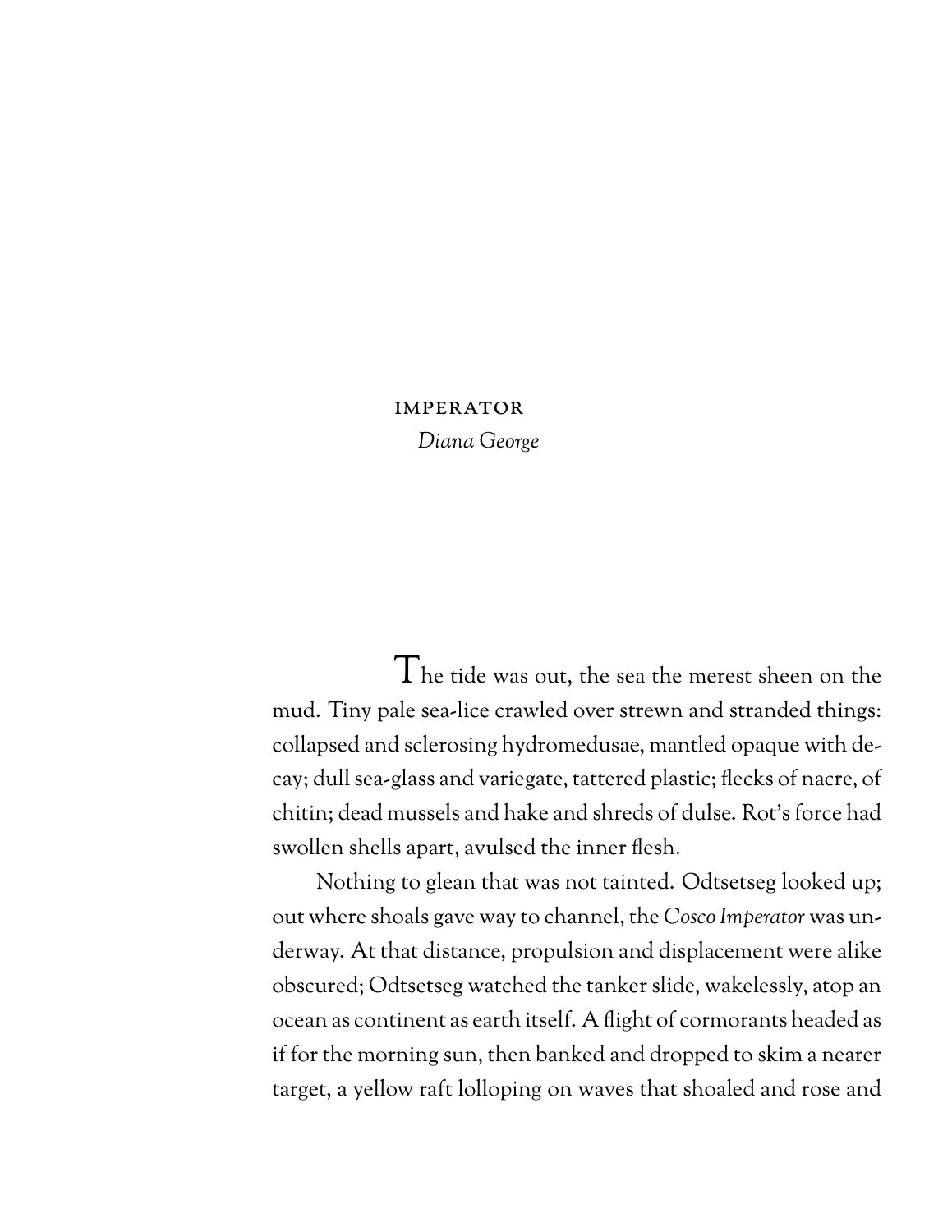foamed and collapsed the faster, the closer they came to shore. A man was seated at the back of the raft, an oar held upright in one hand. His other hand rested on the head of a small, scowling personage.

The wind had shifted. From the far-off mainland now: ash, defoliant. Odtsetseg watched the raft lollop on until it was within hailing distance.

The personage called out, in a voice louder than necessary, as if through a maelstrom, "Is this - Island, or are you some maritime illusion?"

Odtsetseg nodded.

They trudged over tide-sheen all the way to Odtsetseg at the wrack line, the smaller perched in the crook of the taller's elbow and the raft dragged behind.

Odtsetseg said he had never seen anyone arrive on this island of their own accord. The only rafts here were handmade ones, confiscated before ever put to sea, or breaking into sodden flotsam under flailing, drowning prisoners.

The smaller one clambered down. Her scalp showed dull white under closely shorn hair. The taller sat down facing the sea. He opened a valve on the side of the raft; he put his lips to the valve and began sucking out great draughts of air.

Odtsetseg asked whether the two of them had come looking for the entrance to hell.

The man put the raft aside and spoke in a way Odtsetseg did not recognize, in a halting, humming groan and burr. At length he ceased; he applied himself to the valve once more.

The little personage said, "My friend here says you look like a man in whom we can have con dence. The fact that you have the

*31 george*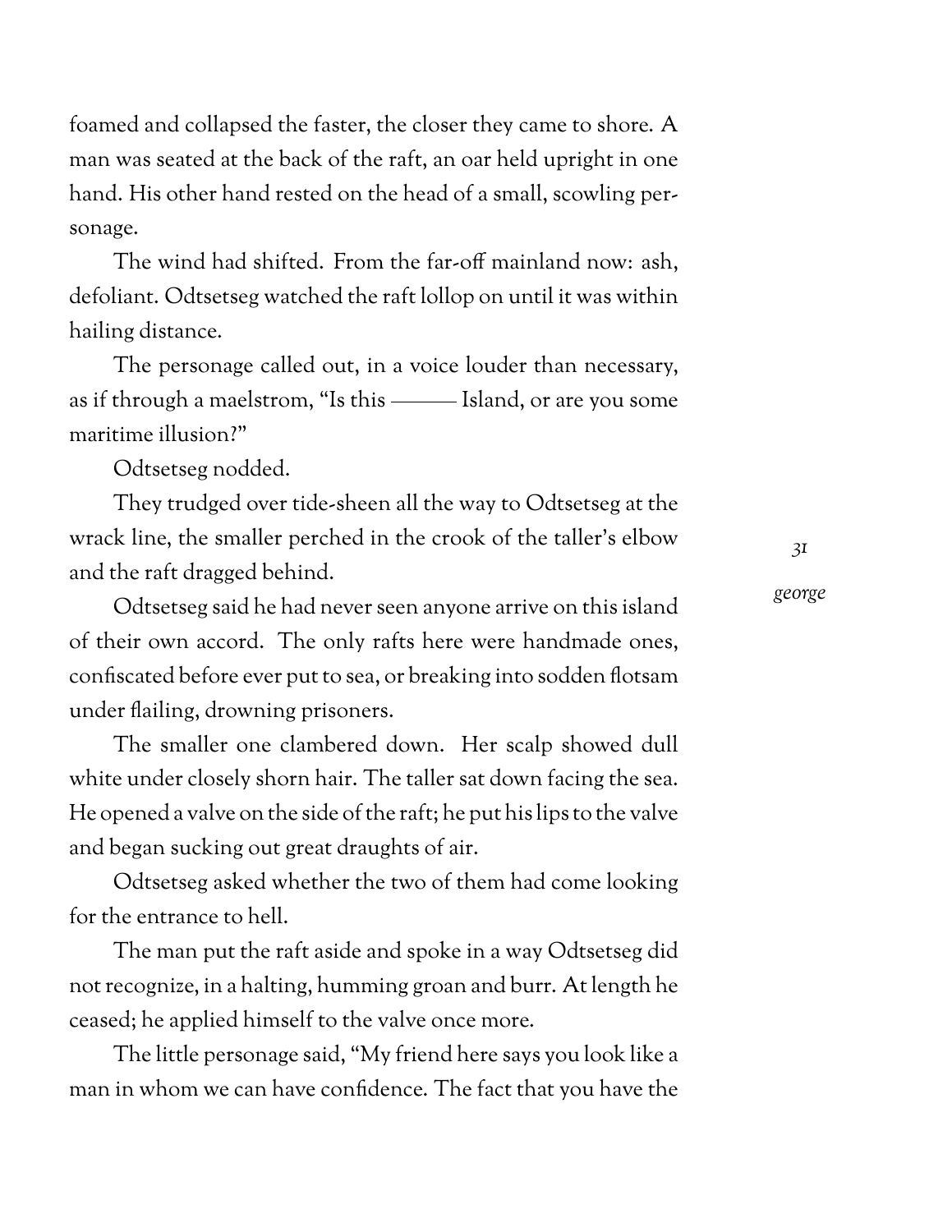bearing and dress of a trustee is the least of it. You once led a life of violence and pleasure; now you are restrained, within and without. We applaud what we take to be your strategies: caution, absorption, a throttled-back curiosity. Pragmatic means of survival for the detainee from whom too little is expected rather than too much.

"We are Rudd and Weser; he is Rudd and I am Weser. Five months ago we stowed away aboard the *Cosco Imperator*. We had no desire to reach the ship's destination— every ship is destined to sink or be scuttled: the final port is always ruin. Nor were we interested in any of the ship's intermediary ports, not Qeshm or Rugen or the Saint Brandon Rocks. We chose the *Imperator* because it passes within a night's rowing of this prison island.

"The sea keeps plunderers out as much as it keeps the likes of you in. For you, this island is durance vile. It goes hard with you here; hard, the privations and the discipline; hard, the tedium and the sorrows; even your trustee status is but a lax noose. But for plunderers! For them, a prison island represents wealth itself, in sleeping form. In the form of slumber.

"We are not plunderers." She swayed as she spoke: a stubby sylph. "We offer you friendship; we ask your trust. Be assured all three of us will profit by our association."

How, Odtsetseg asked.

Rudd paused in his exsufflations. Ash was falling in pale flakes like shirred paper, vanishing on contact with seawater, settling in the baffle-seams of the raft draped on Rudd's knees. Rudd spoke again, this time in hissed sibilants pocked with chirping.

Weser translated: "I feared for our safety on board the *Imperator* — I say 'I' meaning he, Rudd— and so I counseled Weser

*32*

*george*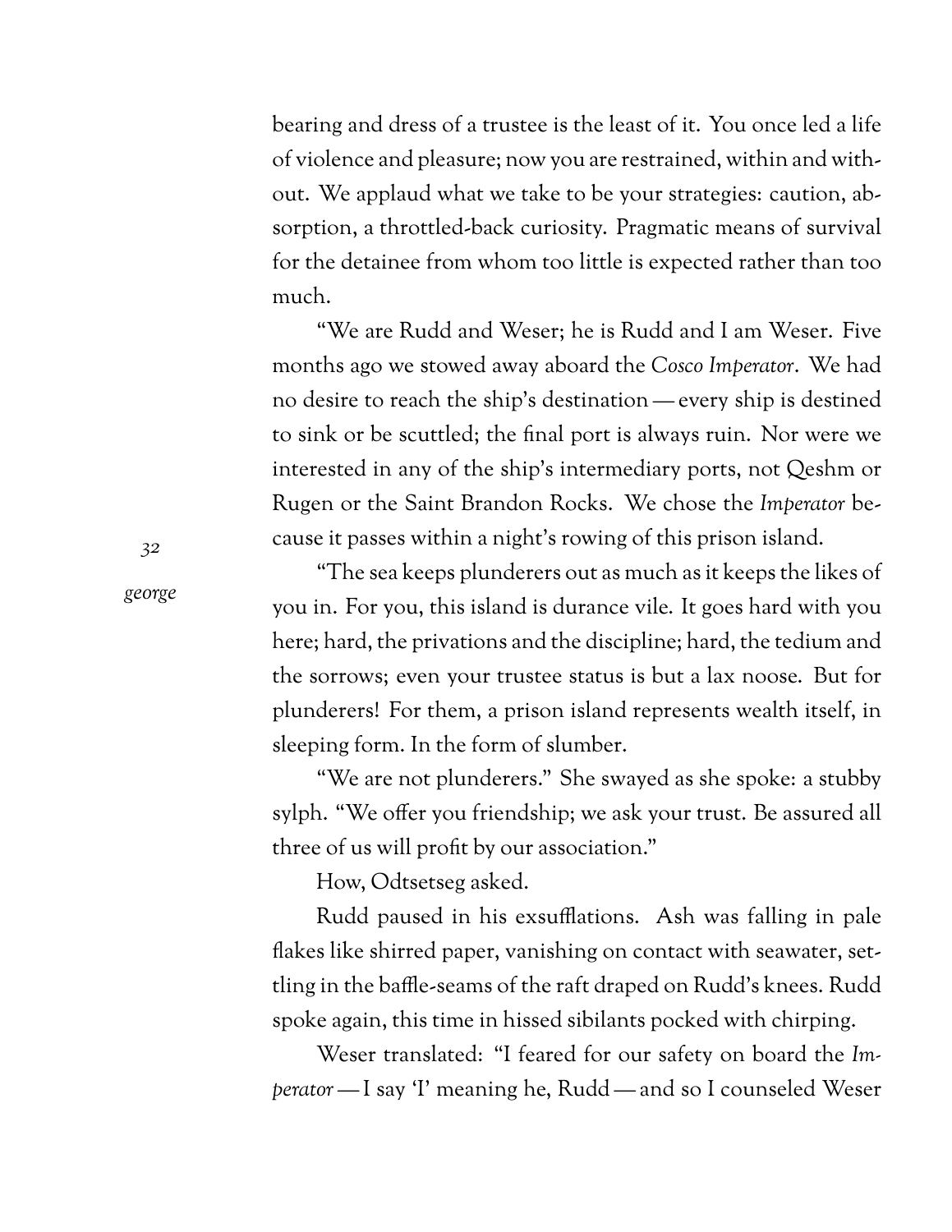to travel in the guise of a man, in case we should be discovered. Weser said she knew better methods for remaining unnoticed. Days, we secreted ourselves in disused storeholds. Nights, I bound Weser to my belly; I pulled on a bulky nautical sweater and thus we walked abroad, one unmolested corporate being. We waddled topside, stargazing, smoking, my hand tucked in my waistband in support of our great paunch. I spoke softly to Weser of all she could not see: the wrinkled black sea far below, and, up above us, the ship's bridge, massive against the night sky and lit by rows of tiny lights that made of every column a spire, of every porthole an architrave, and the whole one fairy kingdom, and all for us alone.

"We were free. Suspended between two trackless wastes the sea, the sky— seen but unnoticed, fed without having to work, we wondered why we should ever go ashore again.

"A shadow of distrust passed through you just now, don't deny it — I say 'just now' meaning back then, when you asked your question. You are restless. So were we, in our doldrum world, though we did not know it yet. Contentment ripened, rotted. Underneath her bindings, Weser turned like a worm.

"We took to wandering below decks. Outside, perhaps, were whitecaps, booming swells, the pitch and roll, the brilliant sun. We knew nothing of all that. We followed narrow corridors lit by yellow bulbs in wire cages. I climbed down rungs bolted to walls, Weser on my shoulders, her fingers clutching my hair. We descended. Conduits on corridor ceilings sweated. A rusty grime prevailed. The air scarce rewarded breathing: a hot, dense fug of oil fumes and bilge reek. This far down, the sound of the ship was a thrumming amalgam so loud it subtracted the auditory from the world of the senses, from the world itself.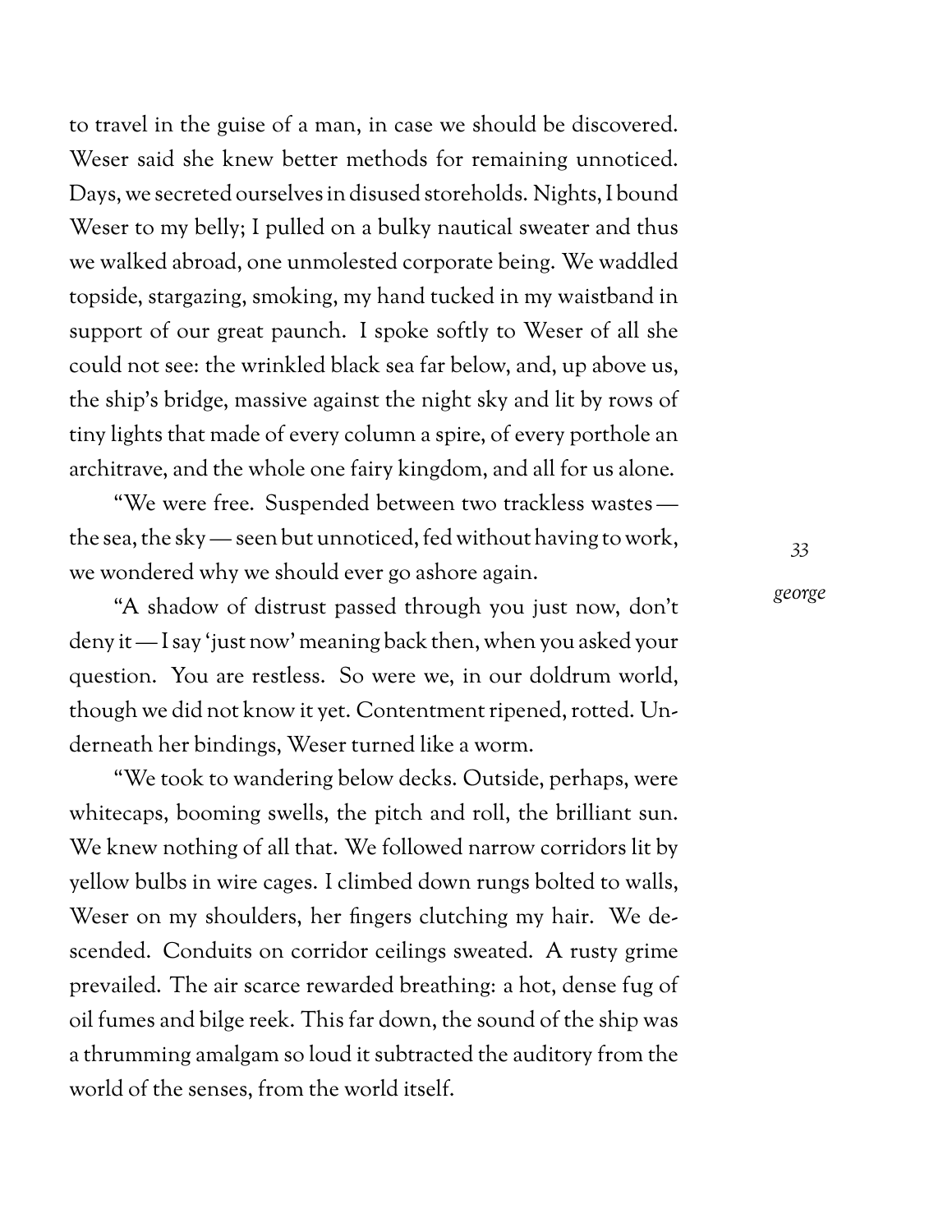"In that loudness, Weser and I sometimes came upon a sailor. Like you, detainee, sailors often have reason to want to look insouciant, however startled they may be. Those we saw below, so far from light and air and day, may themselves have been hiding. We affected indifference at first; we let them go.

"In time, we brought certain of these sailors into our con dence, one by one. We would motion to a sailor to climb back up with us to the higher, quieter decks; we would show him our hiding places, our complex mode of speech, how Weser's tiny person could be concealed under bandages. What lightsome hours we spent with our new shipboard friends, with the stoker Holf, with an oiler named Struc or Truc and his brother. We told each one he looked like just the man in whom we could have con dence, though this was perhaps least true of Holf. They brought along still others, in whom we also professed to trust. When the number of our sailor-confidants had grown sufficient, we gathered them nightly in one of the empty storeholds we favored. A row of rustseeping, painted-over rivets ran the length of its floor. On our side of the rivet-line, I held Weser before me; I interlaced my ngers and she stood on my palms. *Who keeps you down?* we would ask the sailors. *Who robs you?* If we catechized, it was not in order to instruct, or not really. We did it for the savor of that astringent pleasure bachelors can take together in anatomizing the world and its corruptions. *Who holds you down, who robs you?* Weser and I would ask the sailors. *The swindlers*, they would answer us, *the swindlers and the oligarchs in their distant capitals.* We asked them what was more common, these days, than to foment crisis and ride it out toward pro t.

*34*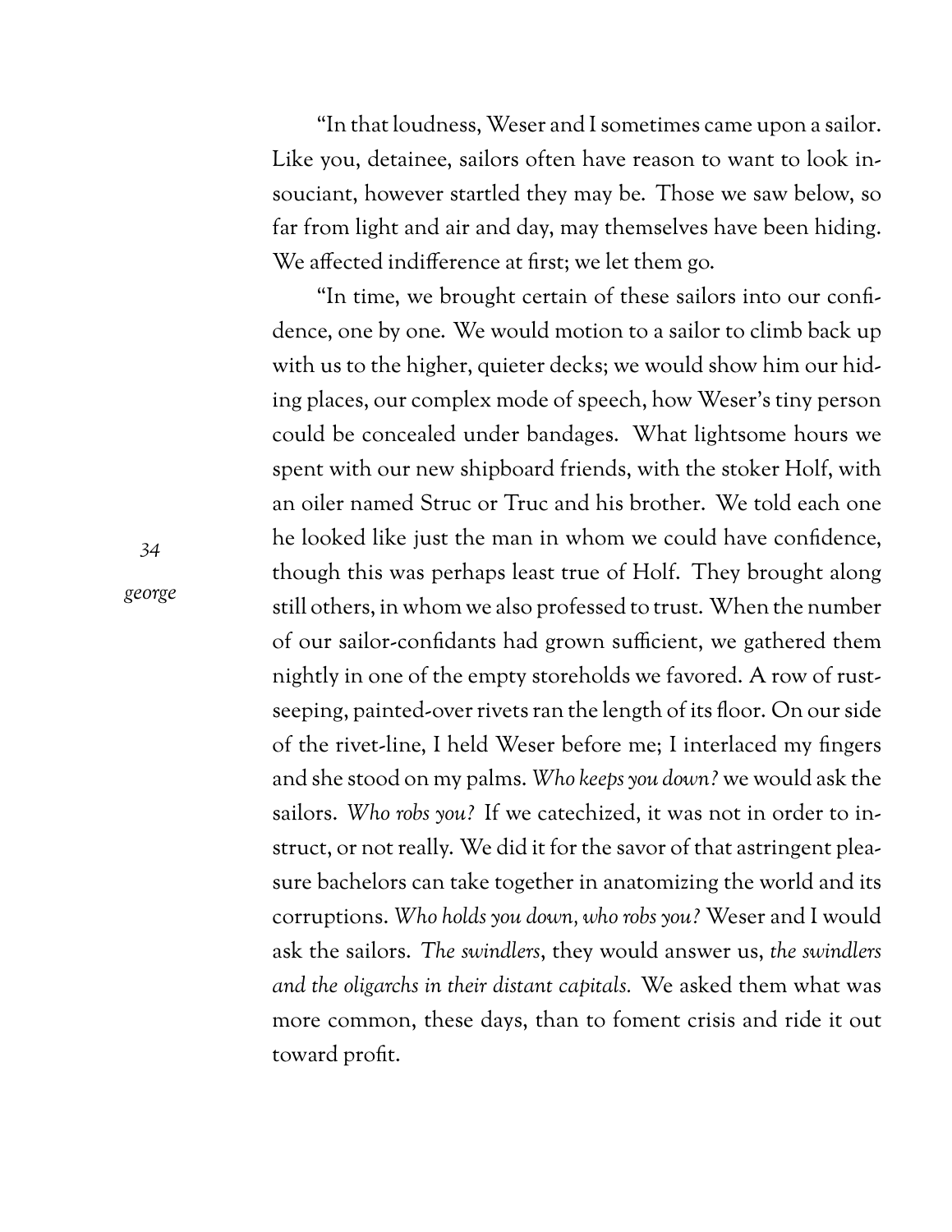"The sailors liked to bring Weser gifts: balisong butterfly knives, festoons of dates strung on bootlaces. Do not mistake these men for simpletons, I told Weser when we were alone one evening. — You've promised them they will reign in permanent riotocracy, Weser answered me.

"It was dusk, the first dog watch. Many of our confidants were on low-visibility detail just then. I imagined it a fraught and exhausting travail— peering into the chill penumbral fog, trying and failing and trying and failing to descry figure's emergence from ground. But there had to have been exceptions, pleasurable ones, structurally impossible for Weser or myself to have experienced and therefore enviable: coming along a gangway the sailor notices a darkening concretion in the fog just ahead, which, as it nears and swells, takes on definition, reveals itself; not only is it a fellow sailor but a fellow conspirator, a con dant. The beautiful is just this: that which appears. Weser and I were denied this, denied, too, that serene pagan confraternity of sailors, however close we came, so that I preferred it when they were out in the fog somewhere, in that life unknown to me; I wished they would not return to the storehold bringing their absence, their distance, with them, a wish tinged by something of the same feeling that brushes up against me when I consider that I will never really know what Weser is saying to you now, 'now' meaning some future moment, imperceptible to me, after I have spoken and she is making sounds I can only assume render these meanings.

"Late one evening, there were just three sailors in attendance with us, bearing jars of turnip wine they had brewed underneath their hammocks. We told them we would return shortly, with *35*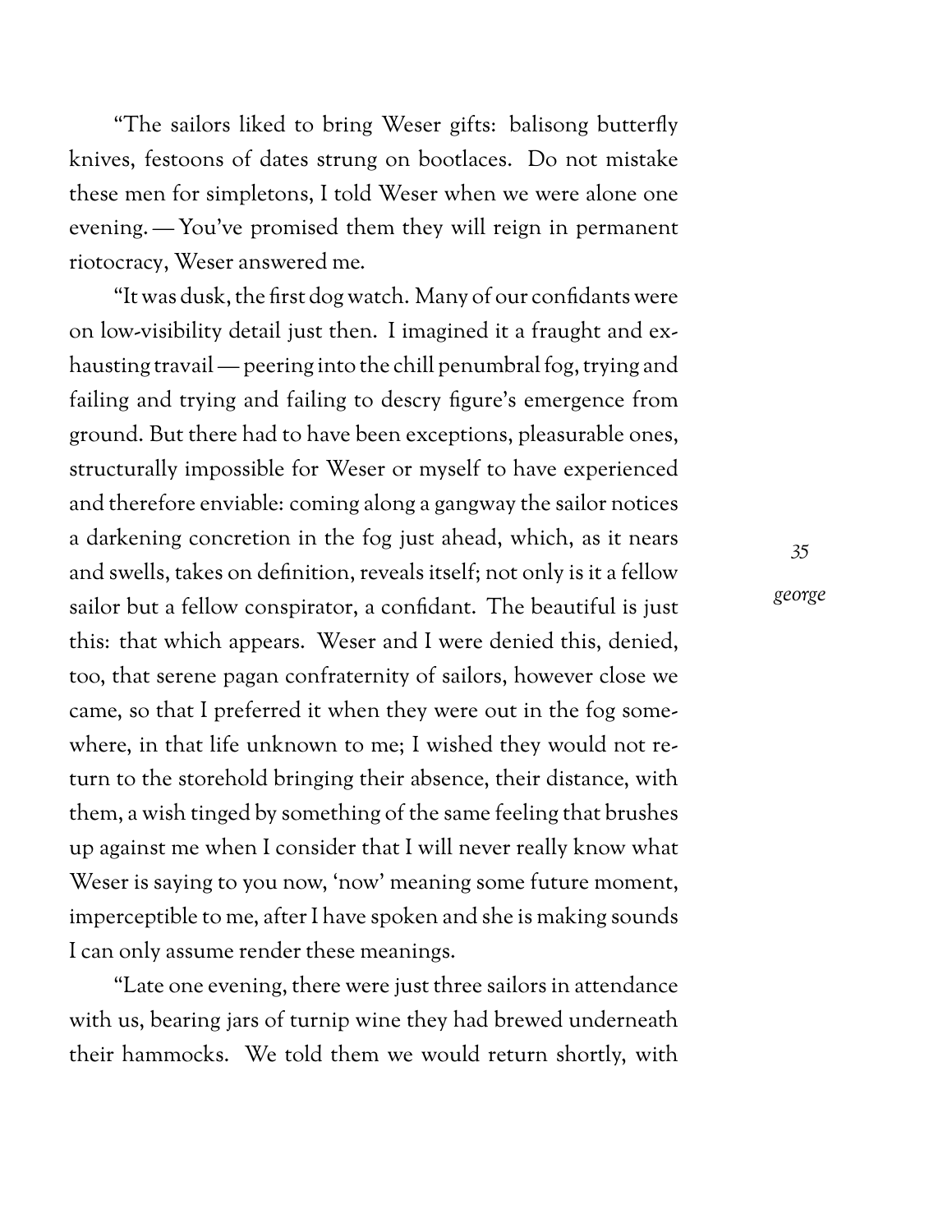black bread and perhaps a cucumber. We locked the storehold behind us.

"Life at sea is life; the same night of confusion obtains there as elsewhere. Hour on hour you watch the ship's wake churn and spume, wave on wave regressing, recurring, ever on the verge of revealing to you — to you only, just there where you stand— the secret of matter's perpetual collision with itself. This presentiment of the in nite is an error. Men bring the world with them when they go to sea.

"We put it about, amongst our remaining con dants, that the intriguers had shown themselves heartily sorry in the moments just before we closed the door on them forever. We lingered over the story of their repentance: how plaintive; how affecting; how not unmixed with surprise (intriguers never expect to get caught); how orthogonal to the matter of their condign punishment."

An ash-dusted crab finicked its way over sand and wrack. Fat stalks of saltwort trembled in the breeze. Whelks clung to rocks. Slack tide. Rudd folded the raft in thirds, lengthwise, and began rolling it up from one end.

What does your talk avail me, Odtsetseg asked. I found nothing to eat here and if I do not get back soon there will be nothing for me to eat there either.

Weser said, "I believe I speak for Rudd when I say we are ready to come with you, or nearly. You may introduce us, surreptitiously, to new con dants your discernment tells you are the right ones; our improbable arrival is already their guarantee of our worth. First, understand this: we would have spared those sailors if we could. In our first weeks aboard the *Imperator*, the two of us had lived as one being, I inside Rudd, installed there the way a man

*36*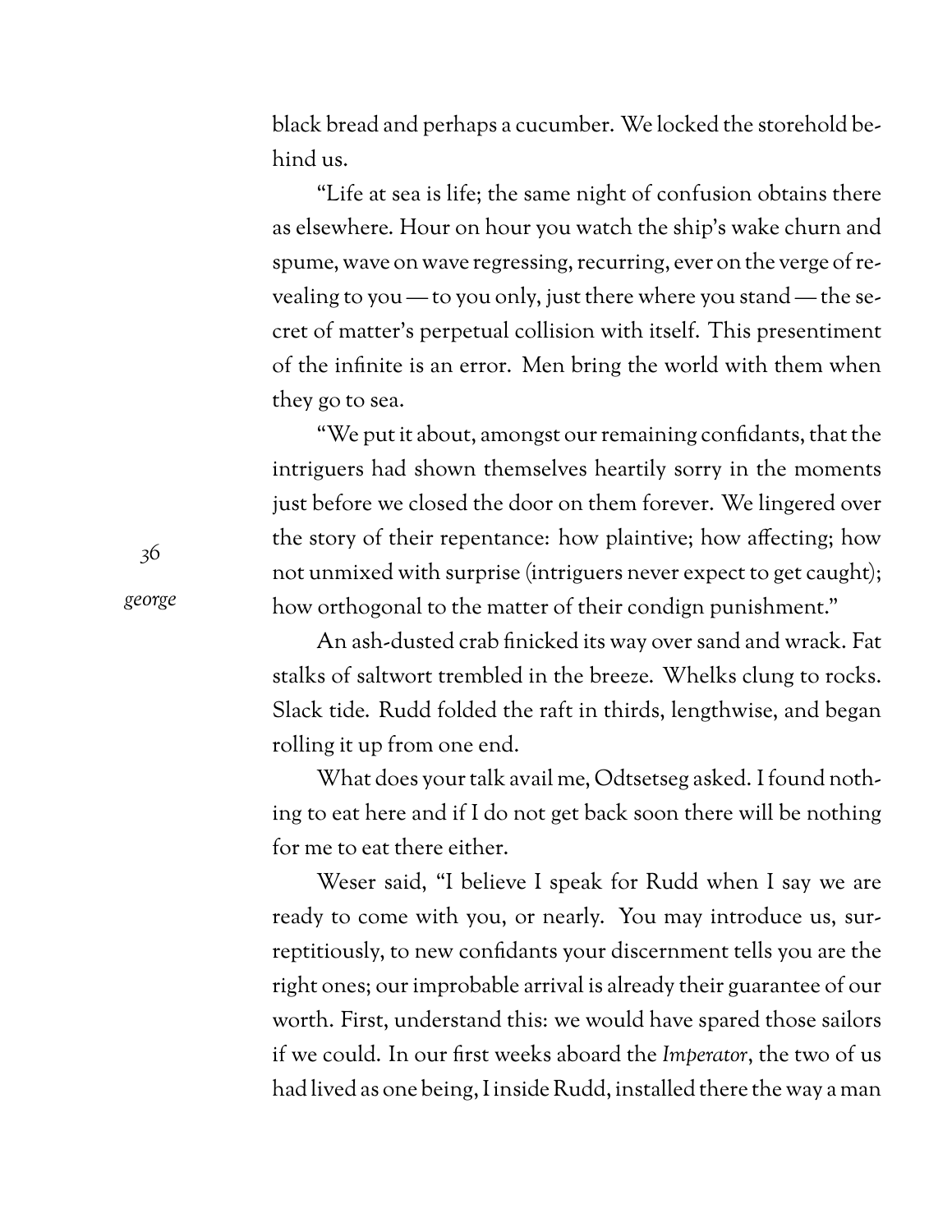in despair keeps the matter of his self behind a false door. What a queasy delight was our life.

"After the dispatching or anyway the immurement of the socalled intriguers, after we had told the story of their heartfelt remorse and our tender but pitiless justice, a story that bound our con dants to us more closely than even the catechism and the tributes, just then we were poised to go from triumph to triumph, not by restricting the number of those who knew our secret but by expanding it. We made ready for our imminent success. For three nights running, after the immurement, we gathered our remaining sailors, to prepare them. We asked them who the exploiters were. Our sailors answered us as prettily as ever.

"Here let me pause, detainee; pause at once. There is enough said. Find out from Rudd — if you can, without my aid — of the return of our accusers from their oubliette, haggard and wild-eyed, raving yet still possessed of enough sense to bring about our total ruin. It is for Rudd to tell you, in his monstrous language, if it can be called a language, of exposure, arrest, con nement to the brig. Least of all is there any need to speak of prisoners' ecstasies, erasure of self, the dissolution of time in eternity; what knowledge, these days, is less secret? What more decayed, more contemptible, than the penitentiary's gimcrack transcendence?

"Let Rudd tell you, if he cares to, whether in the succeeding months of captivity he despaired of ever reaching this island; I tell you I did not.

"Here we are now, ashore, as you see us now. Are we ourselves not a form of proof? Let it be yours to imagine the joy born fresh out of terror, the rapture of escape from durance, the wondrous reprieve from dread. Have con dence in us."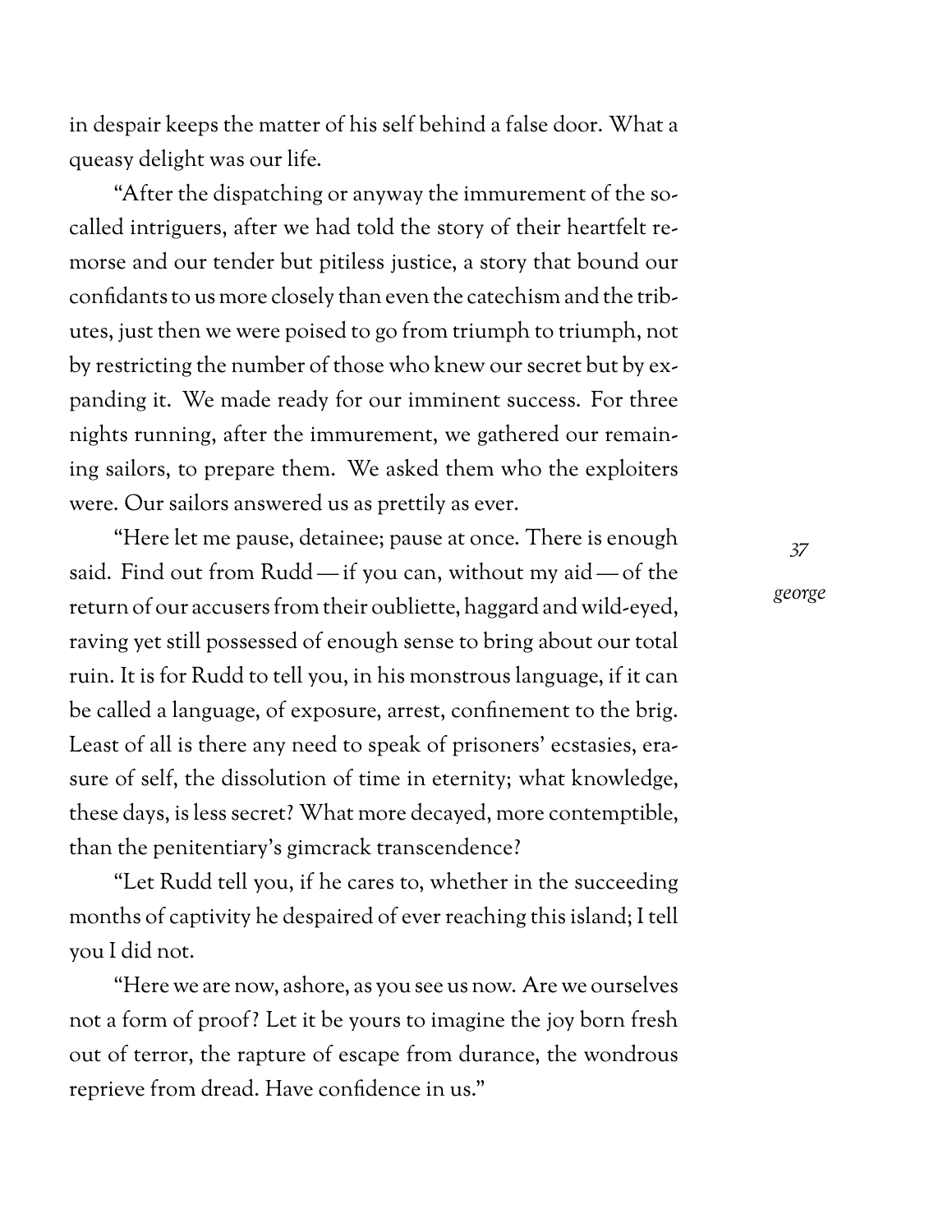## My House Is a Doll's House *Katy Gunn*

It is my month of Sundays. Because of it I will not have to sweep the floors, wash the windows, polish the doorknobs of other houses. My house is free. In it I will be easier to keep nearby for whenever the time is right. It is small and white with a small green yard with lots of colored buds. He gave it to me this morning. He said,

> — It will be your month of Sundays. You're a pretty thing to work so hard,

as he patted my cheek and the door of my house. He had business to go to.

Outside, my house is shiny white horizontal slats that overlap to shelter lines of light green and tan moss. The slats overlap downwards right into the ground or grow right up from the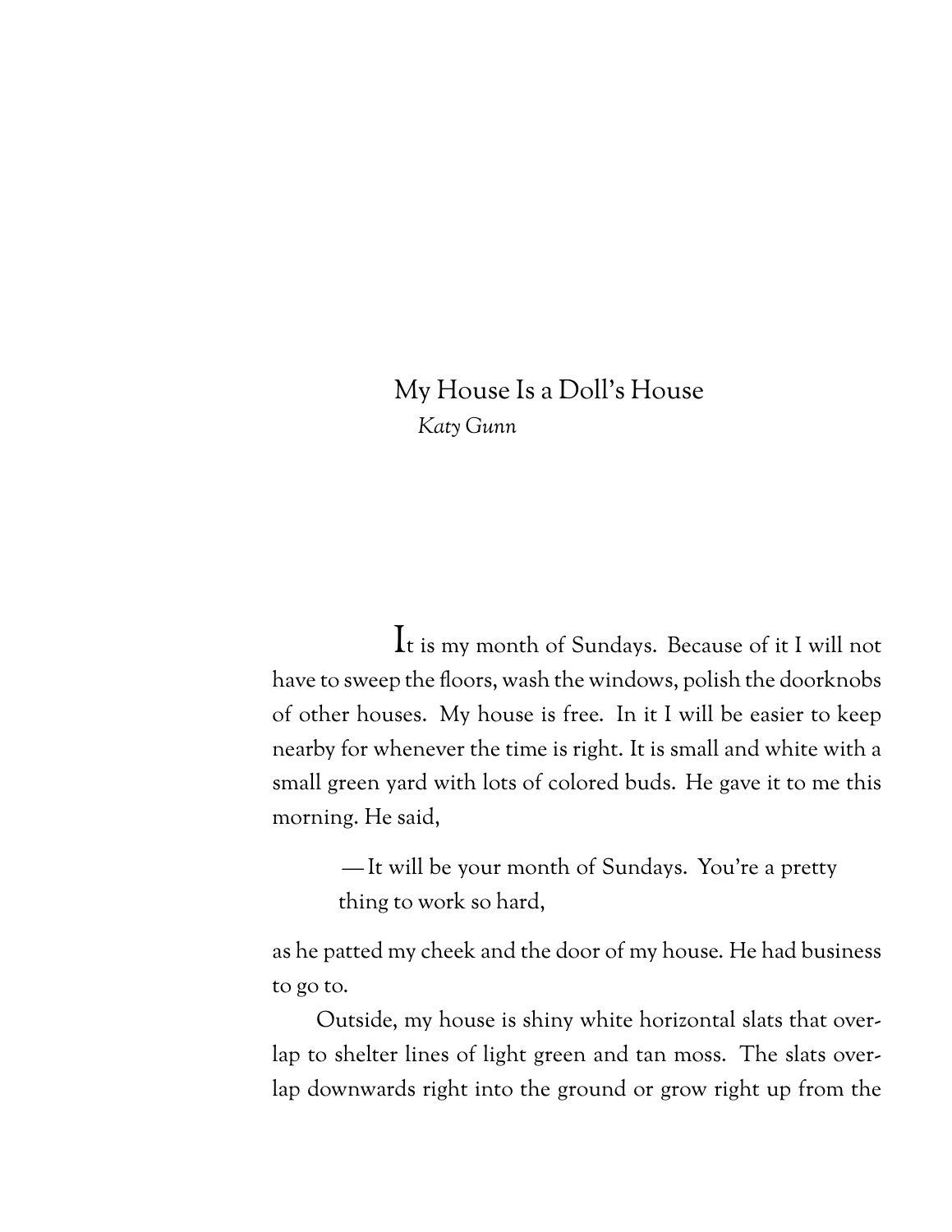ground without a seam between ground and house. The grass grows up similarly. I lie in it. I touch my house.

Also growing up from the ground are bushes and trees with white, yellow, pink, lavender, blue, and green buds. Some of the buds have burst into small puffs like nothing that needs to be cleaned off.

 $\bigcap$ 

Inside my house is sitting room, kitchen, bathroom, and bedroom. It is a girl's bedroom with a sleigh bed like the bedroom in my doll's house. My doll's house was supposed to teach me to be organized and house-proud. I am house-proud. My house is a doll's house I can fit into.

All the walls are pink or white. All the carpets are blue or grey-tan. The windows are low and the ceilings are low. There is a door in the front and a door in the back that brush the grass and send up yellow spring powders.

In the bedroom drawers are dresses that fit me. I take off my working dress and put on a blue one embroidered with tiny blue flowers and buds. Under the sleigh bed are shoes that fit me. I take off my working shoes and walk barefoot over all of my carpets drying my feet.

On the table is an empty glass vase and an envelope of money. I ll the vase with thin branches of purple pus from my yard. I put the money in my blue pocket. It is time for a meal. I want to have tea in my house.

At the end of the path from my house is a road and at the end of the road a vegetable stand. Beyond that, town. I have spent so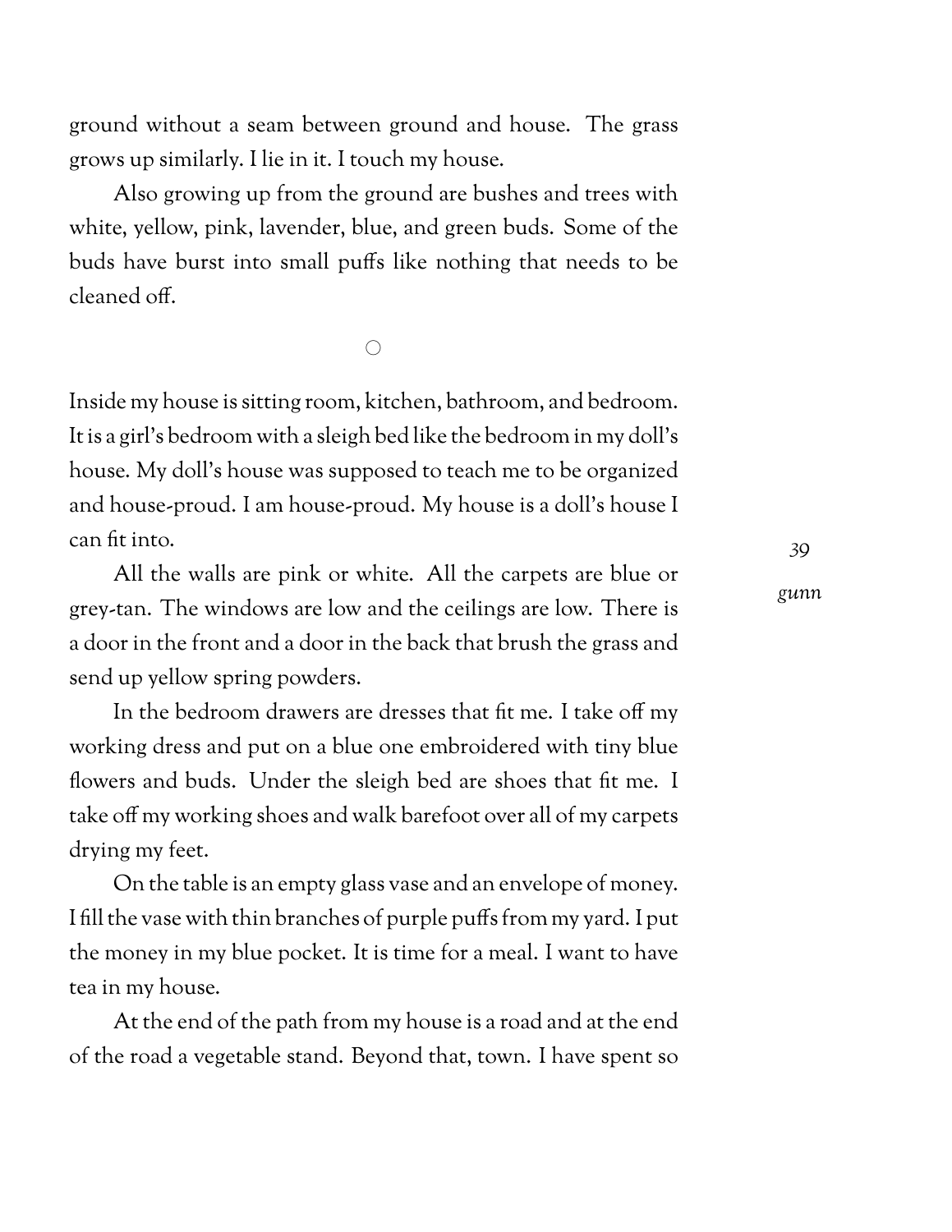many Mondays, Tuesdays, Wednesdays, Thursdays, Fridays, and Saturdays working in town. I will not go there anymore.

From the vegetable man I buy green-topped carrots, parsnips, onions, cow peas, lettuces, three watermelons with the flowers still on, and basil with roots.

— Those watermelons were grown in a greenhouse,

says the vegetable man.

— House,

I agree, and I give him a tip. I am a different woman now.

I plant the basil in the window box of my house with dirt from my yard. For tea I have the watermelon with the flowers still on. It is delicate like me in my blue dress. I can be delicate. I am a housed lady now. My house will be strong around me on all sides.

 $\bigcap$ 

I lie on my sleigh bed on my three crocheted blankets. One is yellow, blue, red, and green stripes. The second is cream and tan stripes. The third is gold, blue, purple, dark green, light green, burgundy, orange, and pink squares. The squares blanket is biggest and reaches up to my red and white pillows.

My head is on my pillows with his todger inside. His knees are on an orange and light-green square and a gold and pink square. My ngernails are holding two blue and gold squares. My ngernails are gold.

In the closet the gold paint sits in a glass bottle in a basket of glass bottles of pink, dark pink, burgundy, silver, clear, silver-

*40*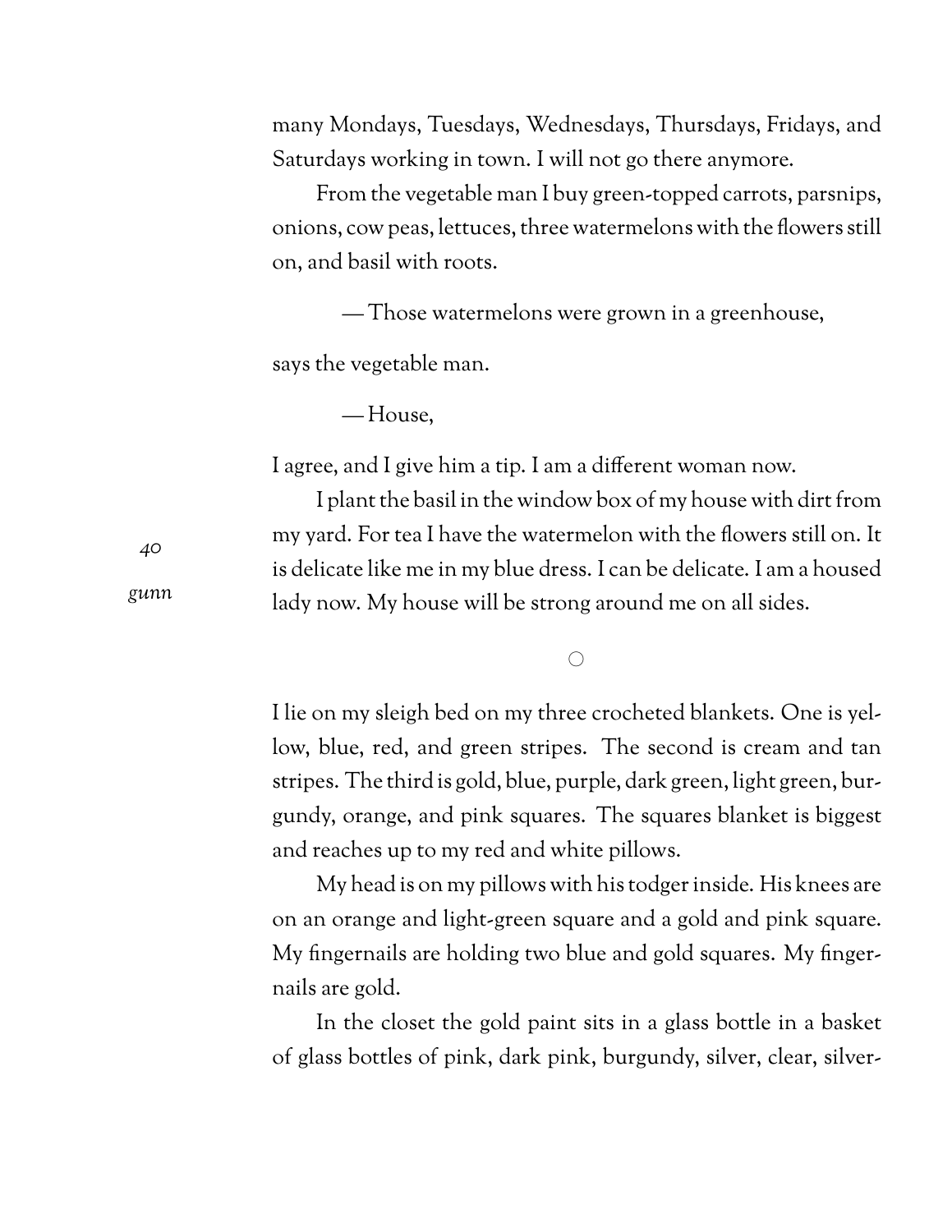glitter, red, and coral pink paint. The closet door is open so the spring sun can come through the windows and shine off the colors.

It shines off the white curtains and my white sleigh bed too. It must shine off my teeth though I can't see them. My teeth are curtains and chairs for the room of my mouth. It is spring in my mouth and his todger is visiting like he is visiting my house.

When he leaves I plan to find all the white things in my house. I can already think of curtains, sleigh bed, kitchen, bathroom, three chairs, washbasin, and bowls and plates painted with blue buds. The bowls and plates are those of a lady. I try to think of all the things with blue buds in my house. When he leaves I plan to find all the buds.

I look around the room for buds and find blue buds on my dress, pink buds in a picture, and pink buds on the edges of my sleigh bed and drawers before he holds my head still with his hands over my eyes.

*41*

## *gunn*

 $\circ$ 

A mailman delivers a card to my house. I am looking at my window when he comes up the tangled blooming walk. I think he might have a flower on his hat but when I meet him at the door it is only an insignia.

Still I welcome him,

— Isn't it beautiful here!

— Yes lady,

the mailman says. He gives me a yellow envelope.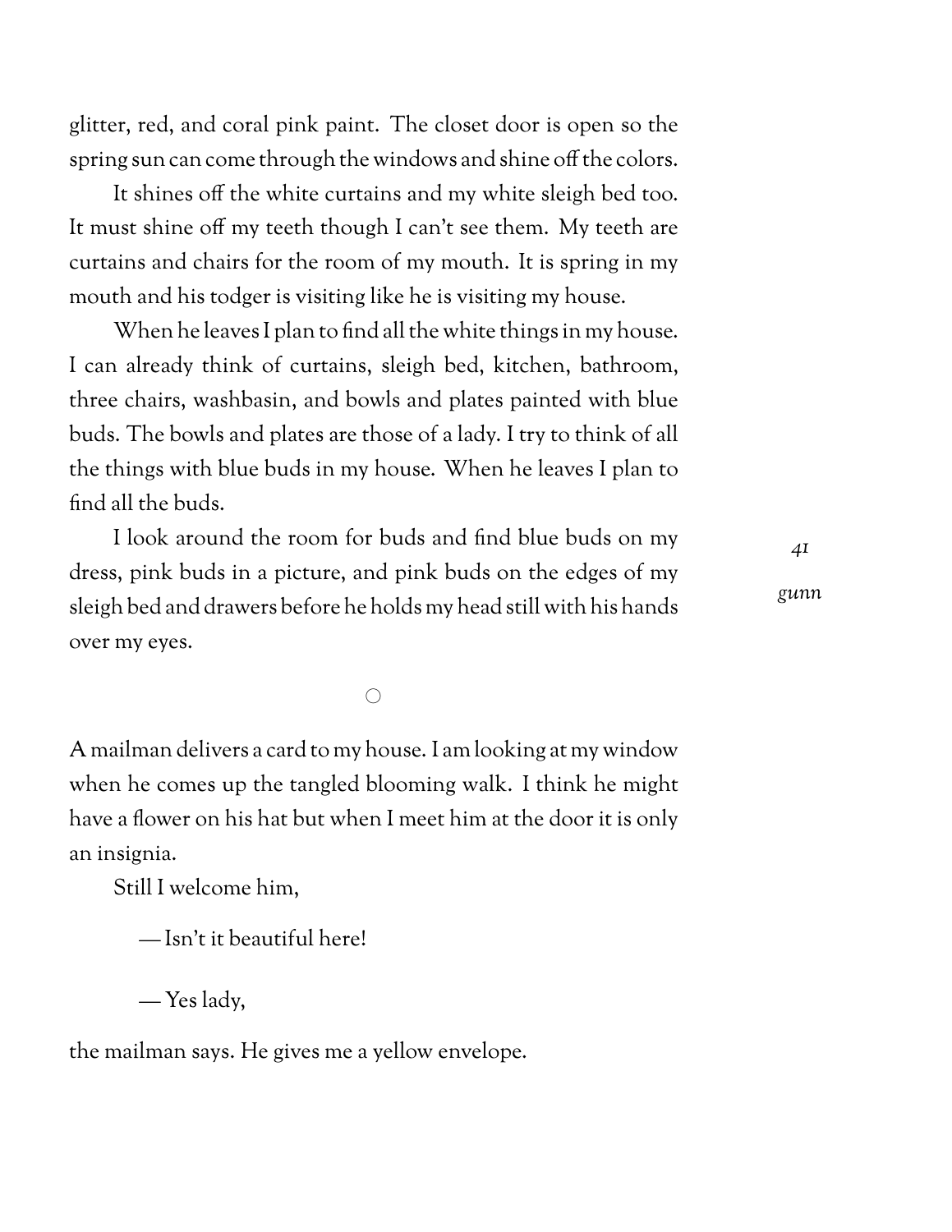It is addressed to a woman who is not me but it is for my house so I bring it inside. Inside the envelope is a yellow card with red and orange 
owers and buds in the shape of a sun. It says*I hope this nds you well. Amelia.* It does. I put it on the kitchen windowsill where it matches the outside bush.

Past the card many of the buds are puffing out into flowers, especially the purple ones on the hanging tree. The buds on my table have puffed open too. I look at all the buds which have puffed in the yard and changed the kitchen window.

I think of what happens after all the buds puff. Leaves. I can't imagine my kitchen windows green with leaves.

After green leaves, red and orange. After red and orange, snow. I have seen so many other people's houses change this way. I have swept away the fallen leaves and away the snow. I can't imagine sweeping in my spring house.

 $\bigcap$ 

I wear all the dresses and because I am a housed lady and do not sweat they continue to smell like spring. I pin tiny puffed flowers to my dresses with pins from my bedroom drawers. When he comes he says I am pretty and gives me tiny silver ducks on a chain.

— Duckling,

he calls me. I line them all up on my dresser. I line them all up on my grey-tan-carpeted floor. Their silver bottoms are narrow and fit neatly into the space between the grey and tan strings of the carpet. Even with my face very close to the ducks I cannot see the lines of their bottoms exactly. They grow out of the grey-tan carpet like my house grows out of the green spring ground.

*42*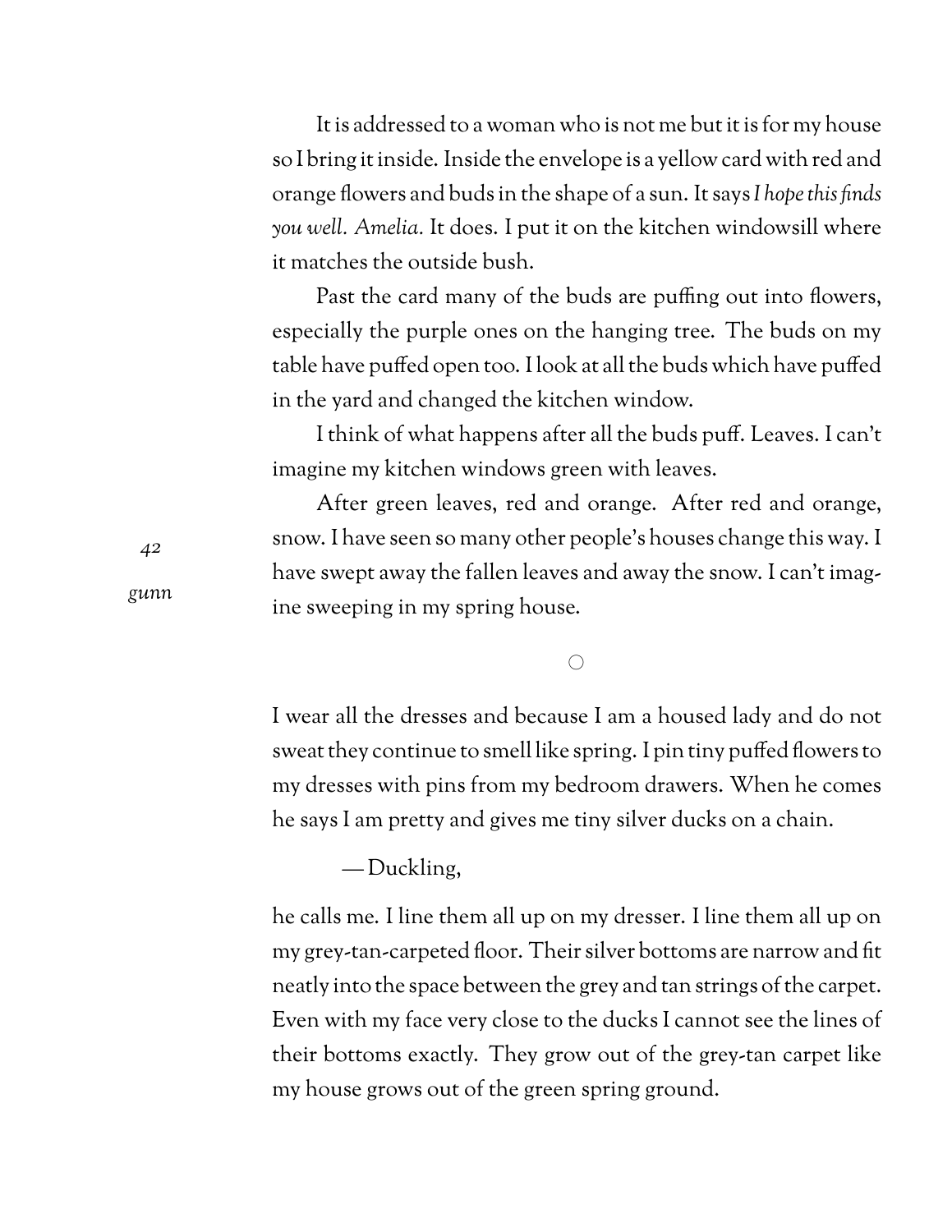He lifts my orange puff dress and hits my bottom. His todger visits the room of my bottom.

I knock over my ducks accidentally and set them back up. Ten silver ducks on a chain. The biggest duck is always first. It is the mother duck with room inside for all the smaller ducks. Or it is the man duck. He leads the way.

Next he rolls me over and visits my fanny. He spends a long time there. He enjoys his stay. Next he comes into the room of my mouth.

He gets white on my orange puff dress. My dress would be pretty with white buds embroidered. I might do it if I were a talented cleaning lady or a lady who needed money. But I have a house. I have a weekly allowance on the table. The watermelons at the vegetable stand are getting bigger and pinker the further it gets into spring.

*43 gunn*

 $\bigcirc$ 

In the mirrors of my house I study the house of my body at length. Mirrors belong to ladies who are allowed to know all the rooms of their bodies and now mirrors belong to me. It is spring inside me. Everything is pink and white like my bedroom window.

Spring sun comes in my bedroom window and shines off my teeth which are curtains and chairs. It makes shadows in the piles of curtains hanging from the window of my fanny. I have many shadowy corners. I have a doorknob which he says he will push but he never pushes it.

When I am done I look out the window at all the fat bees working. They stumble from flower to flower spreading the spring.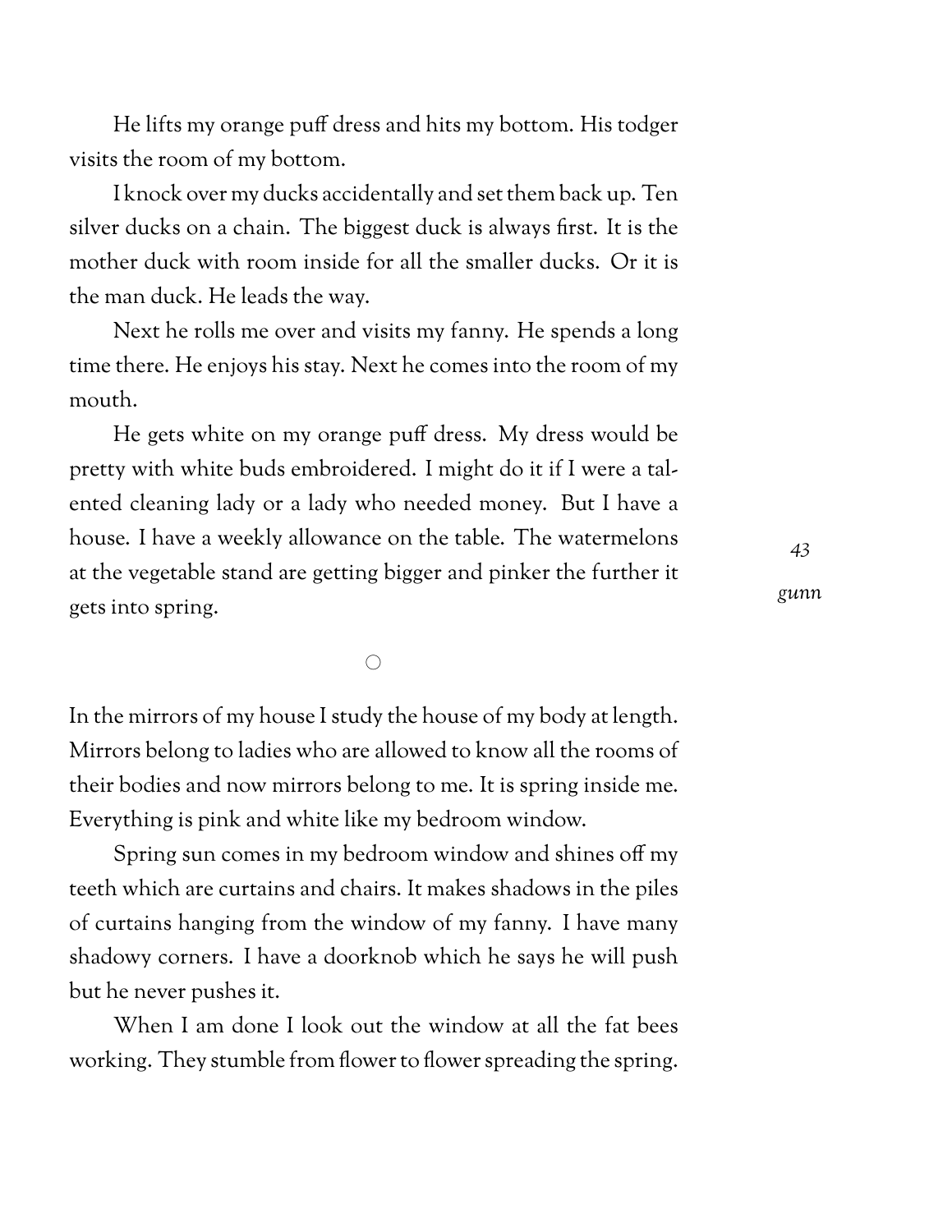I am a fat bee and I move from room to room. I am not a worker. I am the queen bee.

Sometimes the fat bees are interrupted by birds which fall from the trees onto the flowers flapping. The birds are hooked together in pairs and I know they are entering each other though with all the flapping I can't see it. Entering was never explained to me in terms of rooms before but now that I have figured it out I know I enjoy it.

I know the flapping and entering and falling from trees means that there will be eggs in the trees and the trees will grow leaves to hide them. I try to imagine my bedroom window green with leaves. I can't. I think of snow and it scares me.

My house is white. My house would disappear. There has never been any season other than spring in which I have been so big or real as to be housed.

I try to study my rooms again but I am sick to my stomach. I wait for him to visit but he doesn't. I look out the windows and notice for the first time all the buds that have bloomed out and fallen onto the ground already.

 $\bigcirc$ 

The vegetable stand is so full I can't decide what to buy. His entire front display holds fruit and some fruits have rolled out of their baskets onto the ground. I am too hungry to leave with nothing so I buy the three hardest plums at the top of their pile and eat them walking back toward my house.

The day he gave me my house I could see it from the road. Now bits of it are covered by the blooming white tree and the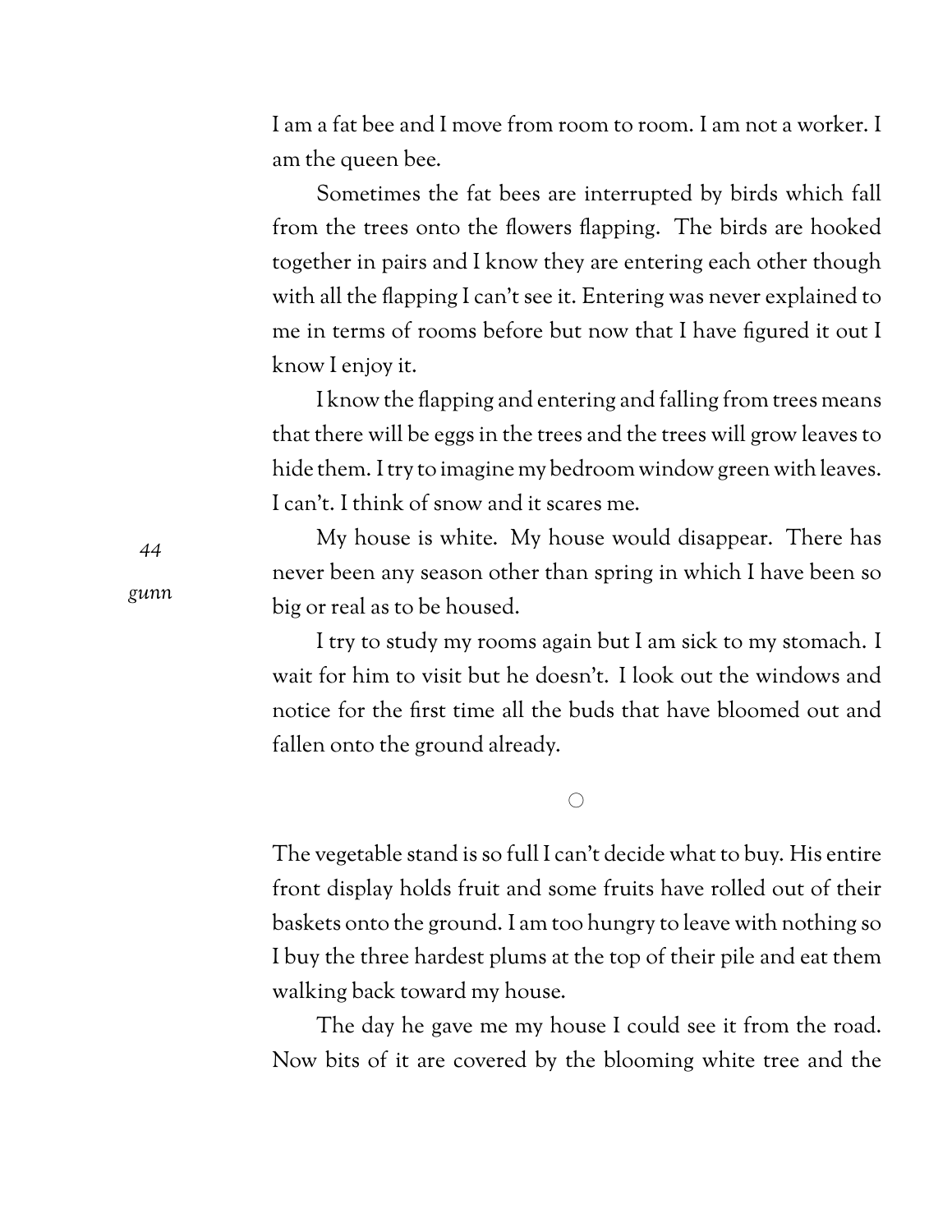blooming pink tree. On the purple tree are tiny specks of green. I can see them from the road. The green has come up from the ground and soon it will block my house.

I walk down the road away from the vegetable stand and my house. I walk until I have walked further than I have walked since he gave me my house. My feet feel a little bruised in the shoes from my house and I have to remember that I am not working.

At the end of the road, another little house. But heavier than my house is heavy with spring.

The lines of white and tan moss that grow under the slats of my house grow all over the slats of this house, and on the window boxes and roof. This house's bushes are bigger and the branches of its purple puffing trees hang closer to the ground. If the puffs have begun to fall from the branches it isn't clear because the ground too is covered with flowers. The whole house and yard are loud with fat bees.

I stand in front of this house for a while. I stand in front of this house for some portion of the morning. Eventually the door opens and a woman comes out.

She is as old as the oldest woman I have ever seen. The skin on her face hangs in curtains around her eyes and mouth. She wears a peach-colored dress and no apron so I know she is a housed lady or a woman who was once a housed lady. She is the lady of this house.

 $-$  Yes?

she calls out to me. It is a soft call.

— It is beautiful here!

*45*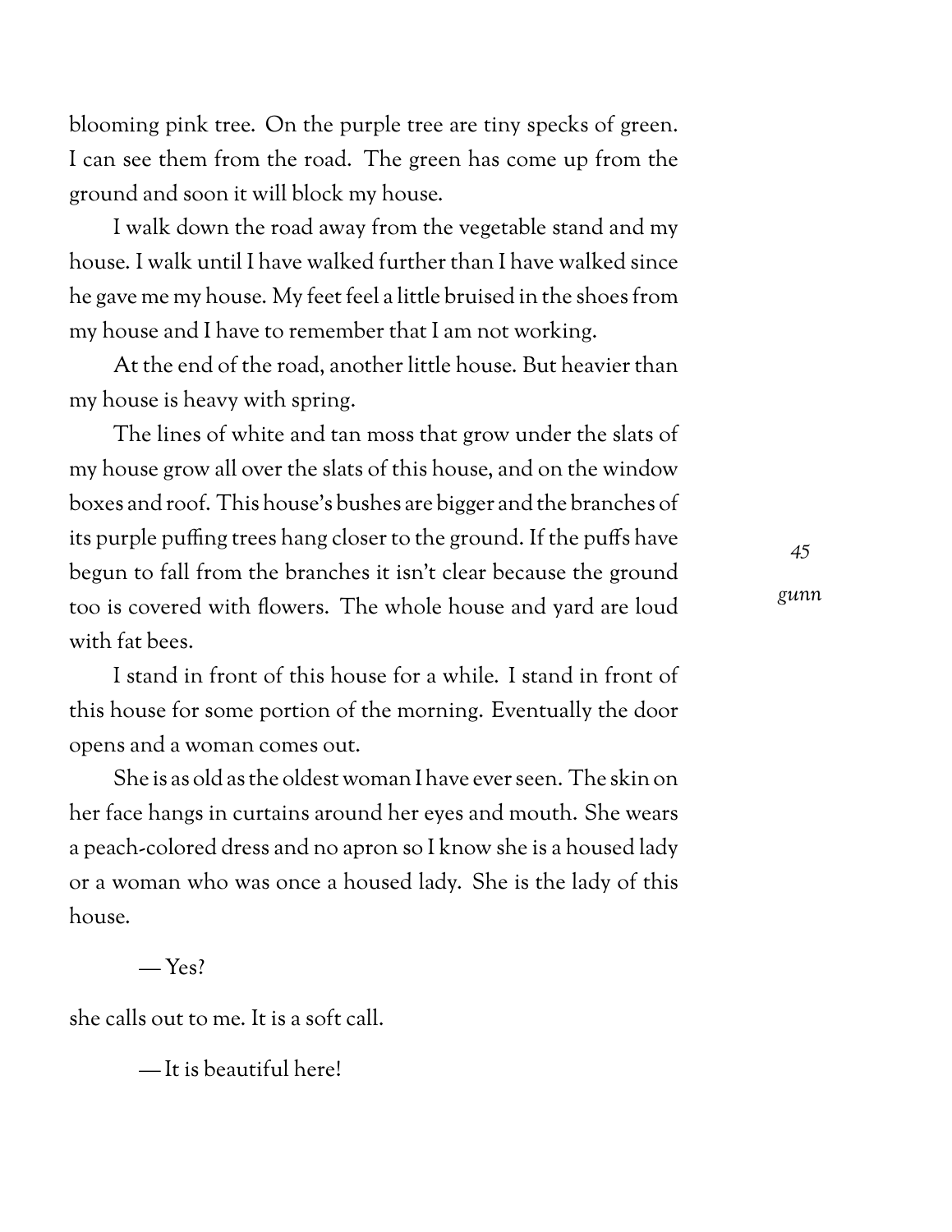I call back from the road. The plums have ripened inside me and my stomach is empty.

 $\bigcirc$ 

Inside, her house is like mine but older and faded lighter and stained darker. She pours red tea into two white cups with orange buds painted on them and mixes cream and sugar into both. She does not ask how much cream or sugar I would like. She mixes until the tea is white like the cups. She is a housed lady.

She gives me a cup on a saucer painted with orange buds and puts a jar of cookies on the table.

| 46   | — Forgive me if they're old,                                                                                    |
|------|-----------------------------------------------------------------------------------------------------------------|
| gunn | she says. I forgive her. I tell her I love her house.<br>She smiles kindly at me like she might not understand. |
|      | -I mean I have a house too,                                                                                     |
|      | I clarify, and I describe all the rooms of the house he has given me.                                           |
|      | I do not say he gave it to me. She is an old lady and might not                                                 |
|      | understand or might be offended. The implications might seem to                                                 |
|      | her unfavorable.                                                                                                |

She nods her curtained face while I talk about the way my doors slide right over the grass and send up yellow spring powders.

> — I know that house. It used to belong to another young lady. A nice young lady. Holly. Used to wear a blue dress and shop for me in town.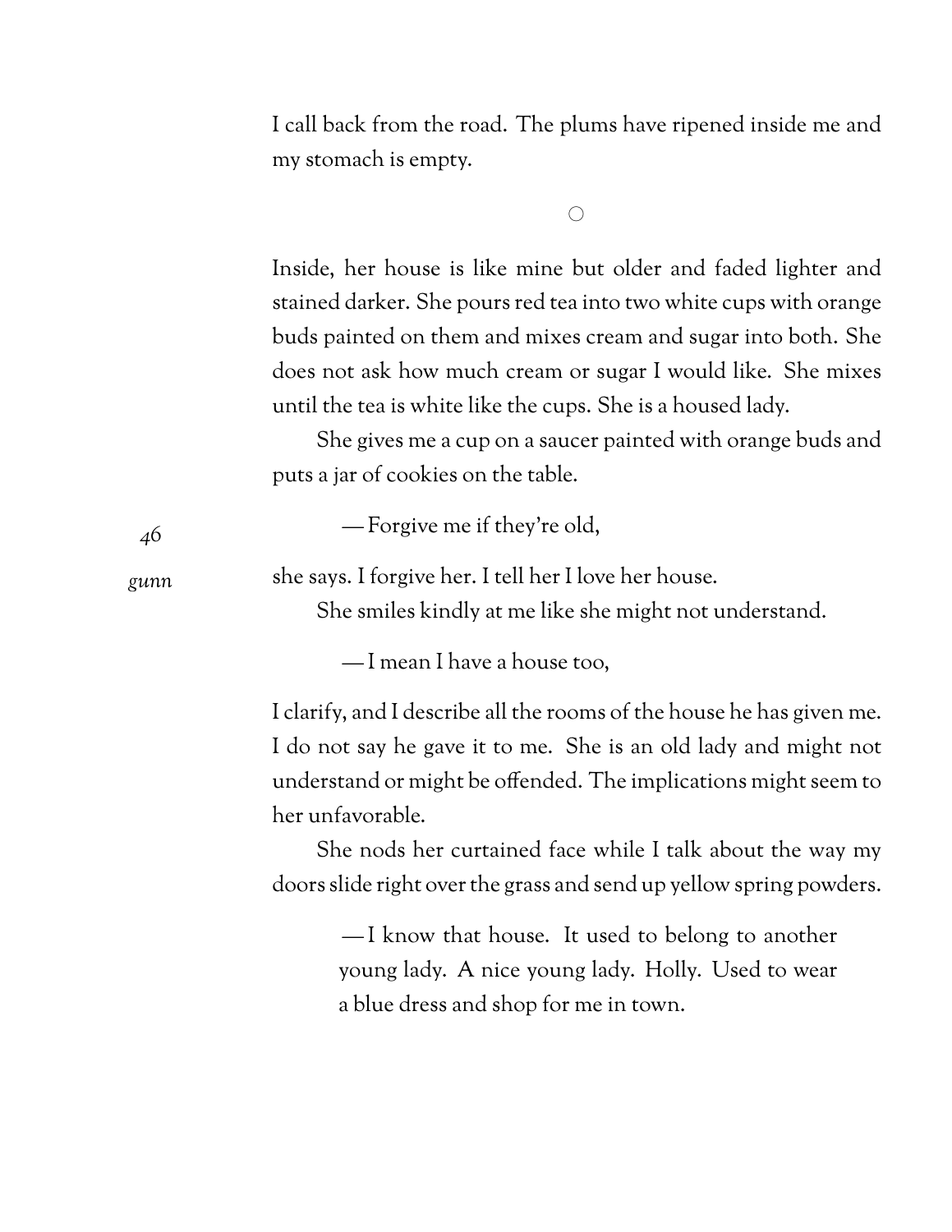The old lady might not have anyone to shop for her anymore. That might be why the cookies are old. I don't want to go to town anymore but I could shop for her at the vegetable stand.

> — I could bring you vegetables from the vegetable stand if you need or would like. I am going there today. I have almost run out of vegetables.

All of this is true. I am respectable.

She can tell I am respectable. She tells me I seem like a very nice young lady and takes down a silver bowl lled with money. She gives me a handful and requests spinach, fruit, and potatoes.

> *47 gunn* — Always good to save up your money. Never know when your income might stop coming in. Or when you might stop being able to make it,

she tells me as I leave her house remembering spinach fruit potatoes, spinach fruit potatoes, spinach fruit potatoes. I walk quickly to the vegetable stand and quickly back to her house. I try to picture the rooms I didn't see. She meets me at the door to collect her purchases, a disappointment. But she tells me to come visit again soon.

 $\bigcirc$ 

I take myself outside my house to have a picnic under the purple bud branches. Inside they are part of the kitchen. The kitchen window. Outside they are ceiling. Under the bud ceiling I eat a greenhouse watermelon and an outside watermelon.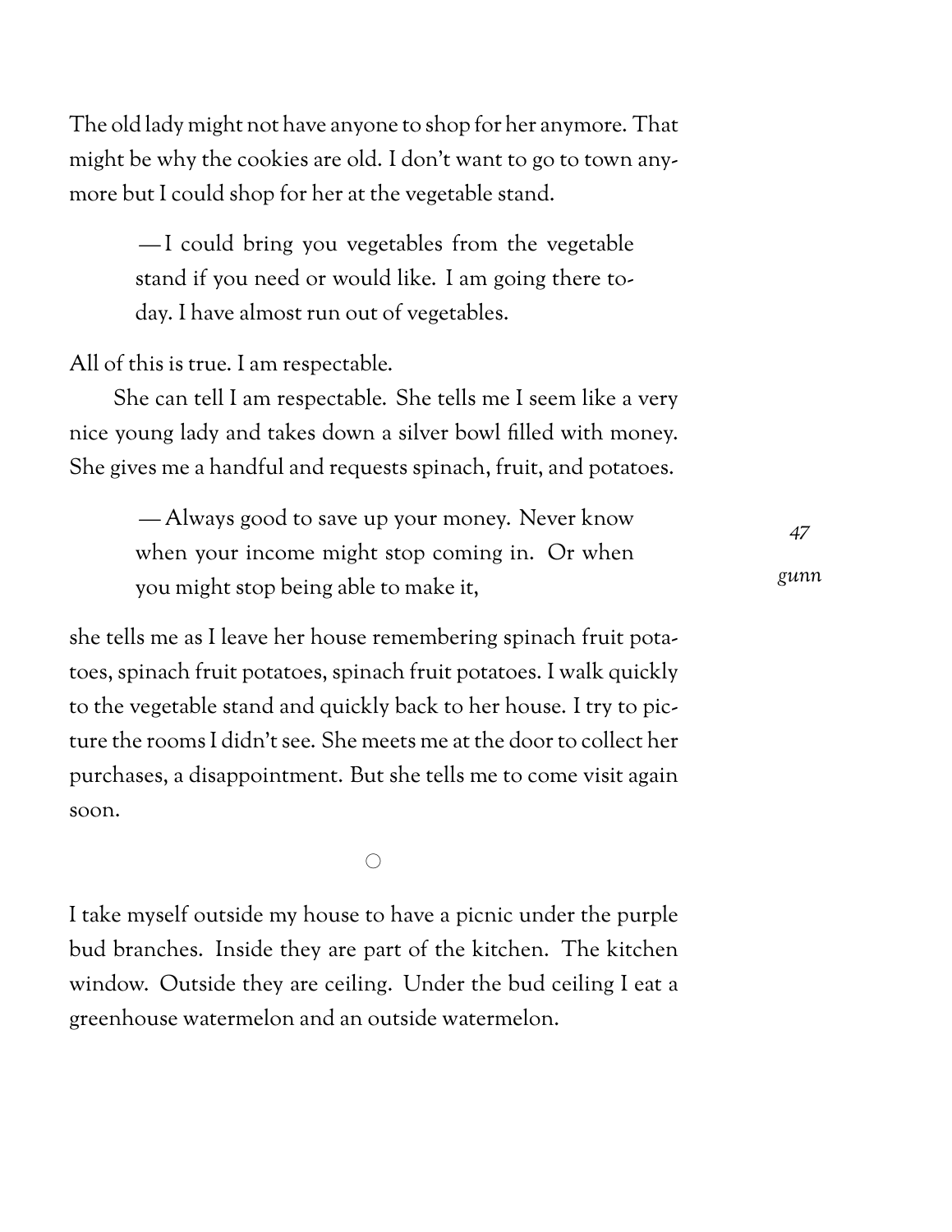— This watermelon was grown in my own yard, it's getting to be summer!

the vegetable man told me. I didn't tip him though he lent me baskets to carry all of my purchases and the purchases of the old lady.

Outside my house I don't think about summer. I eat the outside watermelon because I am outside. I eat the greenhouse watermelon because it is growing old and caving. Outside the watermelons are green striped like the moss under the slats or some small lizards outside my house. Inside they are one pink room.

Outside my house is one big house. It is divided into rooms. Under the purple bud tree is one room with tree and bush walls and a door into my house. My house is another room of the outside.

A lizard is a room that bugs go in to visit. A bud is a room with curled silk walls you can unpeel. Inside, threads like small people with yellow heads. They are tangled. I untangle them. I leave them inside where they belong and want to stay.

 $\bigcap$ 

I watch the birds flapping and falling all day and when he comes to visit I tell him,

— Let's be birds!

Of course I mean houses. Let's play house, let's enter rooms. He seems to understand. He picks me up in his great big arms and twirls me around my sitting room.

He flies me onto his lap. I lift my pink dress and open my fanny with my fingers for him.

*48*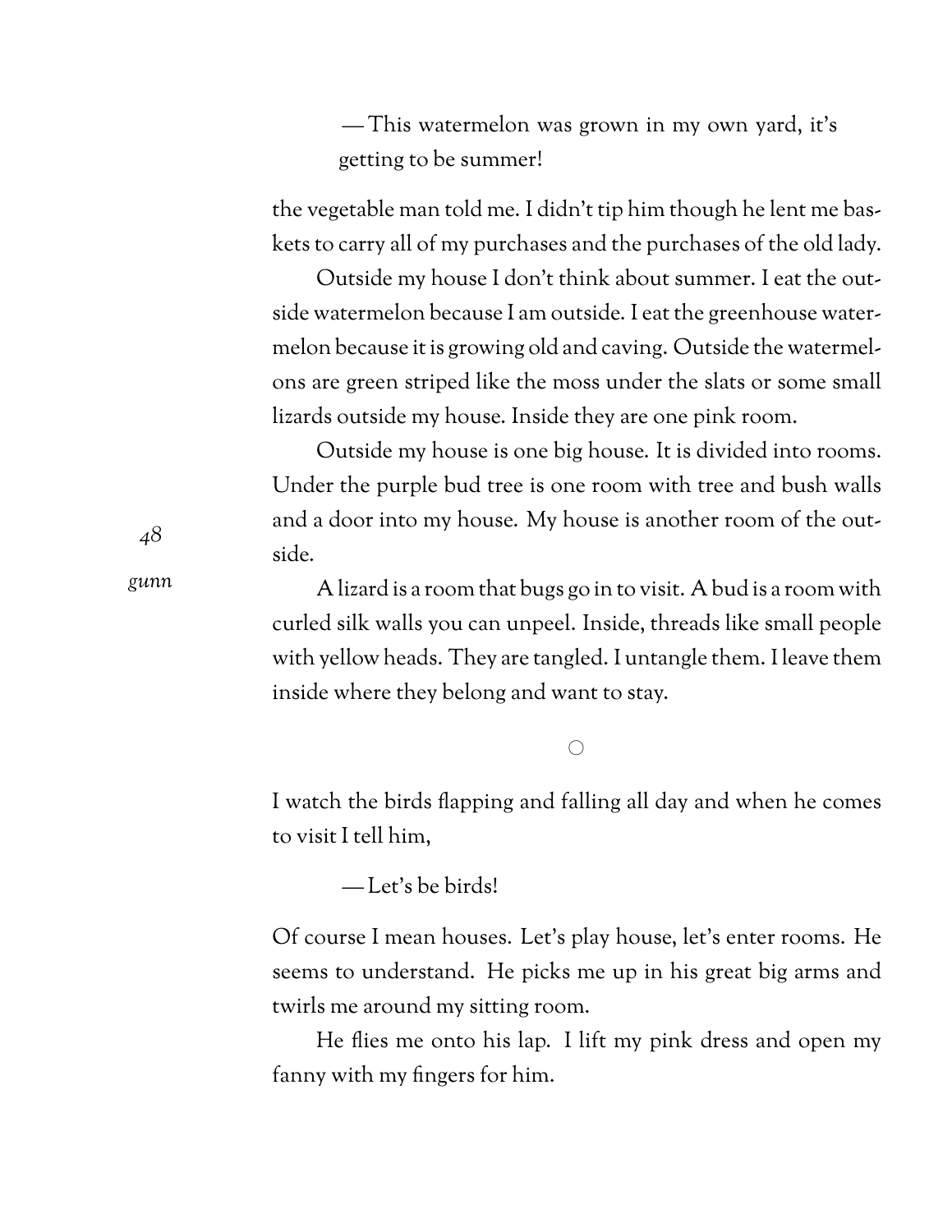He says,

 $-C<sub>aw</sub>$ !

much more like a bird than a house so I put my hand on his beak. He seems to like this and when I remove my hand he says,

— Caw! Caw!

again so I will put it back. This means one of his rooms is closed for me. When with my free hand I try to find other rooms I know he has he slaps my hand away and comes into my fanny very quickly.

— Yeah I'm your cock-sparrow,

he says through my hand.

*gunn* When he leaves he pecks me on the mouth and I stick my tongue in his mouth while I can.

*49*

—Whoa Nelly I am tuckered out,

he says and pulls back. Nelly makes me think of Holly because it is also not my name.

I open the door for him and hold onto the doorknob so he can't close it behind him. For a while I stand in the open doorway letting what is left of spring into all my rooms.

 $\bigcirc$ 

— I can't imagine my house in summer. I can't bear it,

I tell the old lady.

She shakes her heavy head and scolds me,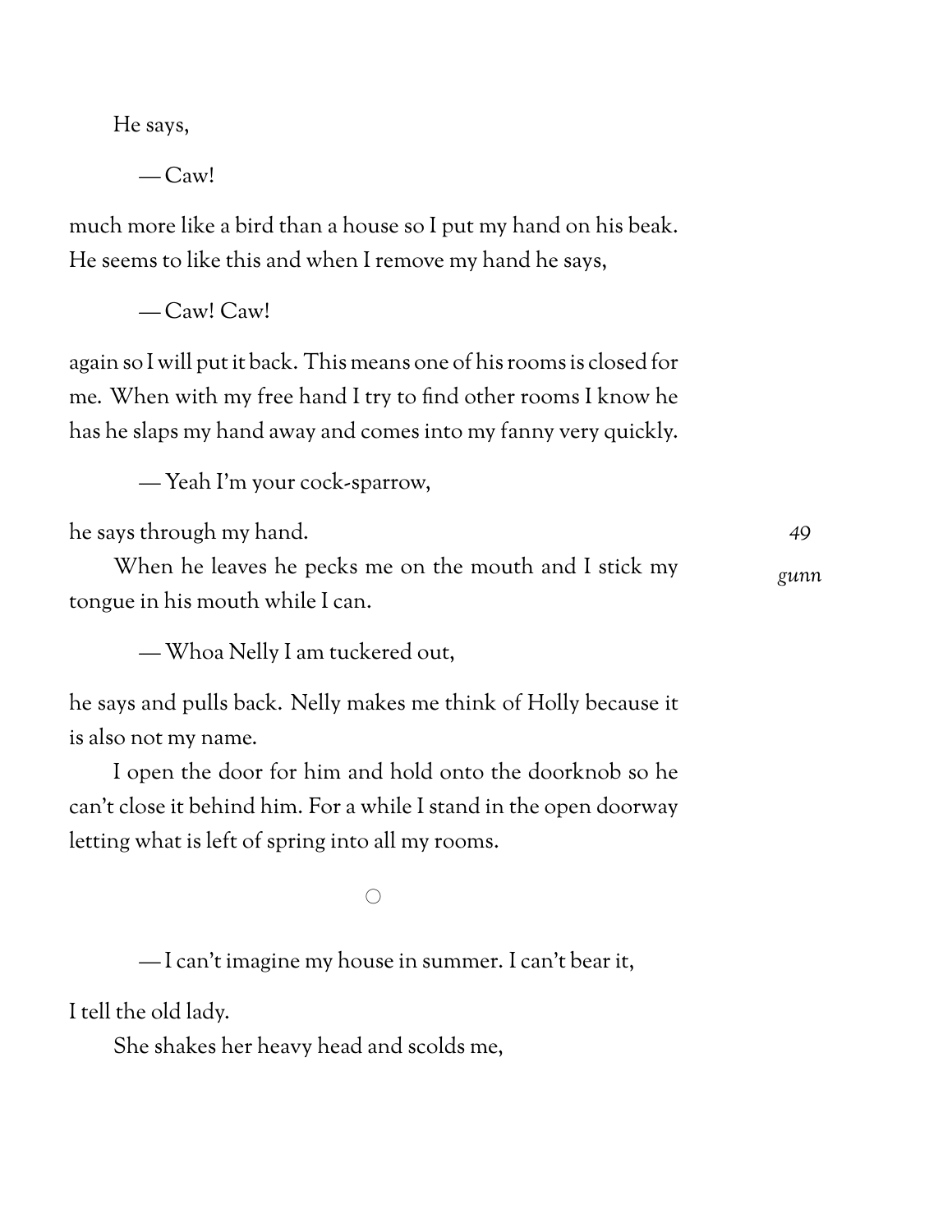|      | -There are plenty of young ladies who would do<br>anything to live in a house like yours.                                                                                                       |
|------|-------------------------------------------------------------------------------------------------------------------------------------------------------------------------------------------------|
|      | I know. I am one of them.<br>She looks at me with her eyes almost closed and repeats,                                                                                                           |
|      | -I know plenty of young ladies who would love to<br>live in a house like yours,                                                                                                                 |
|      | and it sounds more like consolation than reprimand. When we<br>have finished her jar of old cookies and she says it again I am sure<br>of what she means.                                       |
|      | - You know a young lady?                                                                                                                                                                        |
| 50   | I ask to check.                                                                                                                                                                                 |
| gunn | -I know plenty of young ladies,                                                                                                                                                                 |
|      | she says. She looks at me for a long time with her eyes in careful<br>slits before she continues,                                                                                               |
|      | - But you'll have to be somewhere else entirely. If<br>you promise your house to a young lady for summer<br>and fall and winter it will upset her greatly if you take<br>it back before spring. |
|      | — But there is a gentleman,                                                                                                                                                                     |
|      | I begin to confess.                                                                                                                                                                             |
|      | -These things do not matter,                                                                                                                                                                    |
|      | she interrupts me and pours more cream in our tea.                                                                                                                                              |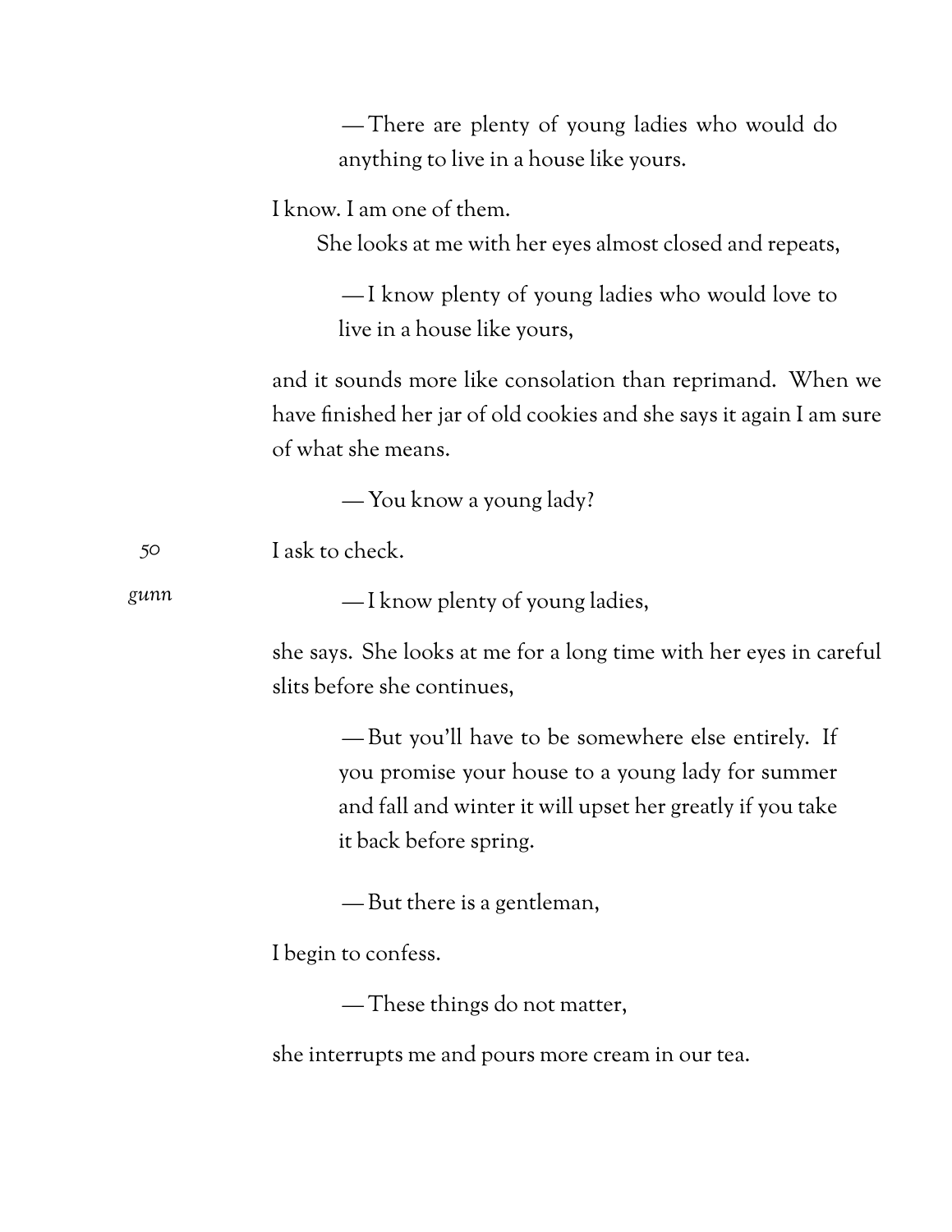The next time he comes I ask if we can do it in all the different rooms. I don't say it means goodbye for now.

> — Certainly we can do it in all the different rooms, aren't you a naughty girl, you probably want to do it with the windows open too don't you,

he says. He takes me into the kitchen and pulls open the window curtains. He pushes his todger through the curtains of my fanny so I am pinned against the window, my blue dress with the embroidered blue buds bunched over my bottom.

As my bottom goes up and down against the glass it opens to what's left of the spring. The buds outside stretch toward the window. They pull their branches and stalks of grass so everything bends toward my house.

*51 gunn*

#### —Wait, wait!

I tell him so he will move back and I can open the window. His idea was good. Now both the kitchen and my bottom are open for the spring to visit. Later when I clean myself the cloth will stain yellow with spring powders. I will not clean the powders off my table and floors.

 $\bigcirc$ 

Before the date I have arranged with the old lady I am careful and loving to my house. I am sure to wear all of the dresses outdoors. I keep all the windows open. One spiky green vine with spindly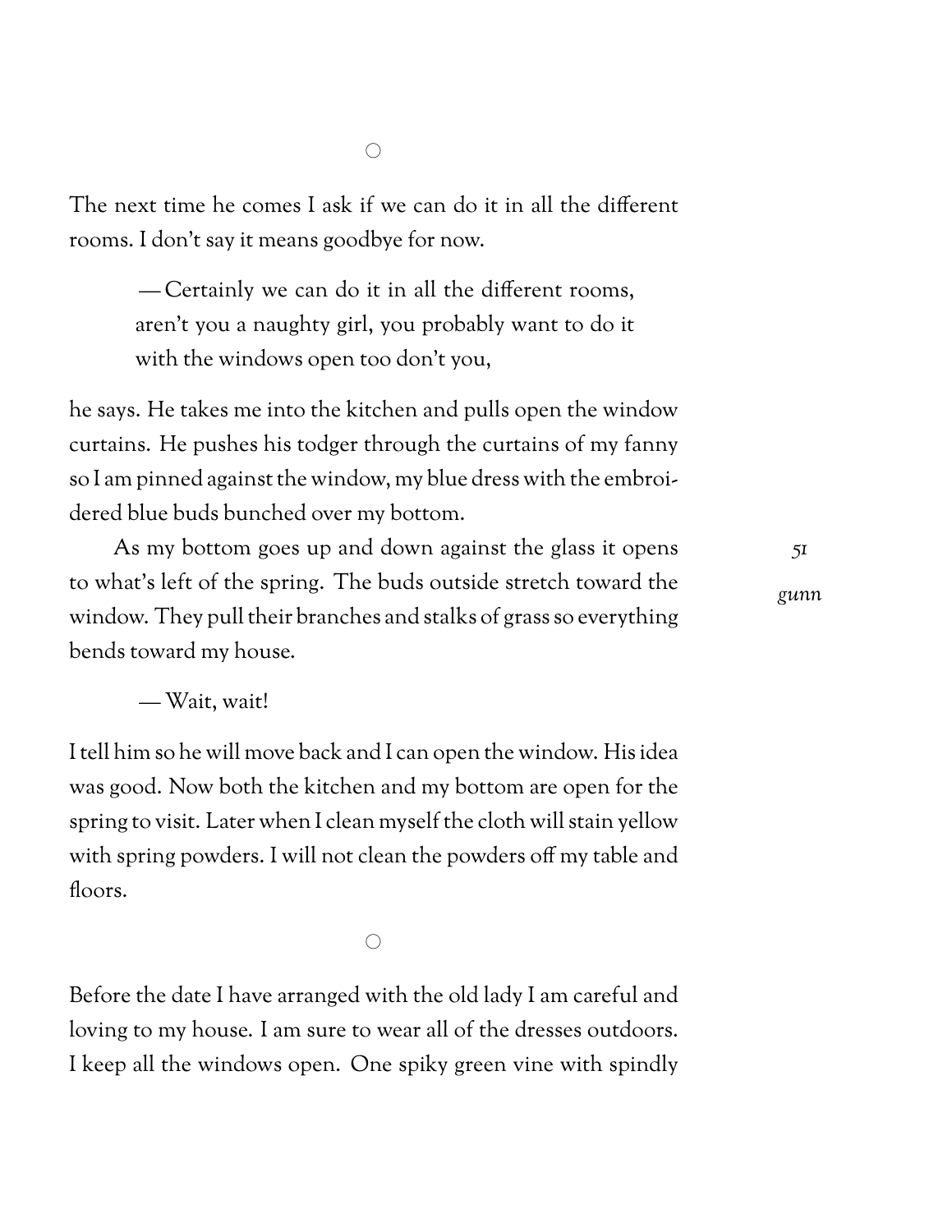flowers grows into my bedroom window and begins to grow leaves and I pluck them off.

I take walks up and down the road to collect branches of unopened buds for my vase and all of my cups. I place a few in every room. I let the buds open but replace them before they wilt.

When he comes we enter each other in every room and make entering marks in the layers of yellow powders on all of the surfaces. I clean nothing. I will be cleaning soon enough. My house's only mess-maker is spring and it needs no scrubbing or dusting.

On the date I have arranged I take off the orange puff dress and fold it up in my bedroom drawer. I put on my working dress and working shoes and feel like another woman.

The ducks come up from the carpet and go onto the kitchen windowsill with the card. With a pencil from the kitchen drawer I cross out *Amelia* and write *Elsie*.

 $\equiv$  I hope this finds you well.

I say to prepare for the young woman who will live in my house for the parts of the year that aren't spring. I pat handprints into my door when I leave.

 $\bigcirc$ 

She is sitting at the old lady's kitchen table when I arrive. She has yellow hair and a dress the color of drying grass. Her skin is burned. She looks like summer. When I give her the key to my house she closes her hand around it and doesn't put it down.

She drinks two full cups of the old lady's tea. It has grown hot outside and I can barely drink one even though it will be almost a year before I have this much cream again.

*52*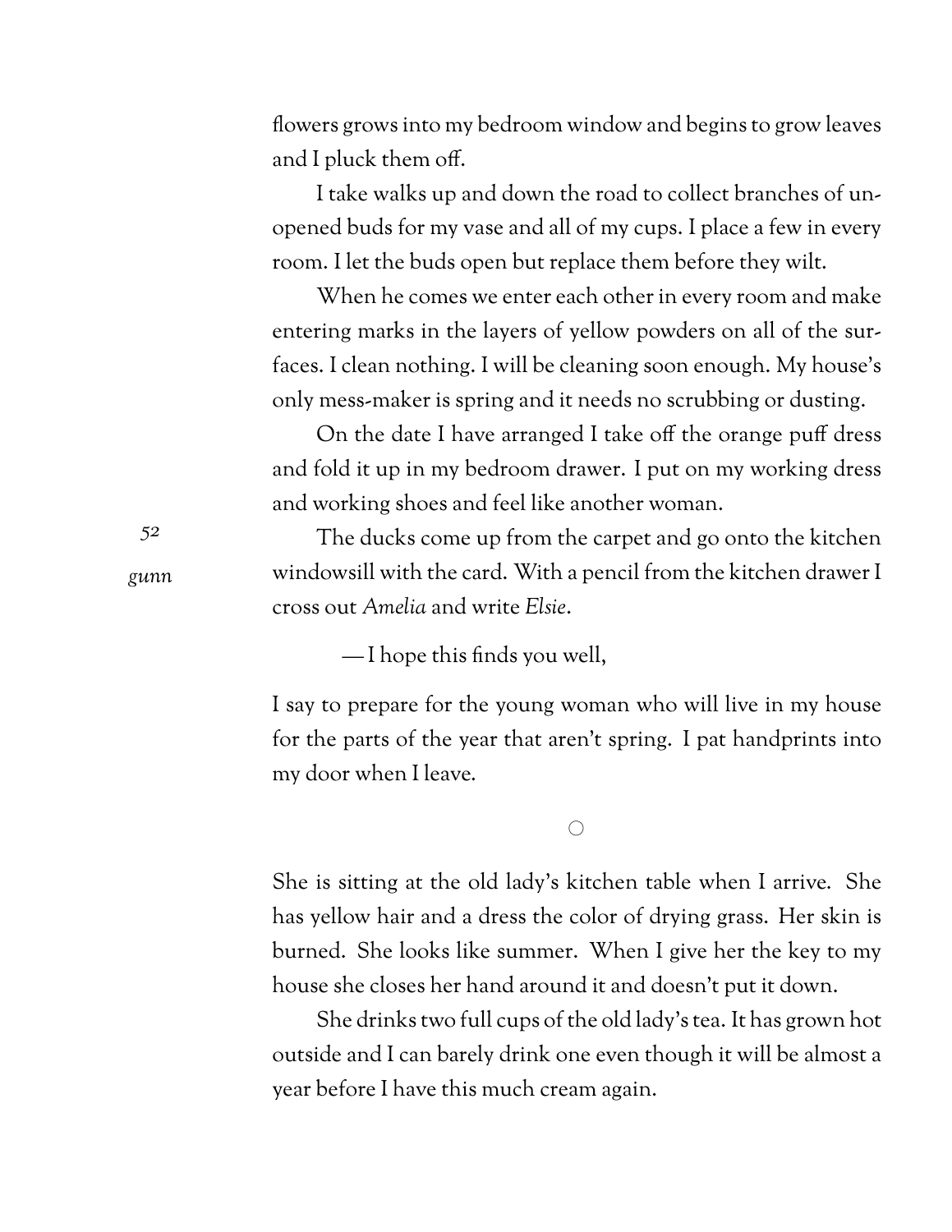— Be good, young ladies. Remember to save up your money,

the old lady says to us both as we leave.

The other young lady says,

— Yes, Aunty,

and I copy her because the name seems right. Aunty, who is a housed lady. I am a housed lady with a housed lady aunt and I will come back.

 $\bigcirc$ 

I walk toward the town and when I pass my house I keep my eyes on the road. I won't see it so far out of spring. My body aches slightly. My feet in my working shoes ache. I walk straight into town.

I will return to my house when the buds start to lift from the branches in the yards of the houses I don't own but clean. The young lady who meets me at the door may be entirely new to me, black hair and white skin. A red dress with white lace. A winter lady with nothing in the window box. She will relinquish the key and wish me welcome because we both understand the ways of houses like ours.

I will open all the windows when she leaves. She will clutch the money she has saved. I will clutch the key to my spring house in the happy room of my fist.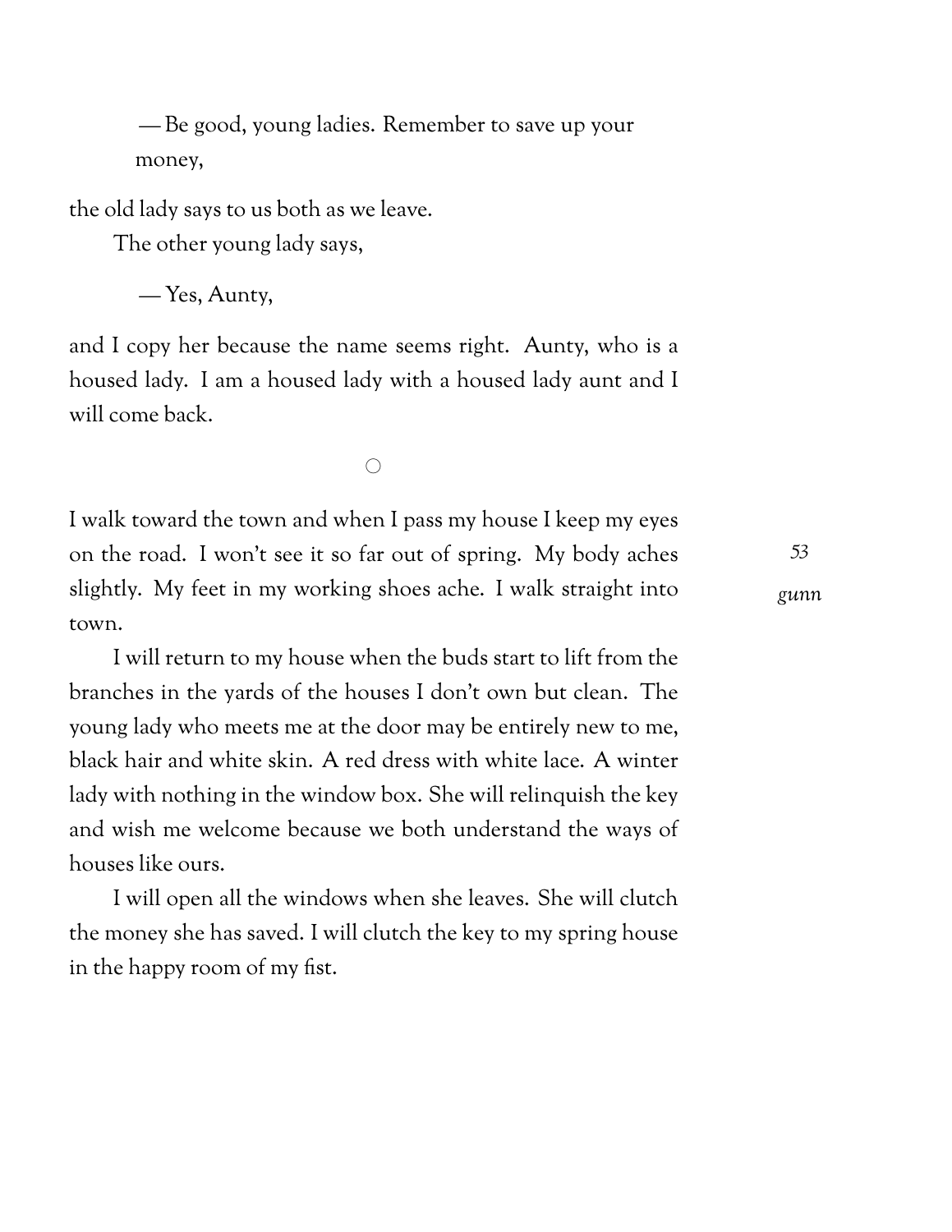## Bury *R. Matthew Burke*

# The ringing wakes me.

"Hello —?" "I've only just got back." "What?" "My grandfather. He had been sick. The family knew. I went to India to visit." "Where?" "Karnataka." "Generally?" "Generally southwest. He only had daughters. Not sons. My mother. Her mother has been sick for longer than her father. My grandfather."

"Your grandfather?" "Yes." "Well?" "He's died."

"I thought you said your grandmother was sick. You said he said he'd wander the earth after she—. He was studying to become a yogi, or you told me." "After he retired, he, yes. My grandmother's still alive. My parents stayed longer, after I returned. My mother took pictures, I can show you online. In India it's mostly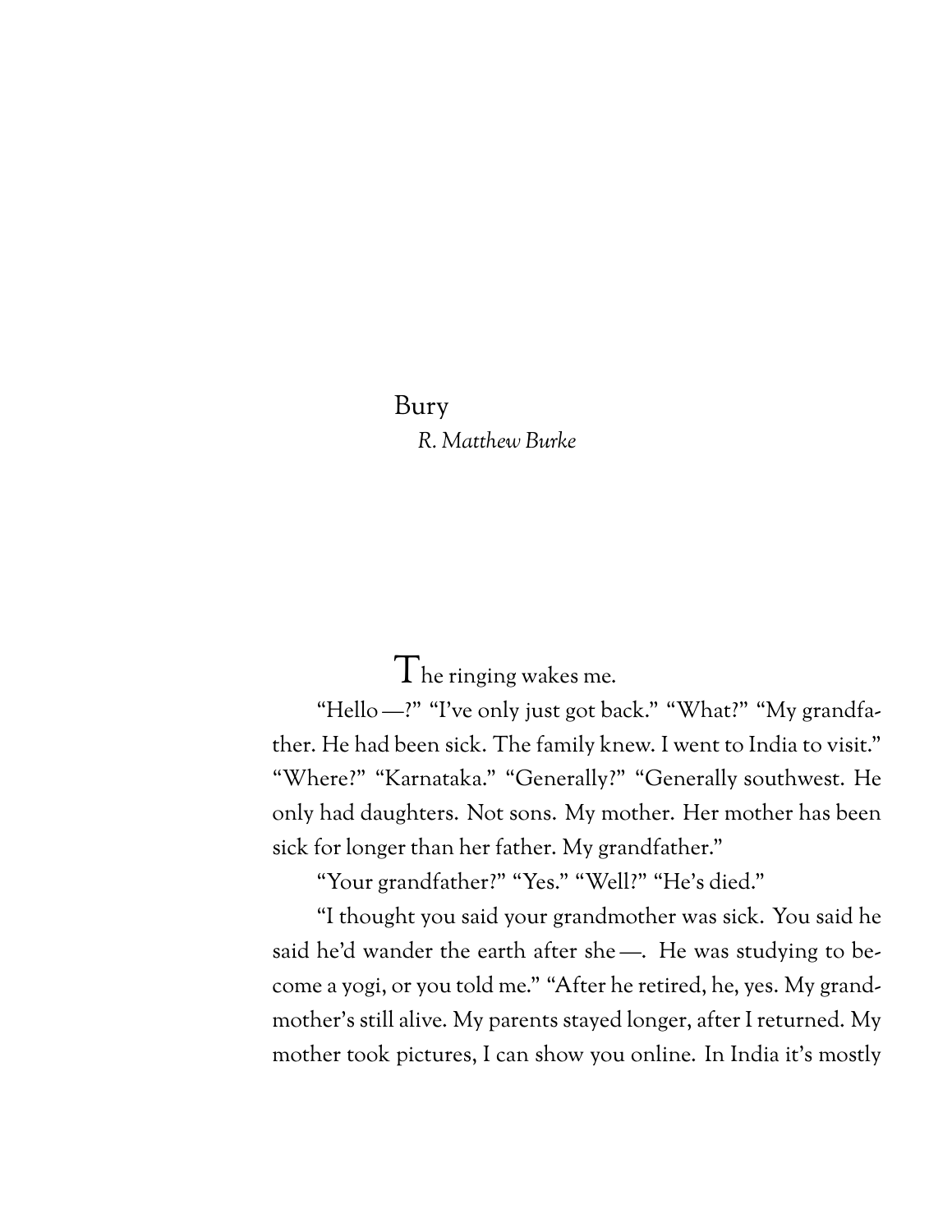illegal to be buried. But according to whatever beliefs my grandfather studied —. That was what he wanted. They drove for four hours. He was in the backseat. His body was shutting down. Because there are only so many places where you can be buried. For four hours. He was still alive. We knew it was coming. My parents had labored to make the arrangements. They were in the front. My grandfather and grandmother in the back. Uncles and aunts in their own cars." "Did you come back together, with your folks?" "They'll get back here in a few days."

"Things lonely for now?"

I think I hear a sound. I worry someone might be climbing through my fire escape. It passes.

"He died on the ride. My father could tell. He didn't tell my mother. They were near the burial place. They arrived where a pit had already been dug." "Who dug the pit?" "It was a place. The man who owned it dug the pit; he was as old as my grandfather." "H—?" "82." "Mine will be turning 90." "The one with Alzheimer's?" "There is only one. And not Alzheimer's, a stroke. Which is my biggest worry. A stroke." "I'm starting to worry about my blood pressure." "We have years before we worry about that." "By then it will be too late." "Nabokov, something like a cradle perched between two endless pits of darkness."

"What?"

"What was your grandfather's yogic practice called?"

"I'm not sure."

"Describe it, I could look it up." "But he had been studying it for ten years. They strapped his body onto a wooden chair and put a pillowcase over his head."

I consider turning on my bedside lamp.

*55*

*burke*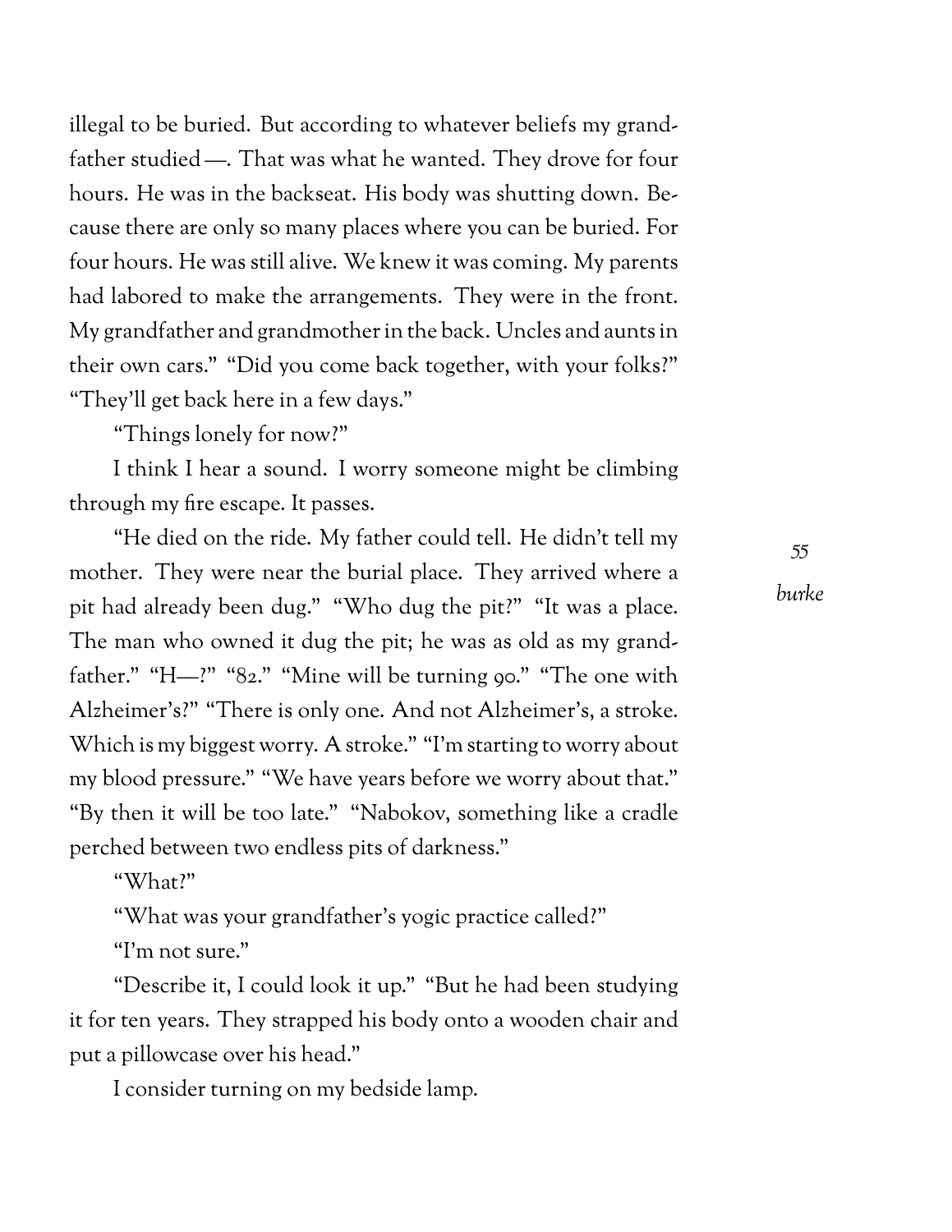"They lowered the chair into the pit. Do you know what a ku— never mind, a leaf. They put in layers. First the leaves. These up to his knees. Then, into the pit, like bindis, but gray. They signify —. They put these in. Layers up to his stomach. Then ash. Then leaves." "What did they signify? Represent?" "I don't know. Something to do with his faith or practice. I can't quite remem—. I could look it up. They ll the pit until you can only see his head." "How deep was it?"

"What?"

"The pit."

"Like as deep as I am tall." "Didn't you say you were working again?" "Another temp thing. They say they'll give me a contract." "There's time." "It's enough for loans. And plus the resume value." "You'll move out." "Do you have work tomorrow?" "Is it a weekday?" "I'm sorry I called late." "When —?"

"When it was filled up to his head, they sealed it off. With a slab of concrete. Sealed. Then piled some soil on top of the cement. That was it." "Then what?" "Then I came back." "Your parents?" "There are other things to take care of, rituals, some money, Grandma is still sick." "How did you get back from the airport?" "What?" "Did you and your parents take the same car to the airport, or did you go separately?" "We flew out of JFK. I took the subway there after I'd gotten off work."

"So how did you get home? Take the train all the way into the city, then njt home?"

"No. I took a cab."

"That must've been expensive."

"Not bad."

*56 burke*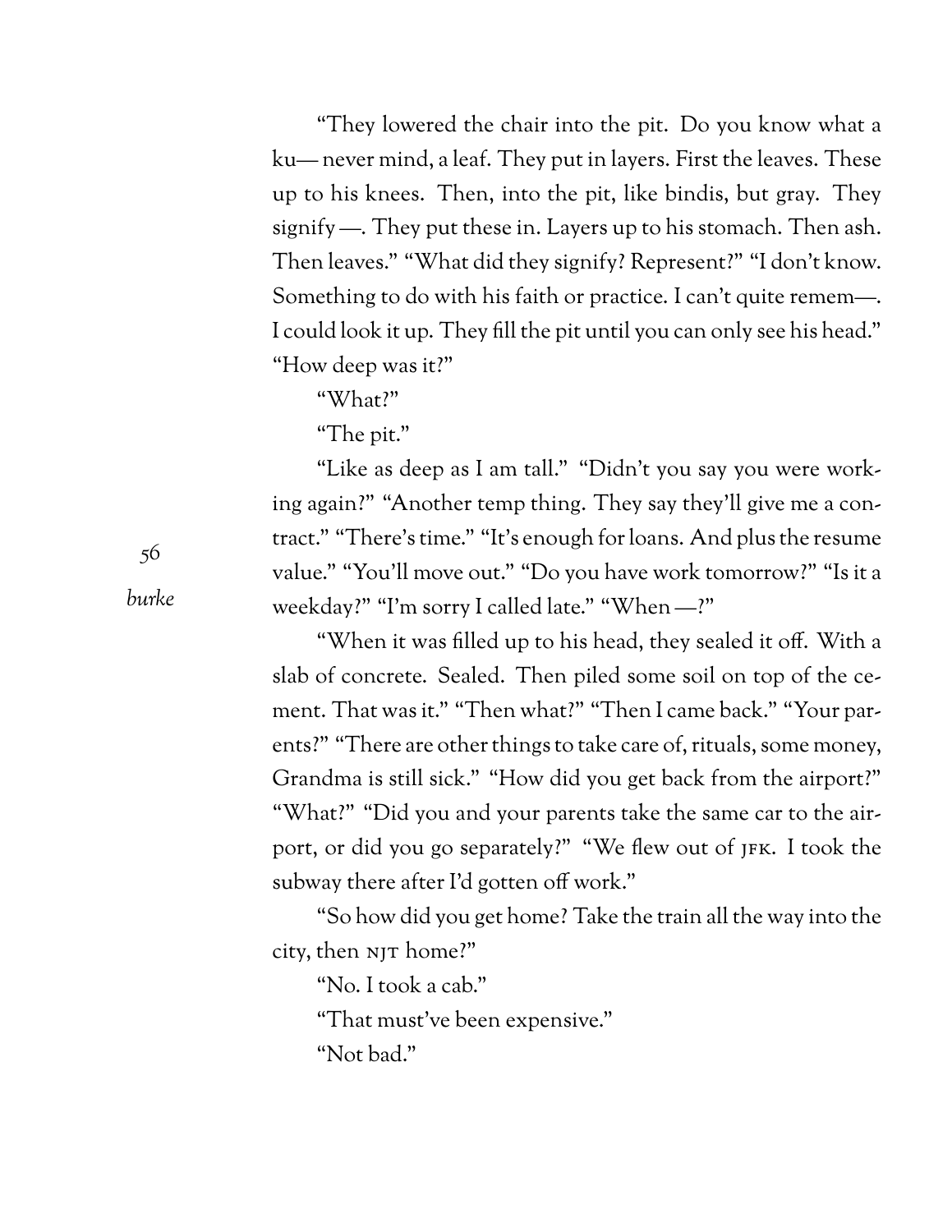I get out of bed. Plod into the kitchen. Fill a glass with tap water and return to sleep without drinking any.

*57*

*burke*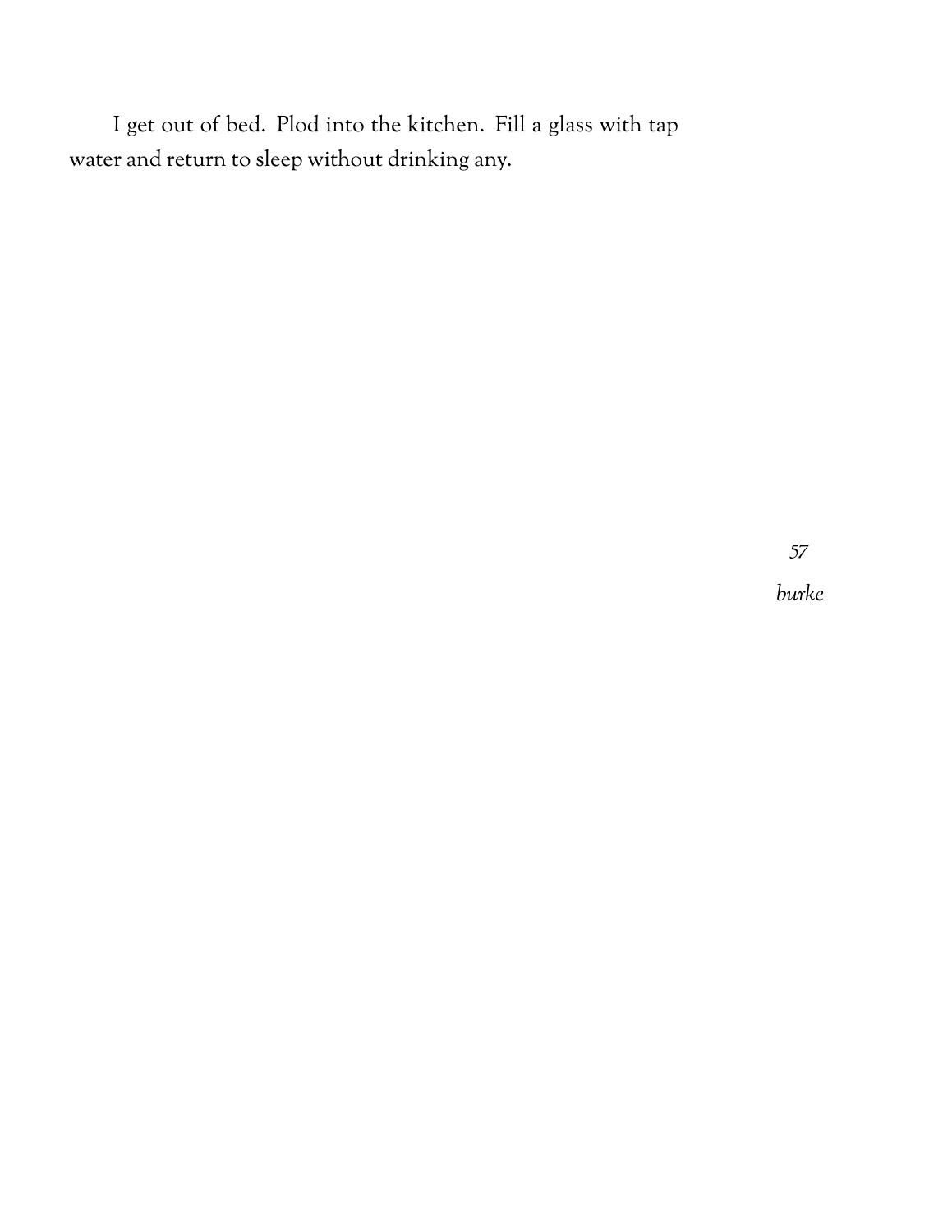## Primates *Anji Reyner*

 $T$ hat damn frown is my daughter's favorite expression. She wears it all the time in preparation for her starring role in a community theater production. Perhaps Wanda is not exactly the star, more like floral backdrop. Tonight I'm supposed to get her to the venue at least an hour before the show starts. I don't have anything else to do on Monday nights.

I open the front door while Wanda adjusts her costume, smoothing stretched-out green tights. "You're going to be late," I tell her. I head out to the car while she watches the back of my shoes, counting the number of times the heels light up as they meet the pavement. When she reaches thirteen, my shoes and I disappear into the car.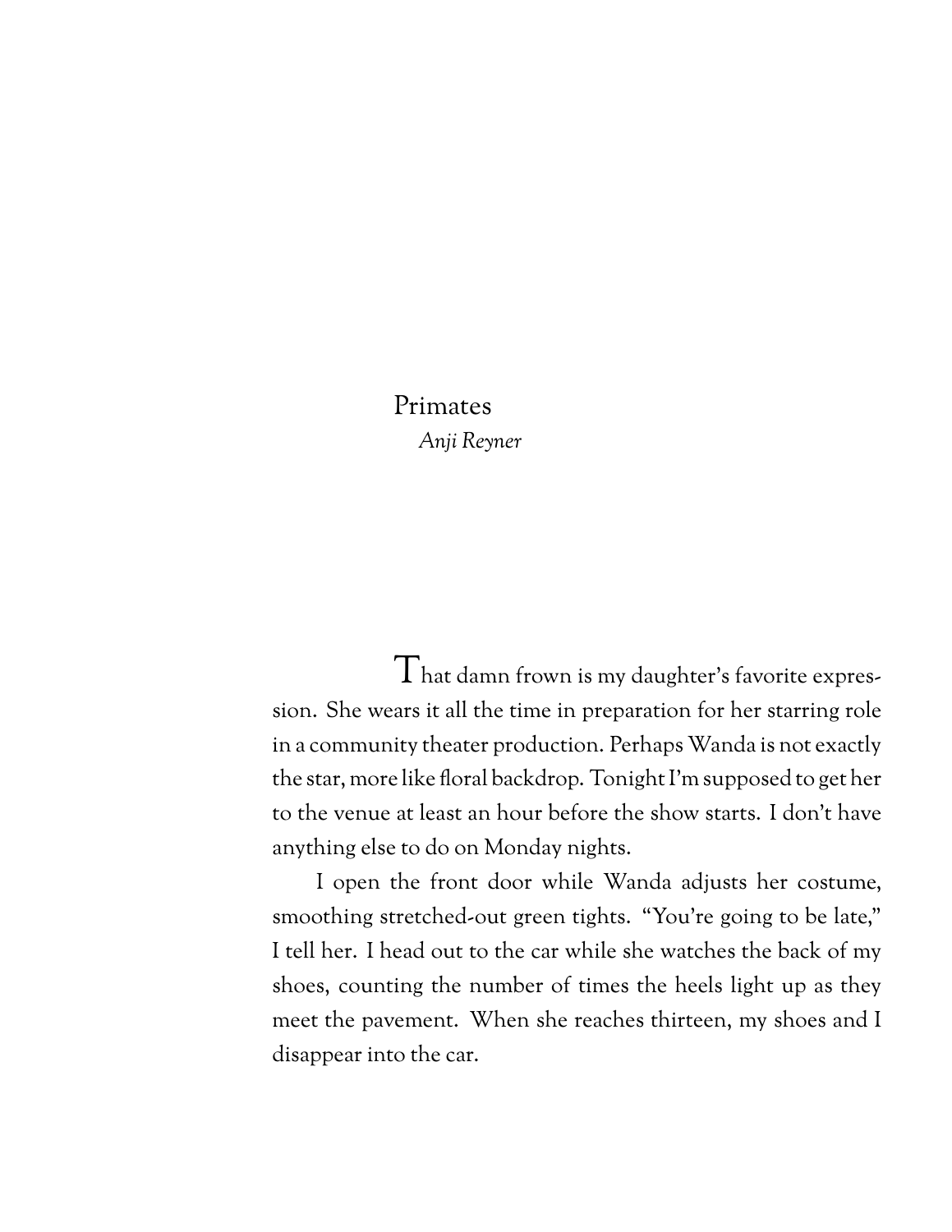We drive under thin cloud cover. I stare into the distance, thinking of myself as a tree and my daughter as a mushroom smothering my roots. On the other hand, my daughter believes herself to be the plot of wild grass separating the groves. In other words, we're both looking forward to her being able to drive.

Approaching the theater, we pass a stranger working out in the park. His strangeness isn't related to his body, it's the way he puts that body to use. He moves his butt to one side, butt to the other side, then a barely detectable knee bend, followed by arm stretches.

On stage a dandelion cowers under a bush. That's Wanda up there, with a yellow crêpe-paper moon engul ng her face. She bends her knees and leans forward like a constipated gardener. Now she is crouching beside an erratically stuffed black plastic garbage bag. I don't remember this scene from the film version starring Margaret Hamilton. I do forget a lot, but never something like that.

On Tuesday, while Wanda is in school, I craft walnut cutting boards in the basement. Through a small window at ground level, I can see the foundation plantings. Most have gone dormant for the season.

Our neighborhood attaches to the main road like the letter *C*. The house Wanda and I live in is in the middle of the curve. It's possible to come in the neighborhood one way and go out the other. If I drive north away from my house, I usually drive north toward my house on the way home. If I start out going south, I come home going south. In a typical day I don't exit and enter at the same junction, but I do change directions. In this way I can keep an eye on what's shifting around.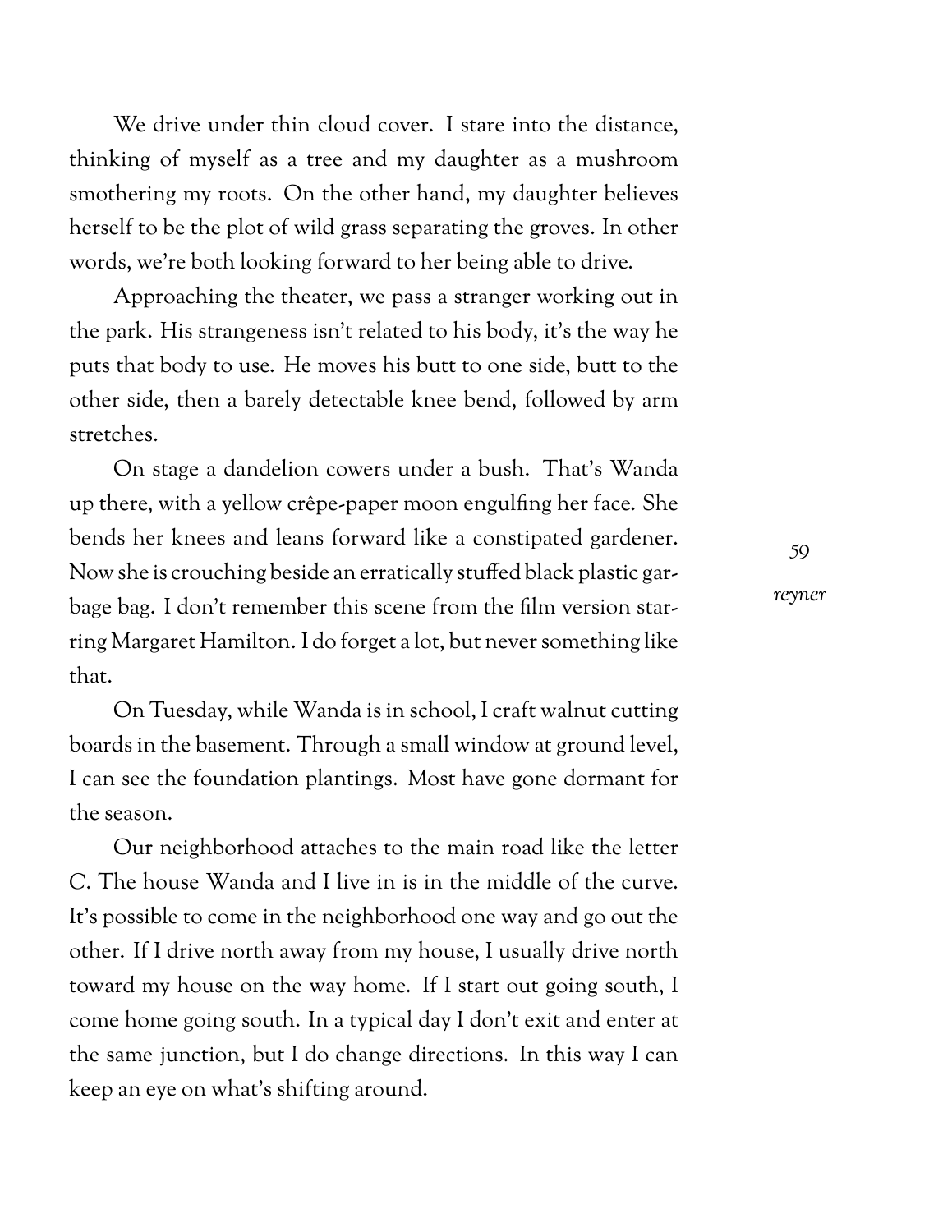The people next door [stage left] invite us over for dinner from time to time. According to the man, their son is Hell on Wheels. They spend the entire meal talking about him. They say Hell on Wheels is an acceleration of evil: an evil traveling downhill, propelled by gravity. Hell operates on its own power, never bothering with a car. Hell used to ride a bike, but now he prefers those tennis shoes with embedded wheels. In any case, Hell chases you down instead of waiting for you to come to it. Hell currently lives in Omaha.

John Buckle also lives next door to us [stage right]. John doesn't live alone, he has Carl. I didn't meet Carl for the first time until about a month after Wanda and I moved in. I was watering the foliage near the back patio when I first saw him. I had set the hose aside and was bending down to tear away brown leaves at the base of the plant. I should have done that before I watered, because my hands got muddy. It was then, as I was staring at my hands, that I heard a little hoot coming from beyond the fence. I peered through a gap in the cedar planks; there sat Carl, a sizable chimpanzee, on a small chair next to a wrought-iron table. He was drinking from a plastic cup.

Carl used to be famous. Now he's officially retired because these days he's too big to stand on top of lions. I work sporadically. So sometimes when Wanda's not home I take Carl shopping. He walks through the mall on all fours but nobody around here makes a big deal about it.

Carl likes fast food, so on Friday we get in my car and go to the drive-thru. I order several different things for Carl to choose from. I assume Carl will pick a burger, but he has the chicken sandwich instead. And a little of the paper wrapper.

*60*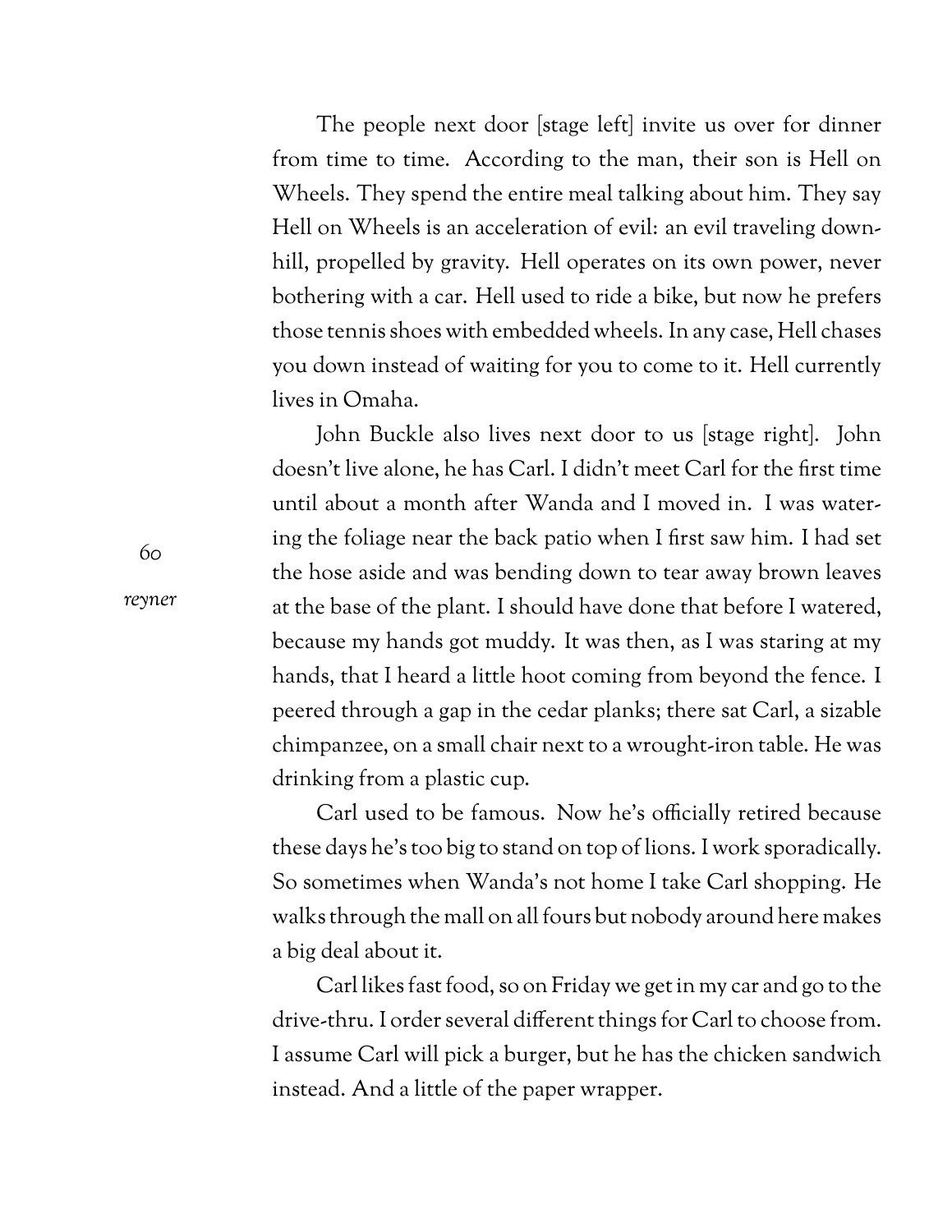Instead of going directly back to my house, I drive through the neighborhood from south to north, around the *C*. Then I drive south on the main road. In this way, I form a reverse *D*. Carl taps his fist on the dashboard to Lite FM.

My phone rings and I answer. A voice informs me that an underage drinking party has been detected. It has always been my job to release the machines when this happens. I immediately make a U-turn and drive back to my house. After walking Carl home, I open the garage and get into the agency vehicle.

An hour later, I park in a campground lot. Without slamming any doors, I gather my poles and stirrups and hide behind the rock that hosts belly-flop competitions on the weekends. My thumbs work the controls as stones scrape one another under my feet. No matter the noise I make, teen laughter hinders their ability to heed warnings.

The last time I was called out on a job there was a family camped near the group of kids I was directed to expunge. Not wishing to involve bystanders, I waited until I could no longer tolerate the shrieks and assorted smoke. Unfortunately, the family disturbed the gravel mounds as they peeled out of the lot in their station wagon. I guess that couldn't be avoided. I recorded their license plate so the agency could send them a voucher.

At the end of my missions — that's what Wanda calls them a crew arrives to clean up the mess. I tend to think their part in all of this is less satisfying than mine because collecting stray bits is tedious.

I finish my work and drive home. It's snowing for the first time of the season. I relax in the bathtub while Wanda watches tv. I look at the ceramic tiles on the bathroom wall. The patterns in the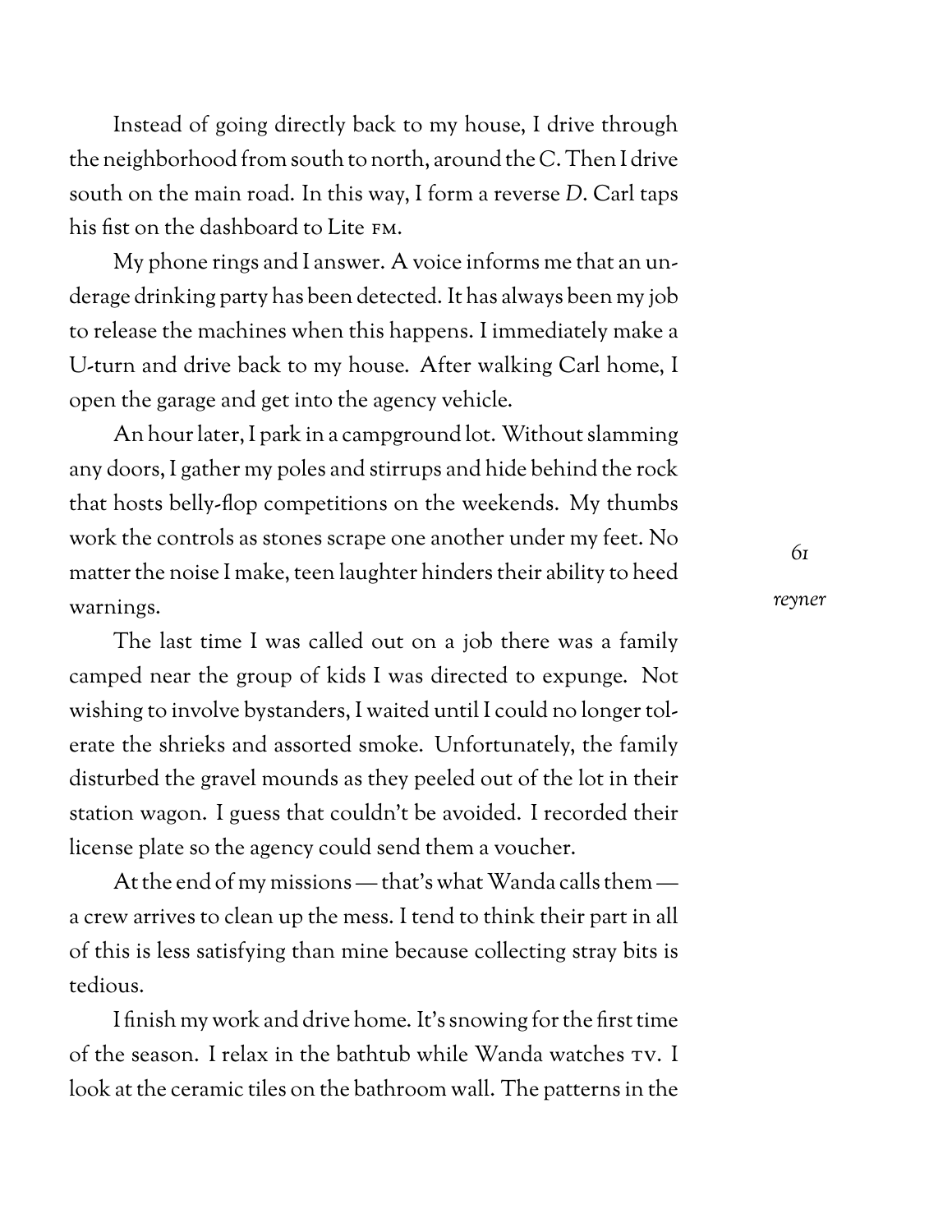blotches reveal wolves, volcanoes, and stationary bikes. While I'm sitting on the toilet the power goes out.

It's still snowing when I go to bed. I'm under the down comforter, listening. When I hear heavy footsteps on the deck outside my bedroom I stop breathing. Chunks drop from the trees with a thud, and then slide down the metal roof with a groan. The sound and feel is unfamiliar, but I can still identify it: many gorillas jump on the roof and sigh.

*62*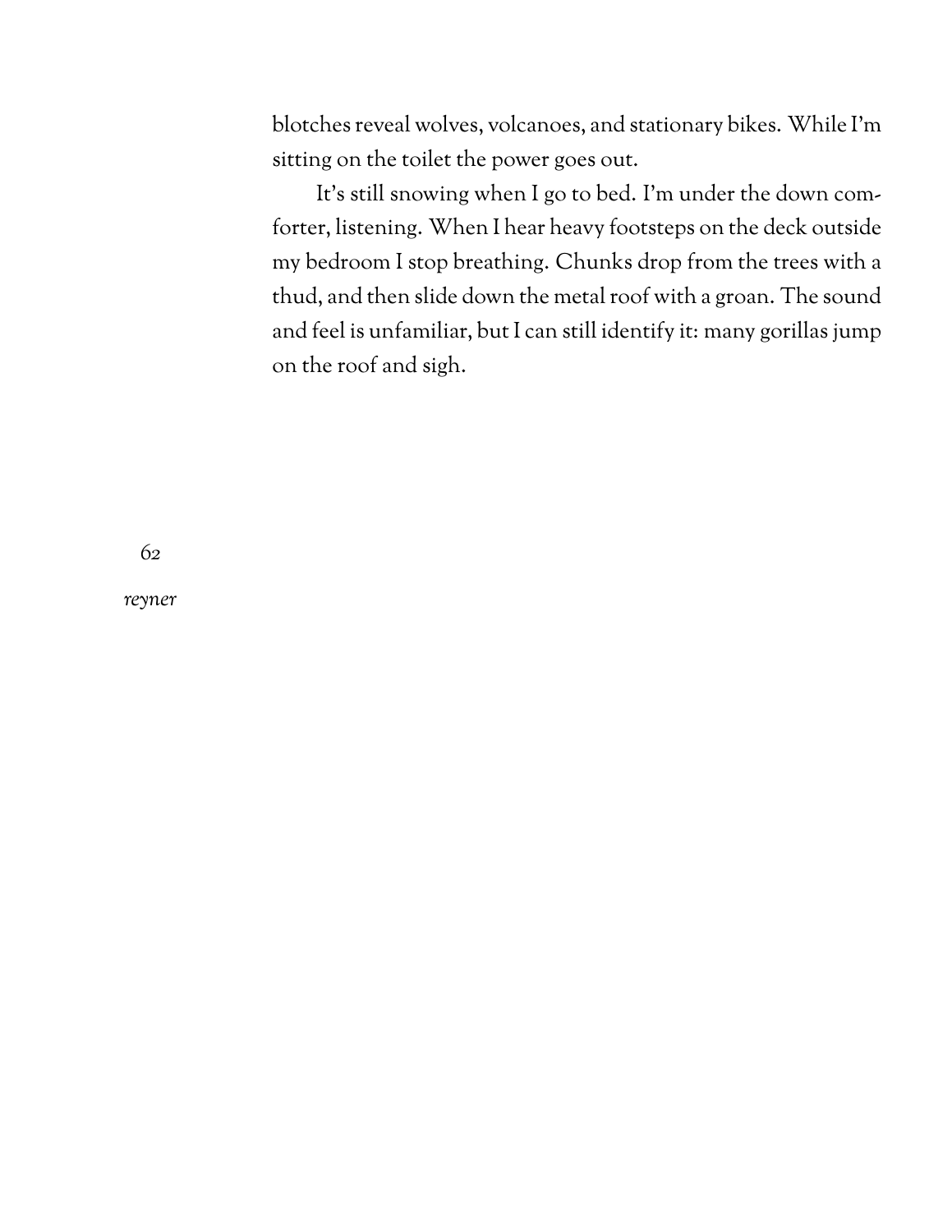#### A Cleaner Today, a Brighter Tomorrow *Hobie Anthony*

This girl's gotta get ahead in the world. I could do porn, but I never liked the makeup those girls wear. I could be a model. There are plenty of photographers who would love to take my photo. I really want to own a club like where I work, but I don't see how that'll ever happen. Dancers rely on cash, we can't get a bank to credit us for a whole club. My roommate comes barging through the front door like an asshole. I wanted peace and quiet.

I put on my headphones so he can't hear me. So he won't talk. If I don't respond, he can't hear me. So I won't hear him and he won't bother me. I have to wear large headphones so he will see that he is not in my head. I keep my back to him. He can't look. He's always looking. I am a pretty girl. My skin is perfect. I blink five times but he is still here.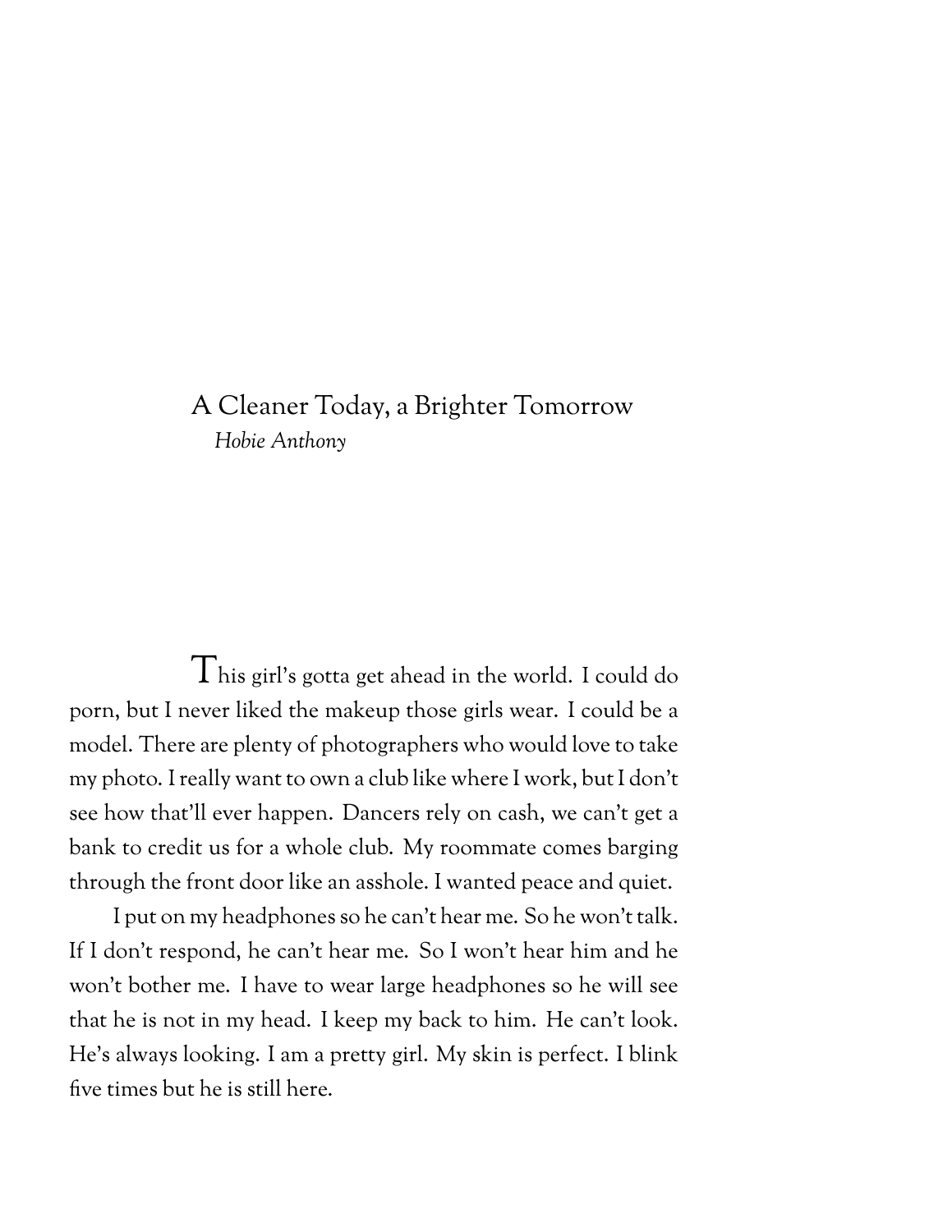I'm stuck with him. Houses don't sell when half the nation is unemployed. I can't afford the place without a housemate. He seemed nice when he moved in. He could pay the rent. He didn't mind when I told him what I do for a living. His eyes are green and his shoulders are thick slabs of meat. He didn't make a comment. His body is lean and veins pop from his arms, pulsing with blood. He tells me my outfits are nice. He stays in his room.

When he traveled to fuck some girl, I hoped he wouldn't come back. Every day he was gone, the radio had a story about a tornado near him. It was just a girl and her dog here alone in the house. I sharpened every knife, twice. I hardly used any extra electricity. I hoped he'd be caught up in a tornado. His body torn limb from limb and scattered all over Oz, or whatever dreamland he comes from. He lives in outer space. He forgets to do his dishes. His face is stubbled and manly. He forgets to put his food back when he's done with it. His witch lives in Oz and he masturbates to a fantasy of her.

I walk my dog. My pit bull pulls me. Bull-Pull. Bully keeps me safe because he is ferocious. His name is Mars, not Bull or Bully or any other thing. Mars. I don't know why I got him. He was a cute puppy and I was lonely. Men are unreliable, dogs are forever. I saw that on television once and it's true.

Here he comes again. Calling planet Pluto! He always nds a reason to come down the stairs. I don't think he eats when I'm not here. He clomps like an ape. He wears hats indoors. He's not very smart. He wants food and it takes forever for him to cook it. He doesn't do anything, why does he eat so much? Dishes clatter in his fingers. I sit at my computer and wait. I've told him how to

*64*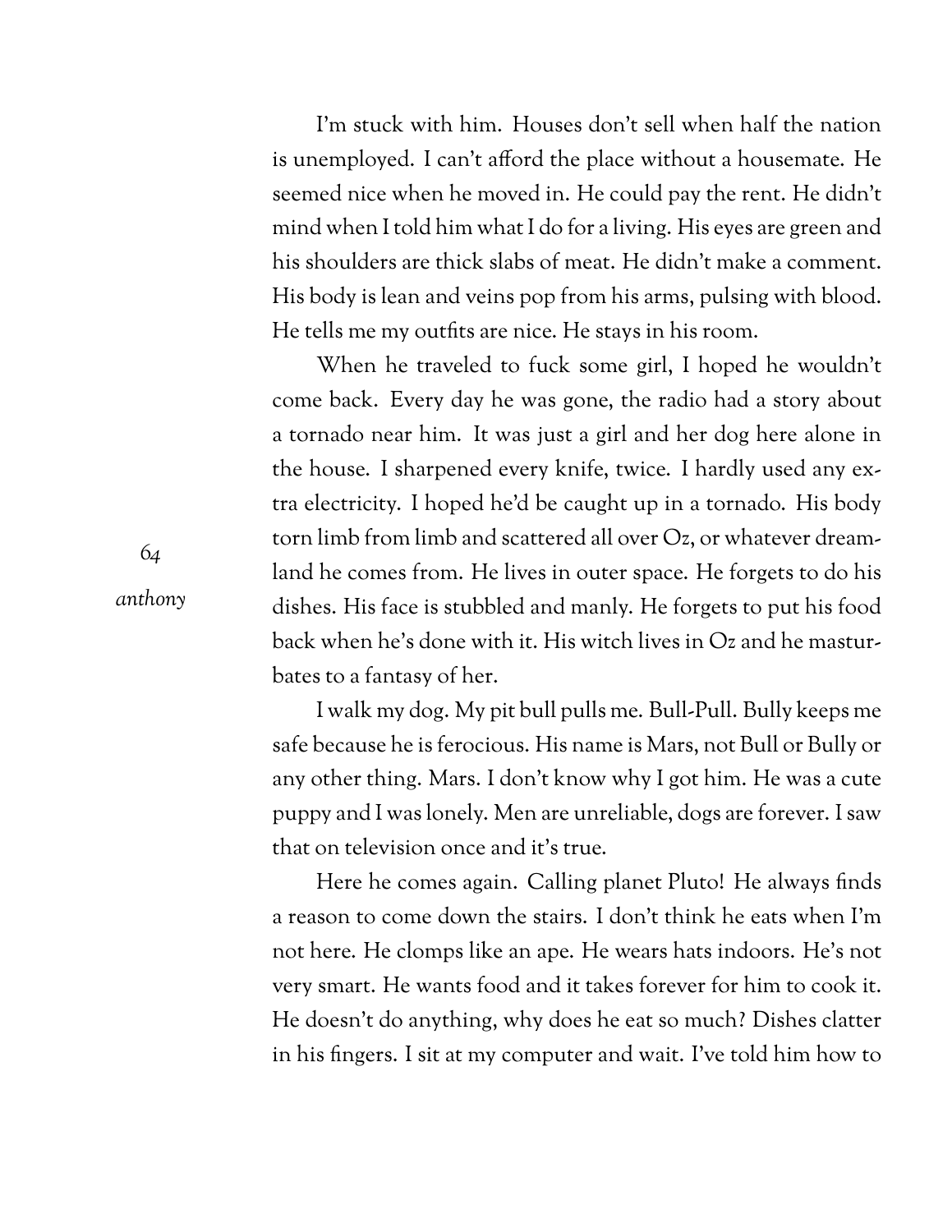cook faster. He never listens. He is a misogynist. I am wearing a hooded sweatshirt today to cover my face. He tries to peek.

 $\bigcirc$ 

My job requires that men look. They pay a lot to see my holes. Dollar bills fill my garter. I keep my pussy shayed and my tits firm. Men are easy. When I rub against them, they come in their pants and give me money. It's an easy job but the girls keep telling me I'm too old. That's nonsense, but my knees get sore if I work too many shifts in a week. I used to work six nights a week when I was in college. My shifts are in the afternoons. Old men and half-blind drunks have dollars for me. I get some weekend shifts, and clubs all over town call me to ll a spot for a skinny, beautiful blonde. My ass is tight, my tits are rock-hard. Who cares if I'm thirty-five?

At work, I'm Dezi or Desiree. The young girls all want my name, they say so. They don't know it's a French name. It sounds cool to them. They can't use it in any of the clubs I've worked at in Portland. That's a lot of places. Those places all respect me and the work I do for them. The girls shake their cute little hips and their tongues flutter, trying to talk me out of my name. I'm a legend in this town. There isn't enough pussy in Portland to make me give up *Desiree*. No one knows my real name and sometimes I forget it myself. I got used to being called Dezi. I am surprised when my mother calls; she says, bonjour Adrienne. My father won't speak to me anymore. He is ashamed.

I need to figure out how to make more money. Even if I am hot, I will need a new source of revenue for the next ten years or so. I should run a club. My knees won't last long. I have a college

*65*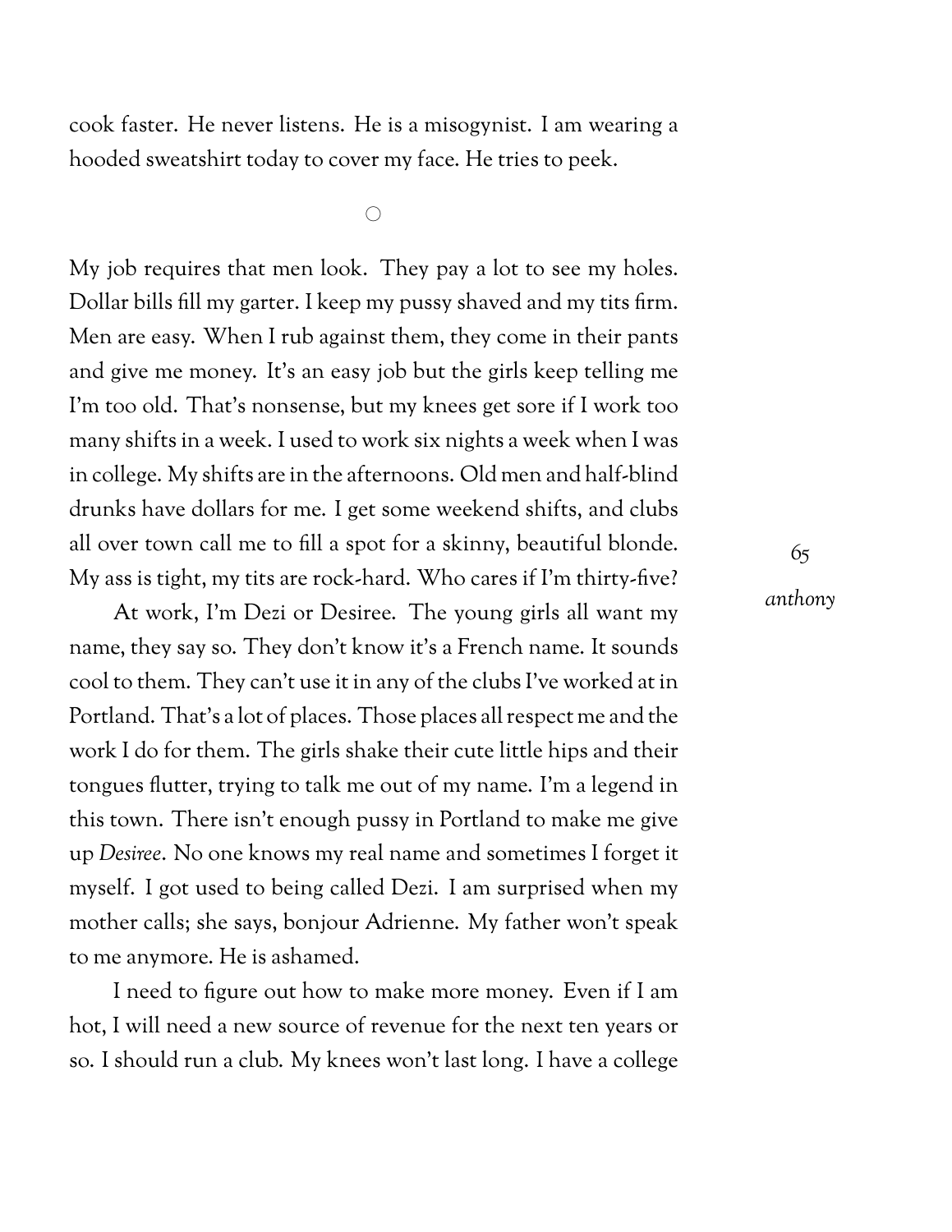degree. I'm smart. Most club owners are just lucky perverts. I can design things. I can write and smile. Pantsuits look great on me. I tried an office job. That didn't work. I tried retail stores and regular restaurants. I'm best at dancing.

 $\bigcap$ 

I haven't had a shift in five days. In the dressing room, I learn I have a new boss, a Ukrainian named Vlad. He bought the place with human-trafficking money. I know this because I saw him once before. I was doing a side job at a sleazy hotel and my client was late. Vlad was below me, in the parking lot. He had five voung girls with him. He pushed them into a van. He had video equipment. A gun was in his waistband. It looked like a Saturday night special, the kind of cheap piece of shit you see on punks.

Vlad is fat. He drinks coffee. His teeth are brown. He has a pimple on his bulbous drunkard's nose. He pulls me into his office. His face is pocked and his head is balding in patches. He is a dog with mange. Vlad says, you need to do more pole tricks. He wants me to bend over and show my asshole more. He knows I'm getting older, but I'm reliable and he can't fire me. He wants to wear me out and make me leave. I'll show that fat immigrant. He says my pussy is worn out. I say, I am hot. I hold my tight titties and press them together. He tells me they are like a cow's udder. I slap my hard ass and he says it is like a deflated child's balloon with stretch marks. I tell him I can pull down \$300 on a Monday afternoon. I tell you what, I am nice guy; I do you a favor. For now. He tells me to bend over the desk. I say I'll never get wet for him. Not pussy, he says, ass. You are disease, I wear rubber.

*66*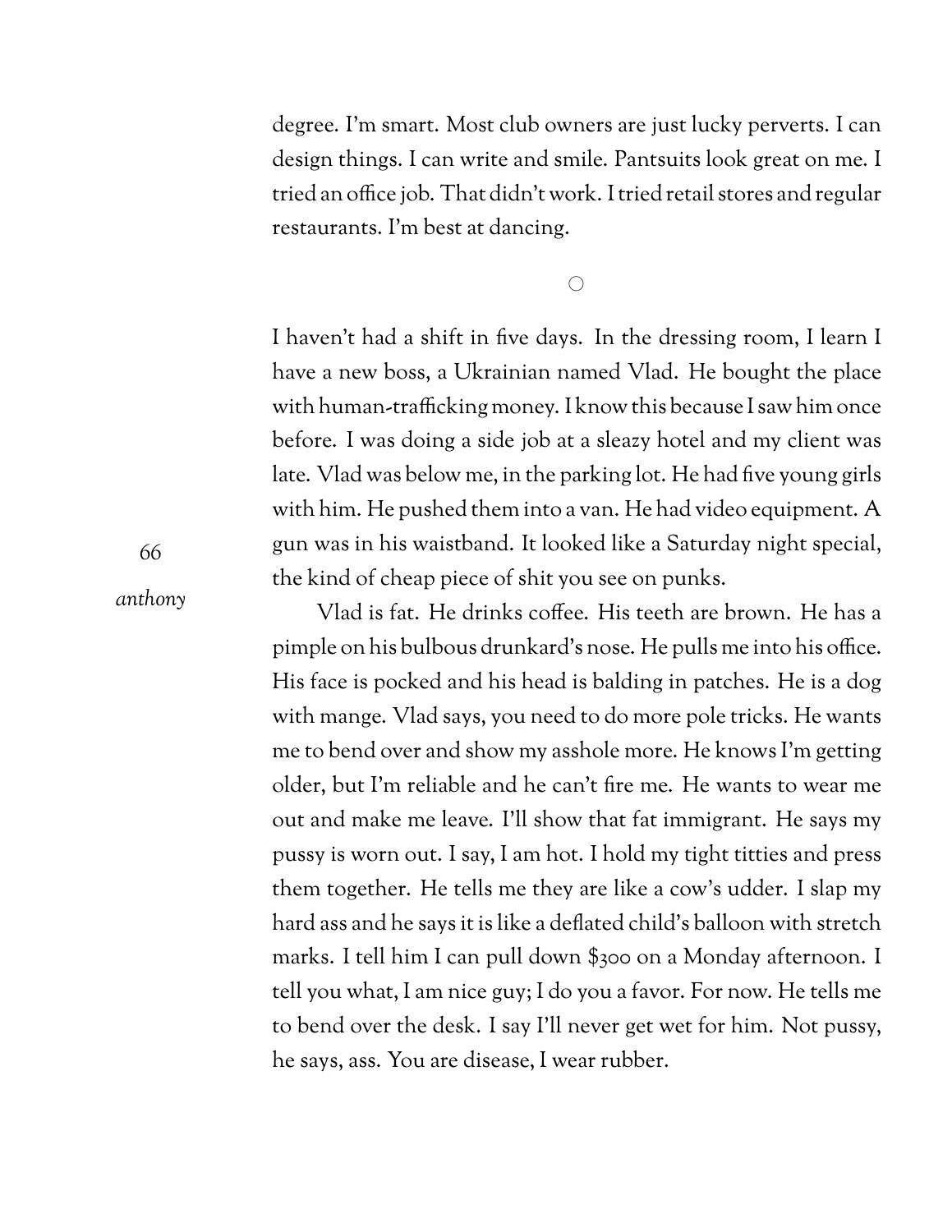He stands on a phone book to penetrate me. This is what they're for, now that the internet is on cellphones. His penis is large. I didn't expect that. It takes a while for him to get it in, even with a lot of lube. I have a hard time relaxing my muscles. I say, slow the fuck down, fuckface-motherfucker. He says something in his native language. It takes a few minutes. My asshole opens and he's in me. He slams inside and my stomach feels knotted. I'm bent over a gorgeous rosewood desk, a real antique, an art-deco from the 1930s. His dick is so big it makes me wet. I want to kill this cocksucker. I stare into a knot in the grain, the only imperfection. The desk makes me like the large cock. Hard, hot piston-action in my rectum.

*One, two, three, four, ve.*

Oh, god, give it to me.

*One, two, three, four, ve.*

Fuck me harder, you fucking Russian.

*One, two, three, four, ve.*

I feel a rush of juice and I scream.

I despise my vagina for betraying me. All I care about is the clean, strong desk, its fine grain; it's a boxy and sturdy piece of furniture that doesn't budge. I start to dry out. The finish is smooth and glossy. It cools my cheek and my breath condenses. He squirts more lube, it sounds like a wet shit. I like this desk, I say, one day I'll fuck someone worth a damn right here. He says I wish to be fucking girl worth a dog's balls but all I have is you, Dezi. I tell him I'm going to own this place one day. If could shit on his dick, I would, but I got nothing. I focus on the knot in the wood, the size of a pea, it gets larger the closer I move my eye to it. It's the one weakness in these strong lines, this brilliant design. His body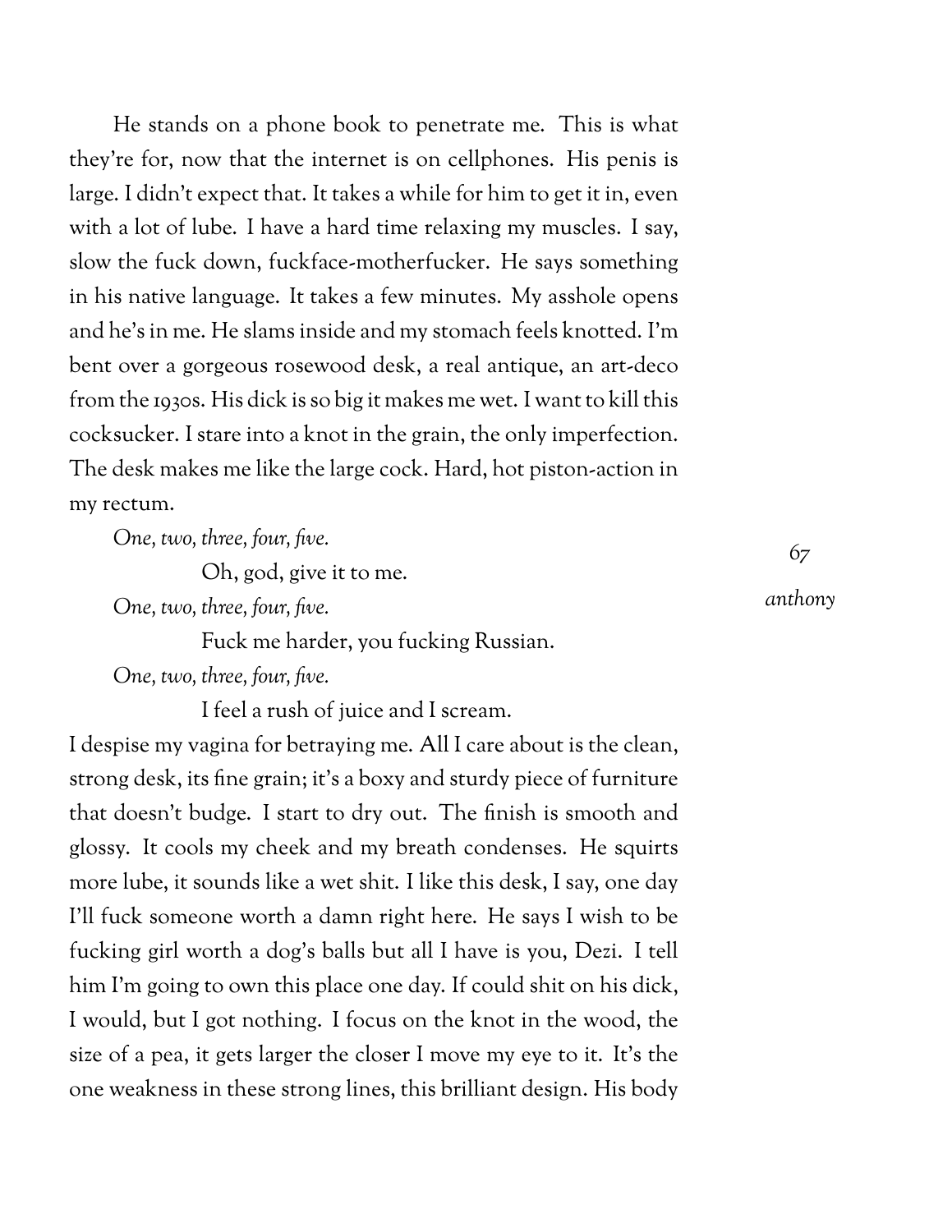shakes and consonants spew in his gutter language. He pulls out and I fart. I'll shit lube for a few days.

I work and make money. Vlad watches. The cocktail waitress keeps his coffee mug full. He sends someone to buy a dance in the private room. He thinks I don't know. I make the guy bust a nut bigger than he's ever done before. I'm a professional. I bend over at the waist to show a big tipper my stuff and see Vlad talking to some strange guys. Pale men in dark suits. I'm fascinated. Vlad seems afraid of them and I want what they have. I want the power to inspire that sort of fear in a fuckface Russian. They seem to walk, but I'm not sure I see their legs move. I hear murmurs of speech, but I'm not sure I see their mouths move. In the dressing room the girls say they don't like those men. These girls are all dumb hicks.

On the drive home, the sky is a hideous pink. Stupid fluffy clouds float around. I have a wad of cash. Maybe I should start a business. I could set up something in the basement and pay girls to dance online, hardcore streaming shows. I'm a smart, independent woman. I am a beautiful woman. I will find the answer, but I want that fucking club.

Mars barks when I open the door. I feed him. His jaws are powerful enough to pull a train. They could pulverize bone. I let him outside to crap. I hear clomping on the stairs. I feel queasy. The jerk comes in to cook. I give him my prize-winning smile. My teeth are perfect. I say hello. I say my day was good. He says something about his boring life. I turn away. I put on my headphones and the hooded sweatshirt. There is sun coming through the window. I put on sunglasses. He cooks garlicky food. The stench permeates the house. I avoid his gaze. I point to the headphones. He smiles like a jackass. He's wearing pants that bulge. I fix a cucum-

*68*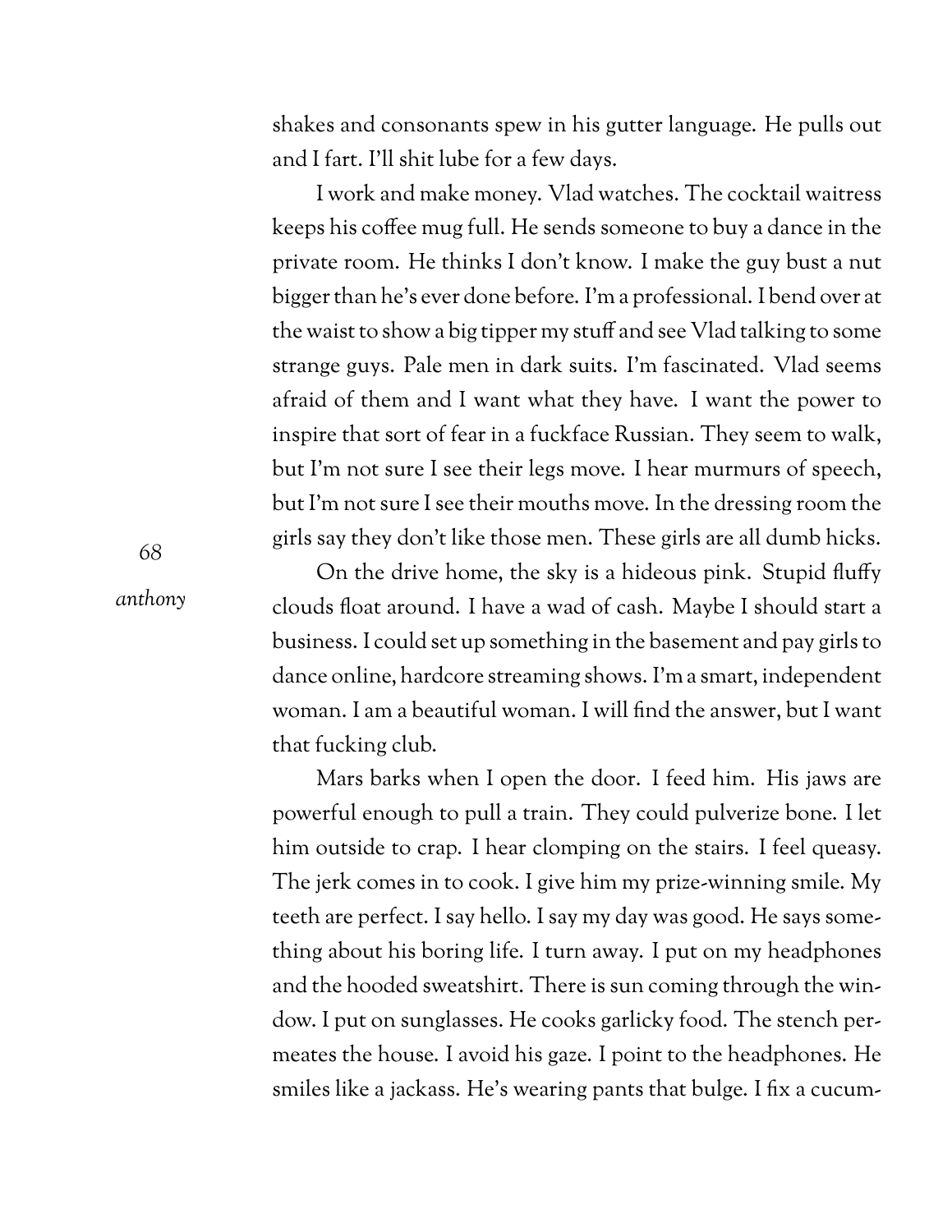ber sandwich, the vegetable heavy in my hand as I slice it. I take it to my room. I sit on my bed. I'll have crumbs in my bed. I hug my knees and hold my breath. I count to see how long I can go before I pass out. He talks to the dog with a throaty, deep voice. He must be a mental defective. I increase my breath-holding by a few seconds. He clomps upstairs. I exhale. T-shirts and tight pants ll my thoughts. The sweet, sweaty funk when he comes in from a bike ride. I'm wet. I rub my pussy. He can't know what I'm doing. I thrust my ngers inside. He can never know. He wants to know about this. He'd love to watch, he strokes it thinking about only me. I close my eyes and see his face.

I come in a rush of juiciness.

I wash my hands five times to forget.

 $\bigcirc$ 

I need to do something. I need to do something now. I clean. The dog shredded the stuffed monkey I bought. I sweep the stuffing. I mop the kitchen and polish the hardwood in the living room. I wipe my computer monitor screen. I find five books to get rid of. I find three shirts and two pair of shorts I can part with. Five and five in a box at the street. Five keeps me alive. Mother will be proud that I'm purging the clutter. I'll do the garage later.

I want the nightclub. I can run it. The fatass Vlad has no business there. I know this town and how things work. He does not know shit. I must have that club. I must or I will die. This idea repeats. It repeats and becomes a hard knot in my chest. It will not go away until I have what I want.

*69*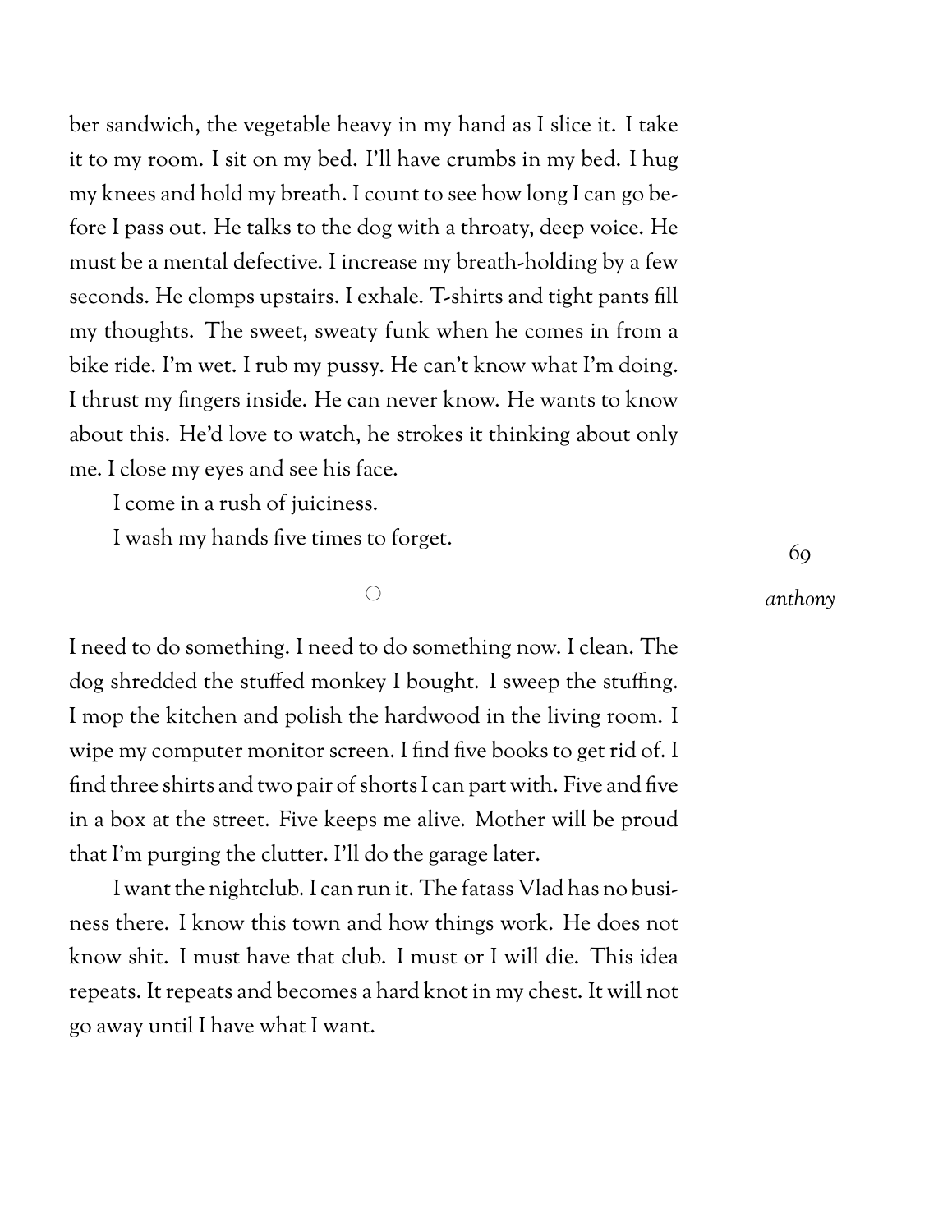Vlad calls and wakes me up. He wants me to work. He wants to work me to death. Shower. Makeup. The bathroom is covered in grime. G-string and blue jeans. I feel shame for my life. Wash my hands five times. Sweatshirt and sunglasses. I make coffee for my thermos. I must have the club. I feed the dog. My hands are dirty. I wash them until they are clean. Upstairs is silent. Good.

 $\bigcirc$ 

It's a sunny Saturday. Portlanders don't stay inside on nice days, not even to look at my hot snatch. A few nobodies sit at the bar. I dance in open space. With no tips, I don't show my tits. I sway, hypnotizing myself. I have too many things. I should get rid of it all. It means too much. Special books, the panties I wore when my cousin François touched me the first time. I had little tits and fuzz on my pussy. François smelled funny. He was scared when I grabbed his small, pink dick. I have tests from college. I need to study them. People will steal my ideas if I throw the old notebooks away.

Dezi. Hey, Dezi. I see Vlad down on the floor. A thin man with pale skin and dark eyes is at his side. Empty tables stretch to the far wall. Neon fades in the sun. Vlad says something about being sexier. I stare at the man. Something is in my head, a tone. It's like when I learned to tune a guitar in music class. The new sound matches the one in my head. The two become one. Vlad's friend is staring at me. We lock eyes. I start to salivate. I feel warm. I don't understand. This is not normal. I can't stop it. I don't want

*70*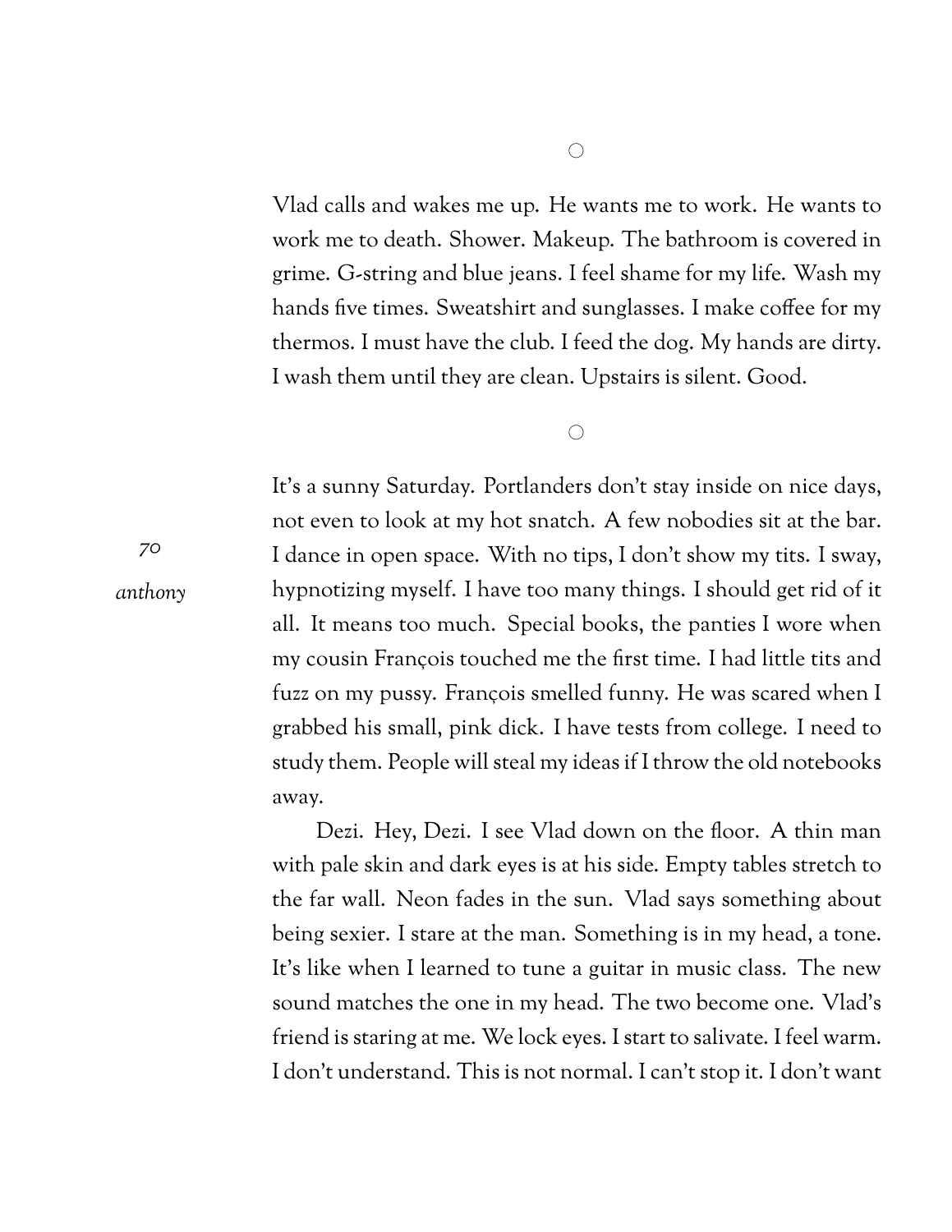to stop it. Vlad is talking. I don't listen. The man wants to know my desire. I say I want the club. He says I can have it. He says I have to kill Vlad. I say okay. He says a key to the club will be in my car after work. I should kill him soon. Soon is best. Tonight, I say.

Vlad is yelling at me to dance. I'm barely moving. I look at the man. He has no expression. He whispers something to Vlad, hiding his mouth, a con dence. I hear it, he tells Vlad it's time to get more girls and drugs. I know what's going on more than Vlad. He looks pitiful now. A customer puts a five dollar bill in my garter. Five to stay alive. I show him my asshole. I open my pussy and show him that. My knees are aching, but I give him a show like I haven't done since I started. I finger myself. I make him smell it. I suck the finger. He is my last customer. He takes out another five and I let him put it between my ass cheeks. I pull it out from the front. I give him a coy-kitten routine and lick the bill, a third makes fteen. He's the last man to pay for my skin.

*71*

*anthony*

 $\bigcirc$ 

I drive around. My minivan makes me look motherly. I stop at a pawnshop. I purchase a foot-long, razor-sharp knife with a bone handle. I buy a sharpening stone for appearances. It's for my husband, I tell the clerk. He likes knives, I say, he'll like it sharp. The clerk puts it in a box. My husband will like that, I say. I flash my million-dollar, award-winning smile. He takes my cash, three fives and the smell of sex parts. He gives me a look. I put my sunglasses on so he won't remember my eyes. I kill time.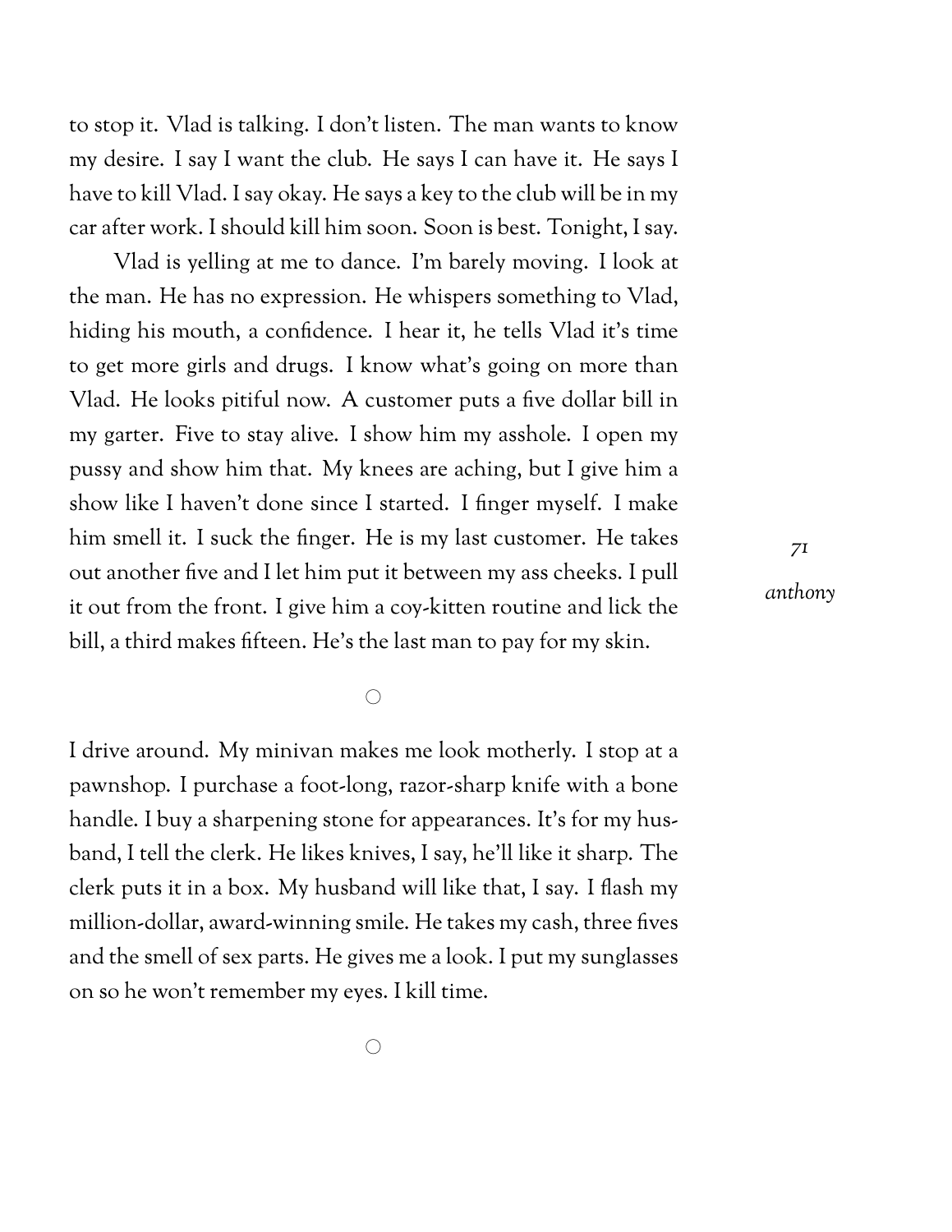The club's lights go out. The last drunk leaves. Girls meet their johns or dealers or jealous boyfriends. I open the box. The blade cuts the cardboard. There is a little rain. Puddles litter the alley. The backdoor light comes on with a motion sensor. The key works. The club is lit with neon signs. Vlad is in his office. Sweat pours from my armpits. I open the door. I hide the knife behind my leg.

Where you been, he says. You leave in middle of your shift, you stupid bitch. You think you have job now? How you get in here?

The pale man is there, sitting across from Vlad. His suit looks fresh at three in the morning. I hear him in my head. No words, but his sound sings with my sound. I know what to do. I say, I'll do whatever you want if you give me my job back. I walk around the side of his desk. I sway and he opens his legs for a lap dance. His arms are resting on the chair. I know he's got a gun. I lift my leg and rub his crotch with my foot. He gets hard. I see his eyes go soft. I say, you like that? He murmurs and runs his hand up my thigh, leaning in to reach my dry, cold cunt. His jugular is in my face. I can smell it. The buzz in my mind becomes an aria. He finds my panties. He closes his eyes. I swing the knife and slice his neck to the spine. His eyes pop open. Blood geysers from the artery. He tries to speak, but blood gurgles in his throat and pours down to his lungs. I swing the blade backhand. Vlad's head falls to his shoulder, held by a flap of flesh and spine. The song is so beautiful, cellos chime in, dulcet tones resonate in my pelvis and I'm wet. Vlad's blood streams down my face.

The man is behind me. He tells me to stay still; I close my eyes. My nipples stiffen. I feel a writhing muscle on my thigh. Another

*72*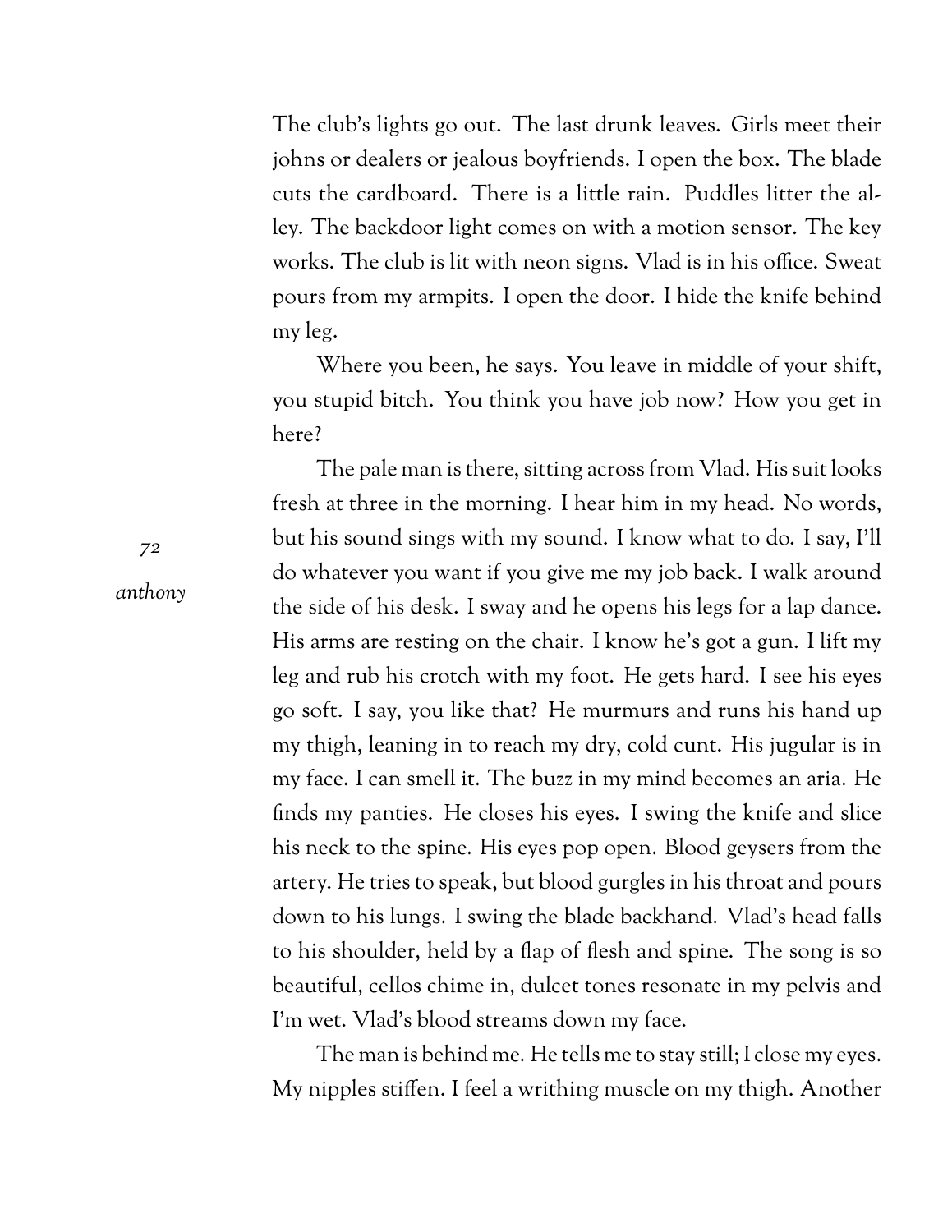wraps my waist like a constricting snake. A voice rings through my mind, my voice. I am one of them; I am theirs; they are mine. I think of tentacles. I feel one in my front hole. Another enters my back hole. They move deep in me. They pulse and slide in and out, first one then the other. There's a hissing rattle sort of noise. My eyes clench shut. The sound sneaks up my spine and into my head. Both tentacles go deep into me at once and throb in an alternating pattern. I see a bright light behind my eyelids. It is warm. I forget the blood and everything. I start to come. It starts with the light in my mind then moves through my body. I am radiant. I am perfect. I tell the light that I love it. It tells me that I am part of it, I will serve it and it will help me. I come until I collapse in a puddle of blood on my favorite desk. My eyes can't focus. I drool into the blood.

The man helps me cocoon Vlad in plastic wrap. We put him in the back of my minivan. I cover him with trash I carry in the back. The man tells me he will clean the office but I must get rid of the body myself. I shower in the dressing room. Hot water cleans my hair, pink rivulets swirl in the drain. The club is mine, mine, mine.

 $\circ$ 

Blood is caked under my fingernails. The hacksaw is in the garage. I have a plastic bin full of clothes. I force myself to empty it into a garbage bag. Vlad lost most of his blood while I was passed out from coming. Less mess. I hack off his head. I spit in his eye and drop the head like a rotted melon. I separate the limbs at the joints and cut meat from bone. The torso is a problem. I don't have a tool for that. I stab it with my knife. I'm not a good butcher. I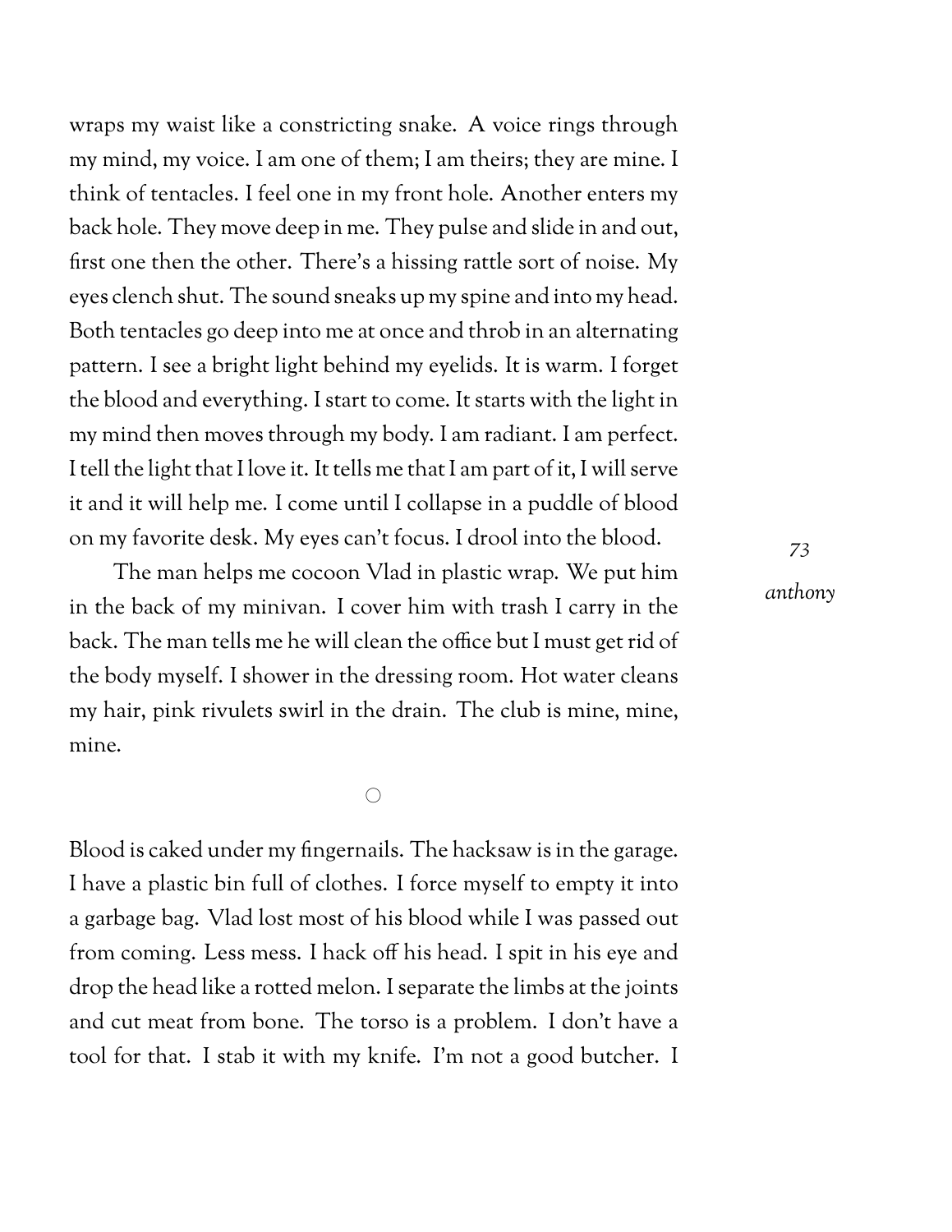go into the house and get Mars, who hasn't been fed since yesterday. He likes the fat and meat. He doesn't care if my butcher job is half-assed. He's starved and his chewing noises ll the room. Mars loves me so much. He loves me more now that he's got so much fresh meat. I push the torso in his face and his powerful jaws rend skin and muscle from bone in a wet tear. I sit in the backseat while he eats. I am exhausted. I lie down. I fall asleep to the rhythm of his jaws.

The jerk is in the garage. He is yelling and flailing his stupid arms. Mars is barking. The jerk is angry. His anger upsets me. He's wearing his stupid bike helmet. He says, what the fuck did you do? What the fuck is this? I've made a bad mess. I'm a bad roommate. I got blood all over his bike. My teeth go on edge. I look at him and flash my million-dollar smile. I've done the world a favor, I explain. He does not smile back. He does not ask how my day was. He turns to exit.

The knife slides between his shoulders as through soft butter. There's a slight pop when it pierces a lung. I pull the knife from his back. I grab his hair and pull his head back. The knife slices his neck to the bone. I'm stronger than I think. Maybe it's the adrenaline. It feels good. He twitches. Blood pours all over the floor. Another mess.

I kneel down. I look at his eyes. They are hazel and perfect. I've never looked into his eyes. I smell under his arms. He smells of soap and his man smell, sweet and musky. My heart goes hollow. I close his eyes. My vision blurs with water. Why did you have to do this, you asshole? Why did you never make a pass at me? You could have had this body, this beauty, a piece of ass beyond any you've ever known. That would have changed everything. I cradle

*74*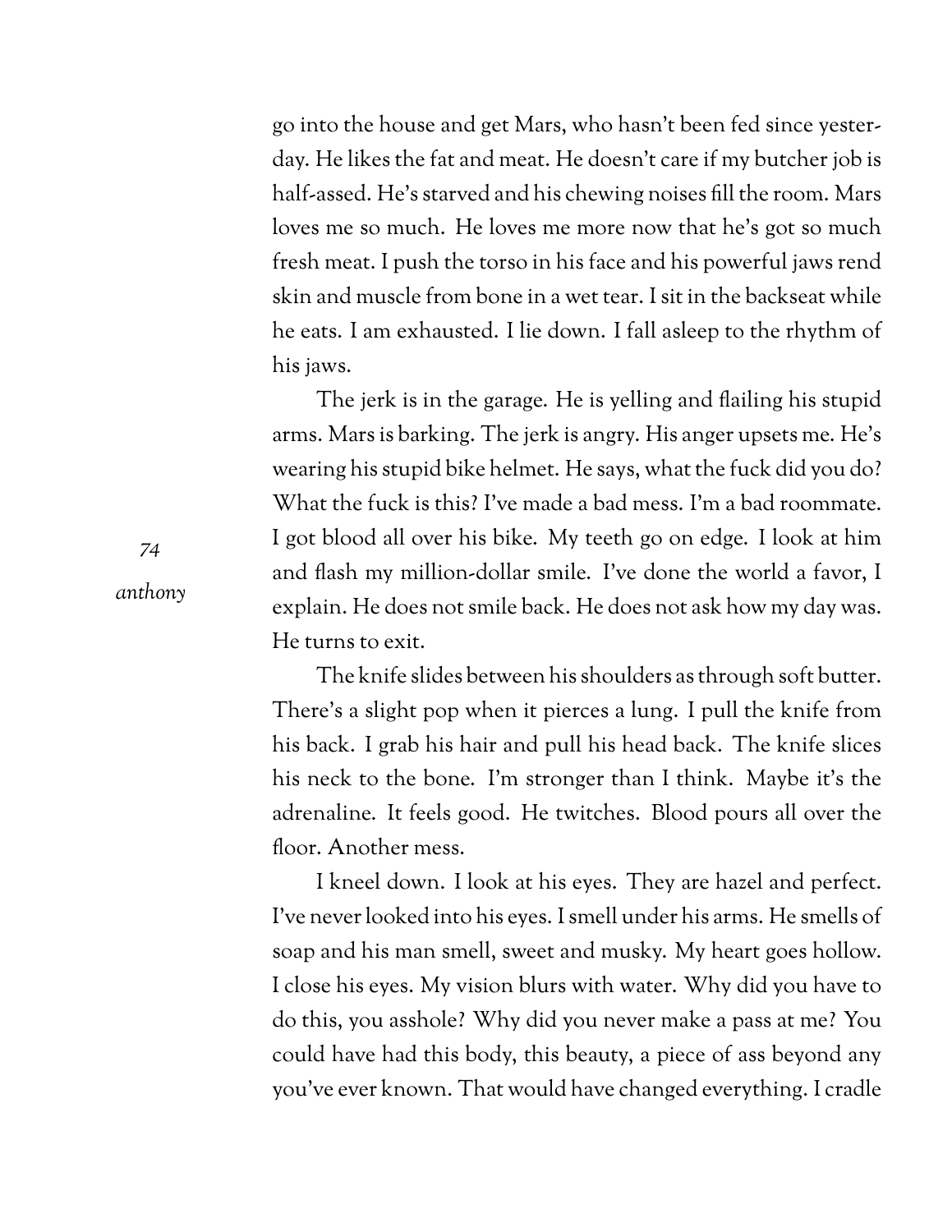his head. I cry. His hair is soft; his face angelic as in sleep. My heart hardens and feels like a brick of coal. Tears fall from my eyes into his eyes. Mars' face is in mine, he feels my pain, he wants to protect me. He licks my face. He isn't afraid to whimper and press his body into mine. But he can't protect me from myself. I wipe my eyes and sop the dead man's blood.

I lick his lips. He tastes metallic. Mars raises his ears; he'll be hungry again soon.

*75*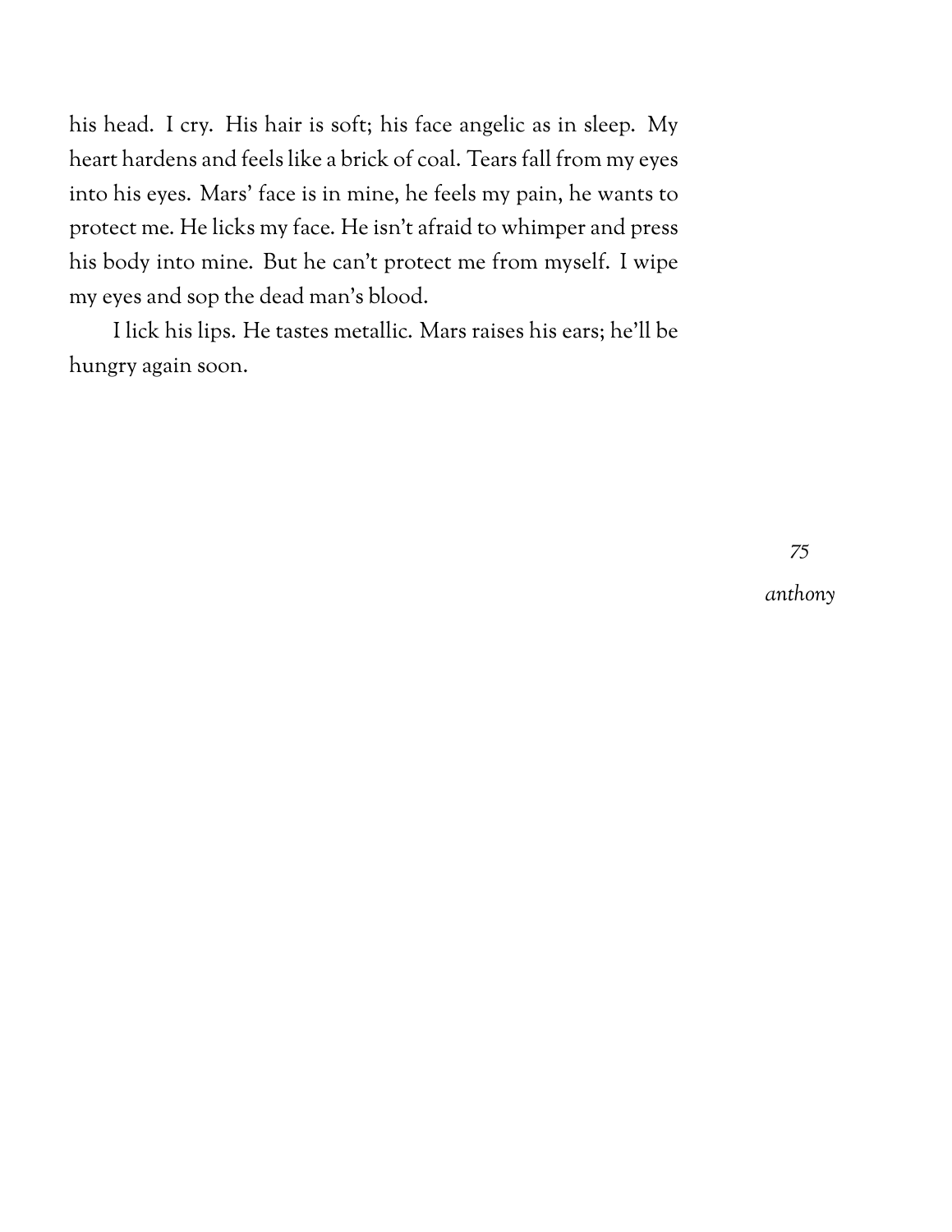## New World Order *Bruce Holland Rogers*

I meant to win the heart of Oola Pax, she of the violet eyes and the swaying hips. When Oola and her friends were out walking in the garden, I did a back flip from a standing start. I thought, *How do you like me now, Oola?* She pretended not to have seen. For the benefit of her friends, she pointed to the russet hills in the distance. Weren't they lovely? I asked if I could be of service. I lifted the shortest friend of Oola Pax over my head so she could have an unimpeded view. Oola's friend laughed, but Oola allowed herself only a faint smile.

Perhaps feats of strength were not the thing by which such a woman would be impressed. I put down Oola's friend and began to recite the value of pi to many decimal places. When I got to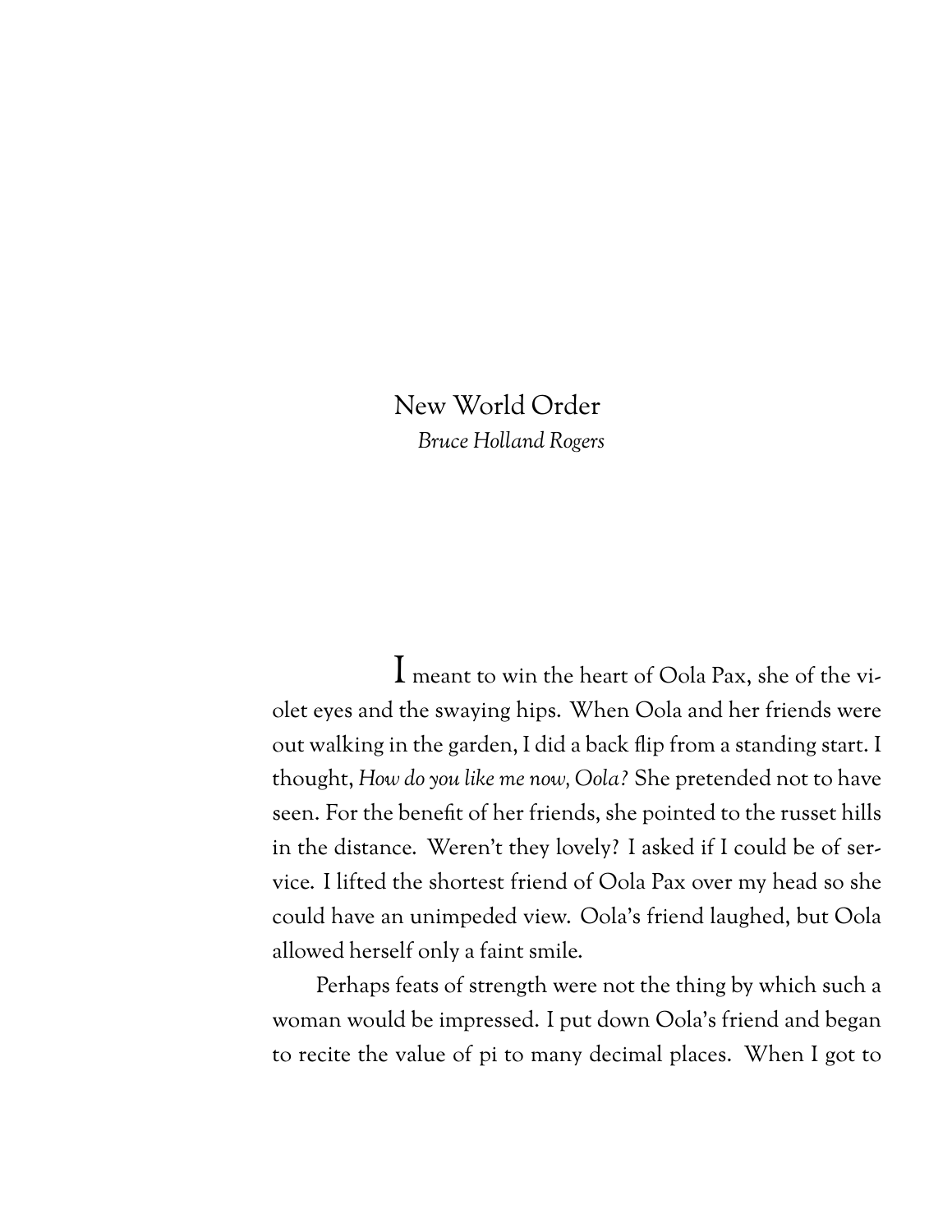33832, Oola put her hand over her heart. She looked at me as if seeing me for the first time. She said, "My goodness!"

I returned her smile. I was doing well. Now for some really good cosmology, to show her the power of my thoughts. I reimagined various universal constants. I made water a gas at one hundred degrees centigrade. I shifted the mass of the electron. I caused stars to implode and other matter to fly apart. In short, I unmade the universe, then put it all together again. *How do you like me now?*

But I must have left something out of the universe, some little cosmological spring or gear, for the universe reassembled was not the perfection it had been before. In this reconstructed order, the garden was a wheat field and I stood there all alone.

The sky is blue, and the stars are visible only at night. Animals live by tearing the flesh of other animals. But these are not the worst things. In this new order there are many holy books rather than the one. These holy books are full of murder, not math and sober explanations. One scripture disagrees with another. Human beings are aggressive, cranky, and likely to kill. I'd put everything back if I could, but my mind is fogged and my memory fails a little more each day.

I made an honest mistake. Call it a crime if you wish, but leave me alone. In this broken creation, Oola Pax is named Amy Ventura. She doesn't even know I'm alive, and I'm all out of tricks.

*77*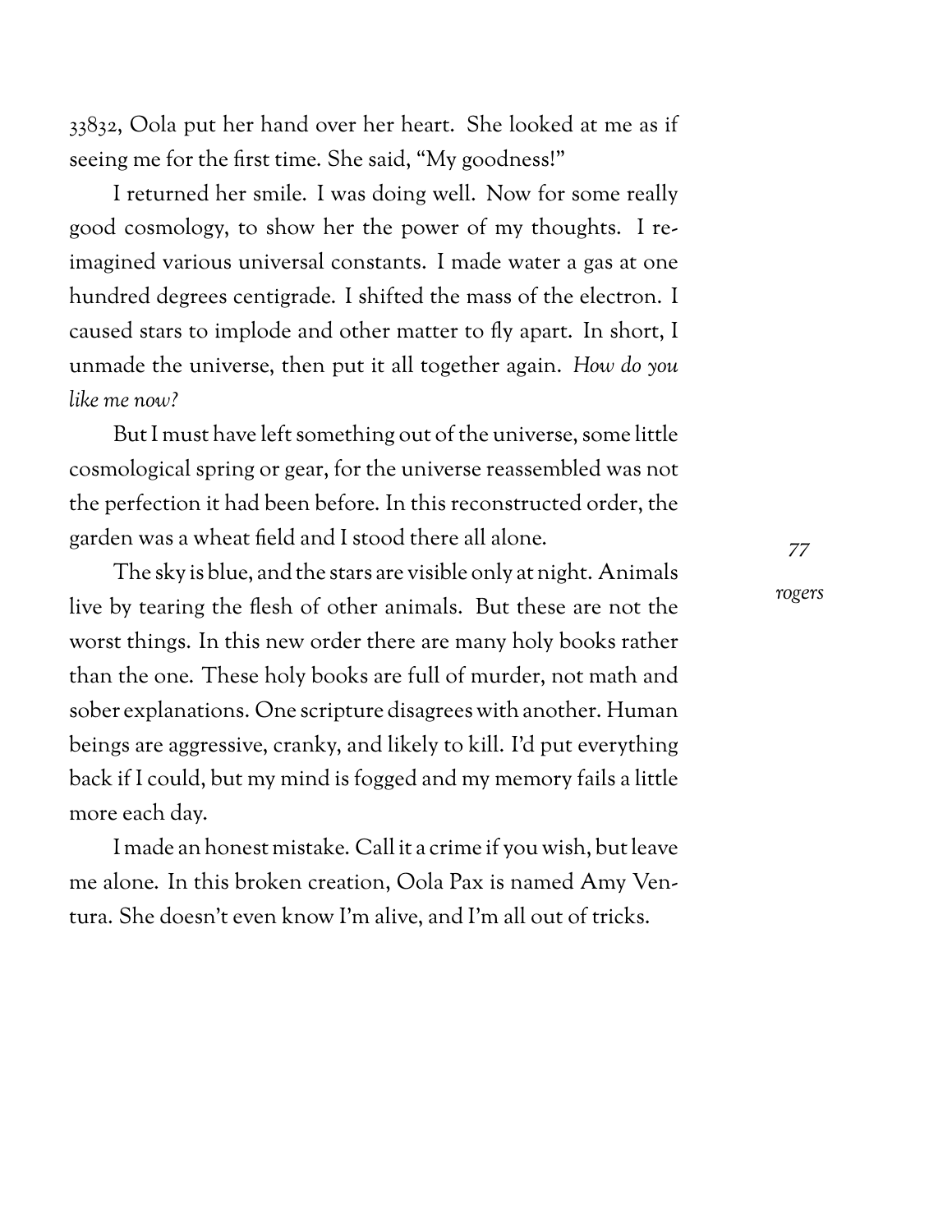## Bicycles *Joshua Willey*

 $\rm\,M_{v}$  brother and I slept in a grass hut on stilts twenty meters from a place the locals called Sunset Point, where a big tree had fallen out onto the reef and in the gloaming young Israelis just out of the army and sleepy-eyed Japanese and the occasional worldly Swede would sit on the tree and smoke hash or heroine from Rajasthan. The island's main road terminated amidst a thicket of banana trees and palm fronds by the beach nearby and Bengali tourists or families from Mumbai would step out of Jeeps to walk in their suits and saris along the sand. The reef was meant to be one of the best in the Andamans for diving, and every night we heard stories of manta ray sightings, sea cows and flying fish.

After pedaling through jungle for five minutes we hit pavement. There wasn't much traffic. Sometimes a motorcycle with an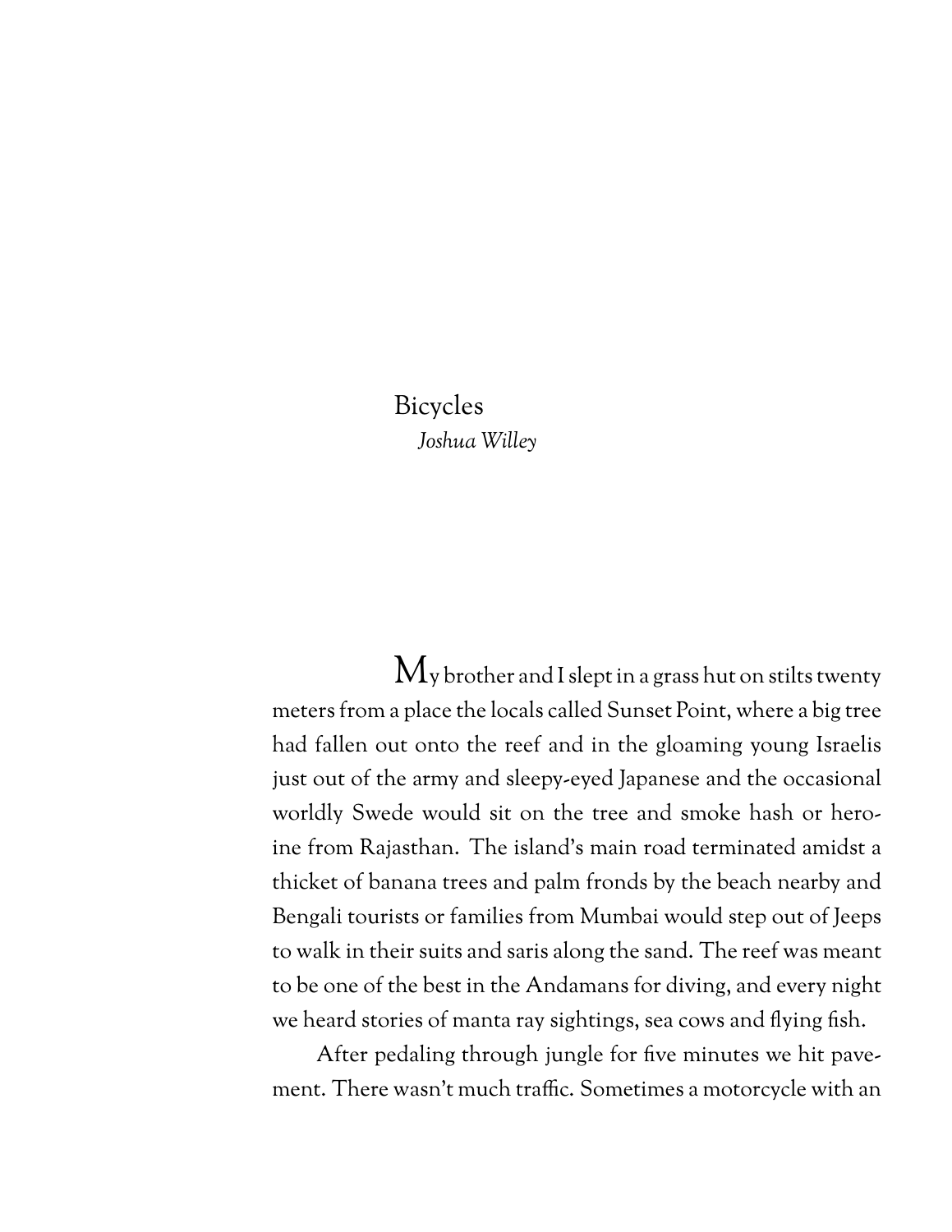entire family piled on, or an auto rickshaw with a lone fat businessman sweating inside. The school marked the outskirts of the village, the only one on the island. My brother rode ahead a little. We'd been some months in the tropics and had achieved the cadence of life that climate promotes amongst the fortunate. He wore only short soccer shorts and flip-flops, his skin freckled dark and rubbed smooth by sand and salt.

The village center consisted of a little market, a machine shop, a restaurant, the police station, the hospital, a barber. To the left was the jetty where most every day you could catch a ferry to Havelock Island or Port Blair. At the other end of town was a diesel power plant, its generators humming. A herd of goats slept on the blacktop and my brother rang his bicycle bell at them but they didn't move so we went around. Some kids played cricket. Sometimes bigger animals crossed the road, itinerant sacred cows or working water buffalo. The locals also used the asphalt's hard flat radiant surface to sort and dry the grain they harvested, and we often had to swerve around their crop.

It took an hour to reach the other end of the road at a beach on the opposite side of the island. This beach, being much further from the jetty, was even more abandoned. Only a guy with a machete selling coconuts was there and he was asleep. My brother said it felt like *Lost* and I agreed, though I'd never seen the show. We went in the water, floating on our backs once we'd gotten past the breakers, and then, back on shore, drank water from the plastic bottle I'd been carrying in my pack.

After cycling back to town we turned up the island's only other paved road to see a natural bridge, one of the island's chief tourist attractions. We stashed our bikes in the trees and walked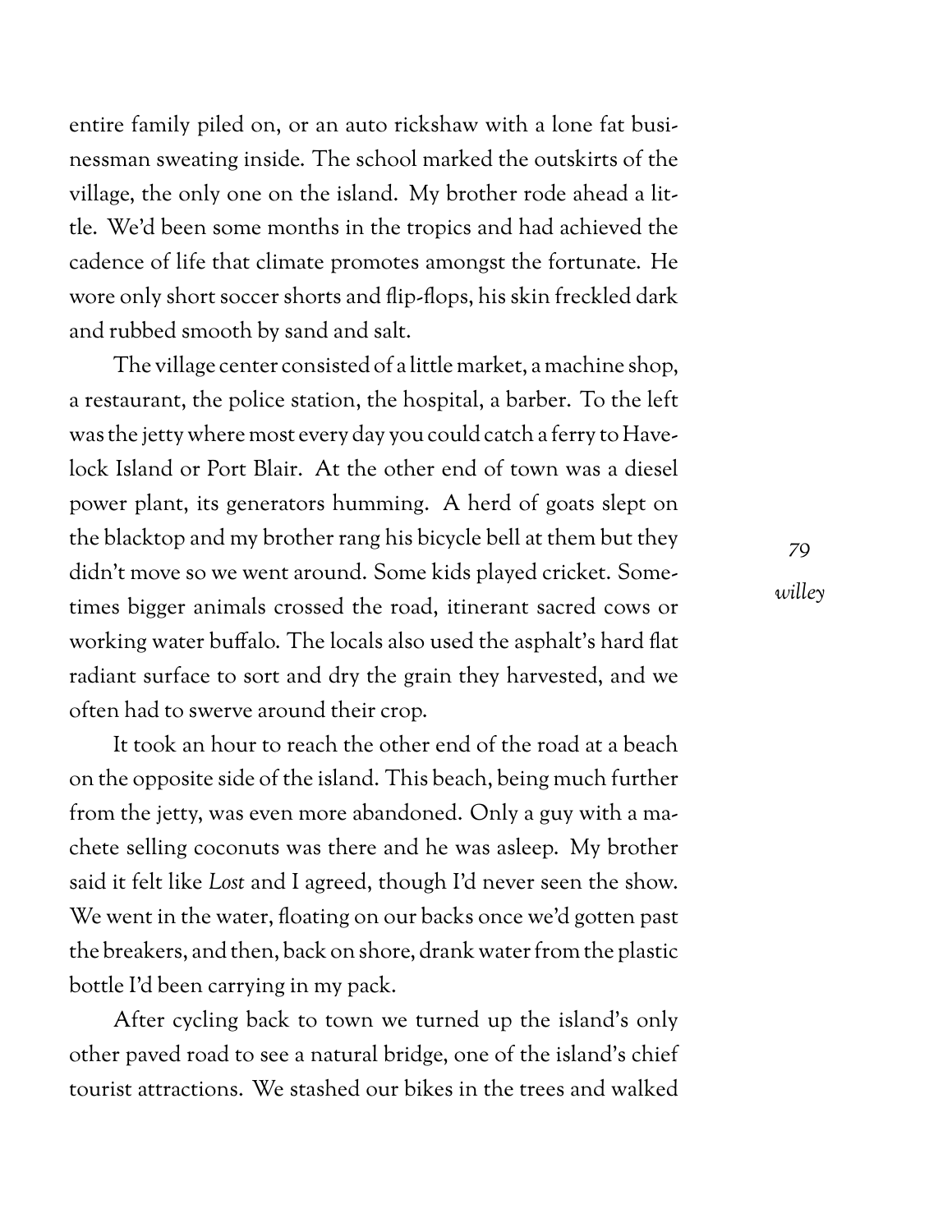fifty meters through the jungle and out onto another beach. Kids were collecting shell sh from the tide pools, but they were far away and we couldn't even hear them although we could see they were speaking. The natural bridge loomed far overhead. "We're very far away now," my brother said, his eyes half closed as if it was all a dream.

 $\bigcap$ 

My friend Seymour and I started out at my father's house on the north slope of Twin Peaks and rode down through the Haight. Some bums were playing ukuleles. He said I looked like a hipster because I had a vintage road bike and big glasses and wore my pants rolled up and no socks. I said he looked like a tourist because he rode a cruiser like all the tourists who rent bikes to ride across the Golden Gate Bridge. It was a sunny Sunday afternoon. We passed a block party around Fillmore. I ran every stop sign I could but Seymour made a show of following traffic laws, slowing down at intersections and throwing out primitive hand signals.

We hit Market and suddenly were riding with a couple of guys on xed-gears who had to skid their tires sometimes ten feet to stop. Traffic was thick, cars, cabs, buses, trolleys, pedestrians. Wind whipped up the urban canyon from the bay. Seymour's fork was a little loose but it didn't matter. We were weaving between trucks and always getting to the front of the line at red lights and even riding up on the sidewalk a few times. It was like a video game.

There was a street fair along the Embarcadero and we turned towards Fisherman's Wharf. So many beautiful people were jog-

*80*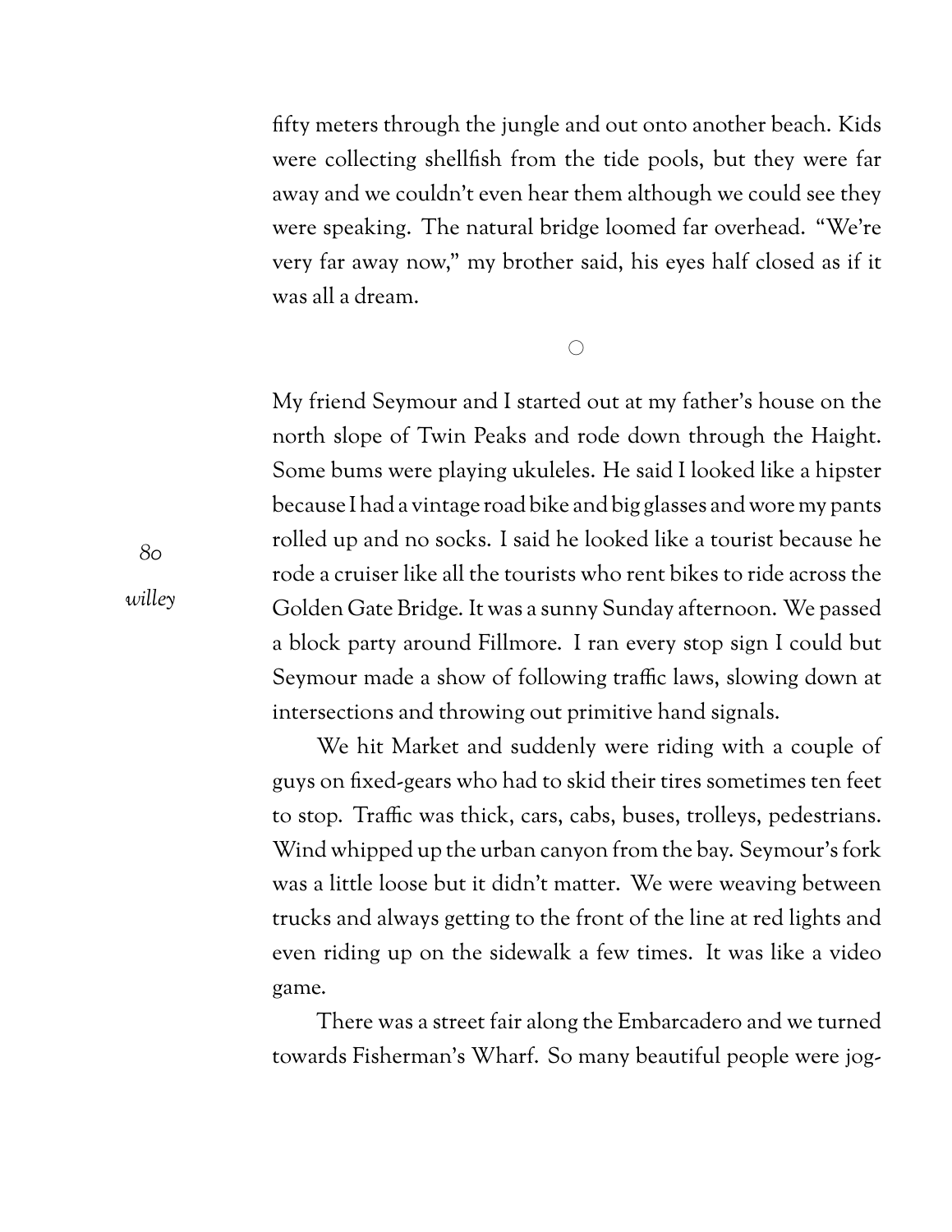ging along the bay it was almost impossible to stay upright. Most people don't seem to have any idea how beautiful they are, which makes them all the more beautiful for their modesty. The wharf was swamped with tourists. We took pictures beside an old battleship and saw the guy who hides behind the fake bush and scares passersby beneath Ghirardelli Square. Kids swam at the marina; Fort Mason was packed with BBQs and Frisbees.

A wedding was underway at the Palace of Fine Arts. We stopped for water. A strong headwind slowed our journey beneath the Golden Gate Bridge. A few sailboats bobbed around on the Sausalito side and a big Hanjin barge was outbound, Oakland to the open ocean. Our big push was up the hill through the Presidio. By the time we got to the Emanu-El temple in the Richmond it was dark. We cruised down Arguello, across Clement, Geary, and Balboa, past the Indian Consulate and Rossi Pool, and into Golden Gate Park at Fulton. There were bums and sun-dazed weekenders still dozing on the grass, not realizing time was passing.

Finally we stopped amidst the pollarded trees at the musical concourse. A few Chinese were doing tai qi in the dark. After a rest we rode past Kezar, where the 49ers had once played, back to my father's place, a treehouse of sorts with a big view of Saint Ignatius. We watched the new *Lost* episode. Seymour told me that night he was getting divorced and didn't know just what he was living for anymore. He left before dawn the next morning. That was the last time I saw him.

*81*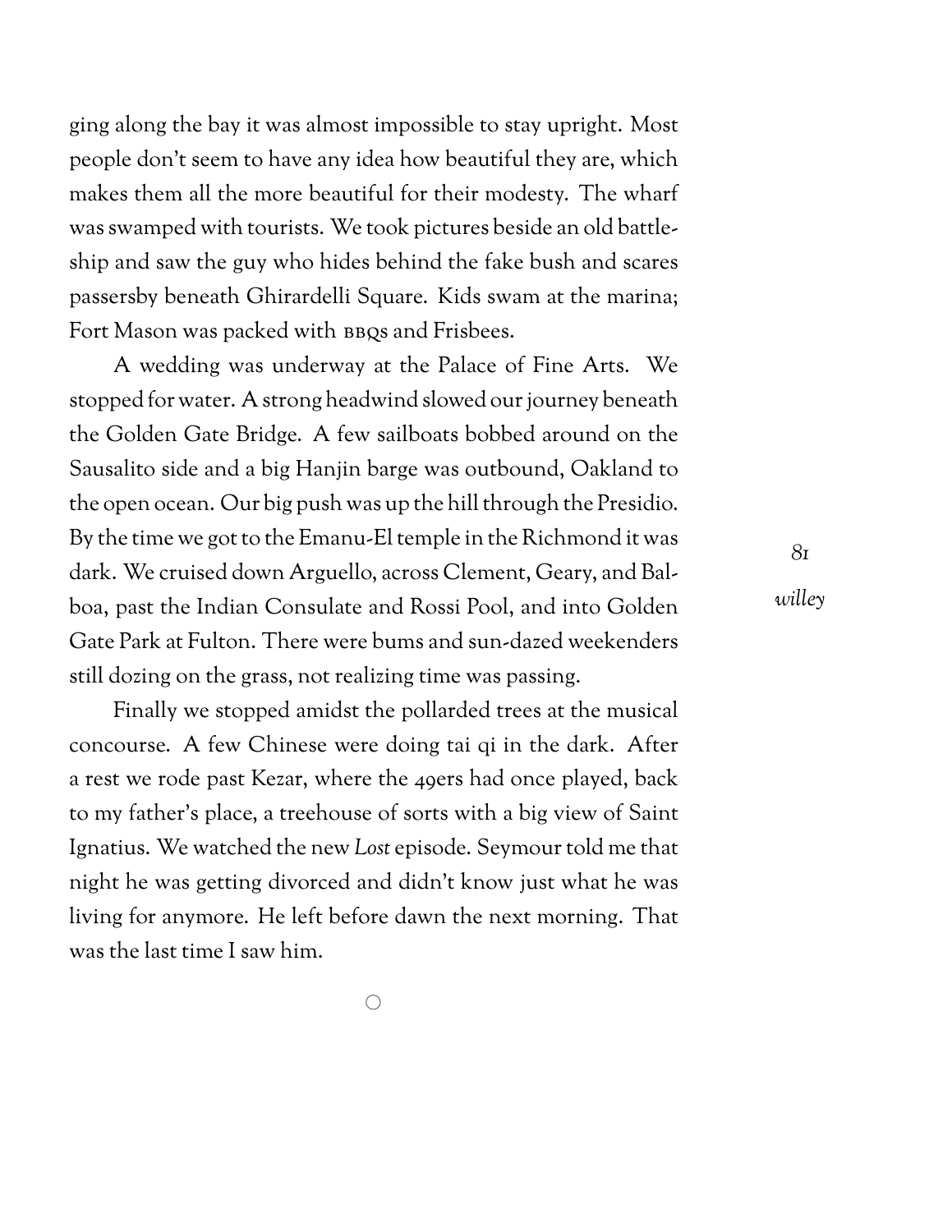I got up at five in the morning and had a cup of pu'er and walked down the concrete stairs to where my bike was locked up. I'd bought it cheap from a black (stolen) market, so I was always waiting for karma to kick in and someone to steal it from me (which someone eventually did). I rode out of my apartment complex, Tian Fu Hua Yuan, and into the streets of Yulin, one of central Chengdu's wealthier neighborhoods, which always appeared a little uncanny when empty at that early hour, considering the unbelievable traffic which choked it all day. I stopped to buy a bag of baozi from a shop with the steamers stacked high in front. I was a regular and didn't even need to order. By the time I reached the ring road the rush was on, and I crossed the twelve lanes at the light in the company of some fty other cyclists and pedestrians.

It was the end of the term and an easy day for me. I had let the students pick something in English to watch and later be tested on. They'd picked Lost. Go figure. I rode right into the guarded cycle barn, free for staff, and collected a token from the clerk, who was smoking and reading the paper. He was not from Sichuan, and didn't speak with the region's lispy exotic accent, so I could converse with him ok. He would still be there at lunch when I rode to eat Korean food with my advanced lit class, and when I stumbled in to collect my ride in the dark, after the long day. Then I'd smoke one with him.

Yulin was quiet at night as well, though not like the morning. I stopped at a noodle shop. They knew me there too and always added extra chilies to my bowl. The two streets which intersected in front of my place were known to foreigners as Flower Street and Hooker Street, and the reasons were self-evident, even at the midnight hour. I rode, my cardboard carton of noodles dangling in

*82*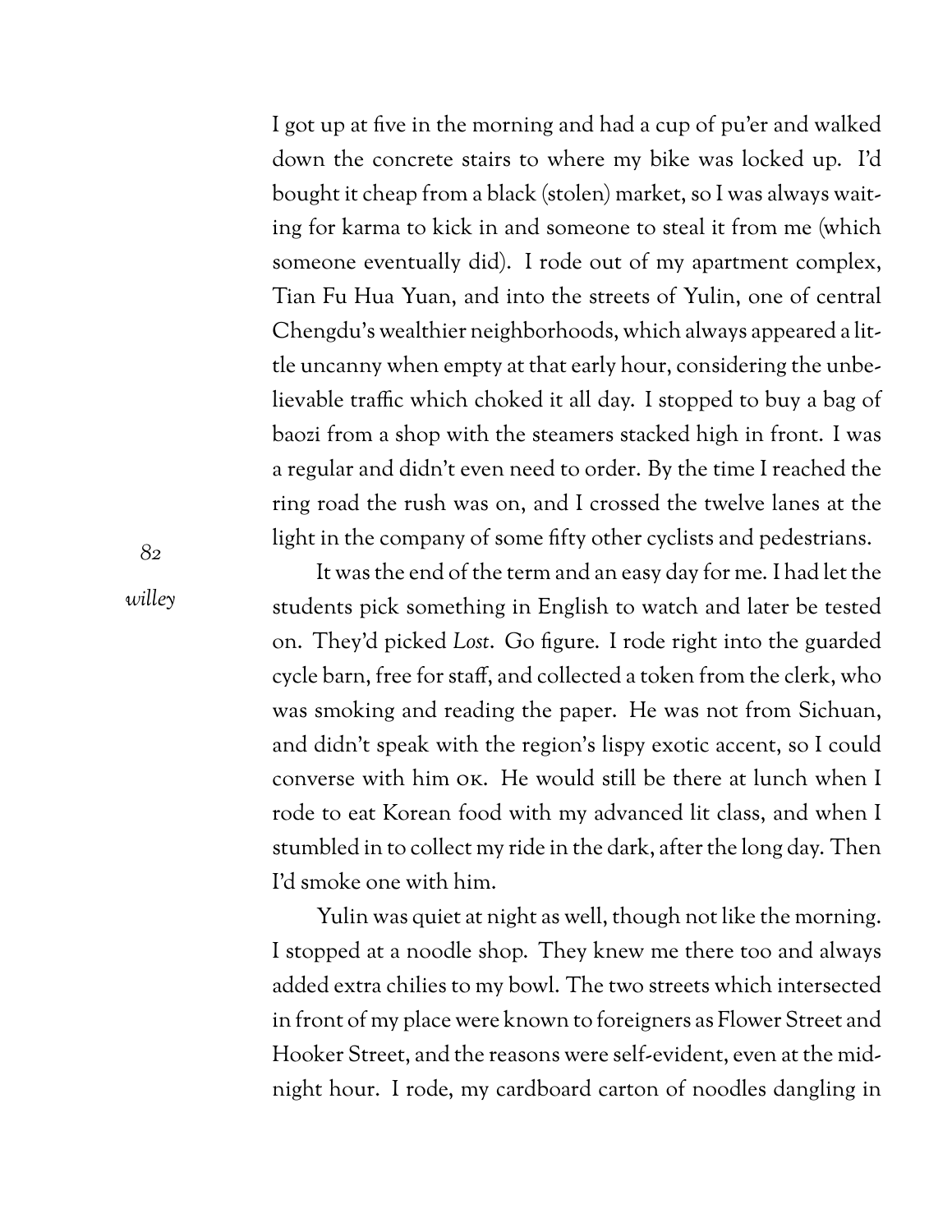a bag from one handlebar, into the subterranean bike garage beneath my building, and locked it again. Then I walked the eight stories up to my apartment and collapsed on the couch, slurping my noodles and watching Billy Wilder movies with my roommates, who ran the city's only climbing gym. From our window we could see a great swath of Chengdu. No matter how cold it got, those lights always exuded some strange warmth we learned to live on. In the spring I left, and haven't been back.

 $\bigcap$ 

We rode downstream, Jess and I. She wore striped socks pulled up to her knees and high-top sneakers and ucla track shorts and a bright pink Bon Jovi T-shirt without sleeves and a red white and blue headband and BluBlockers. We passed an old logjam, the air thick with ponderosa pine pollen. A marmot cackled at us from across the way. We pedaled past Benham Falls, where the ashes of my mother and my dog were scattered, and down towards the flatter waters around Lava Island.

It was a wonderland for raptors. Cooper's, red-tailed, and sharp-shinned hawks all hunted the waters, as well as falcons and eagles. We stopped at Slough Camp and smoked a joint. Jess had that sad yet compelling faraway look that was her trademark. She was kind of a lipstick lesbian. I'd been in love with her since high school. She tried me on for size once but that was it. In me she only saw a friend, a shoulder to cry on, a con dant. We'd touch, but she never returned those sparks I reserved within myself just for her. Maybe it was a little tragic, a little trite. Anyway, that's how it was with us.

*83*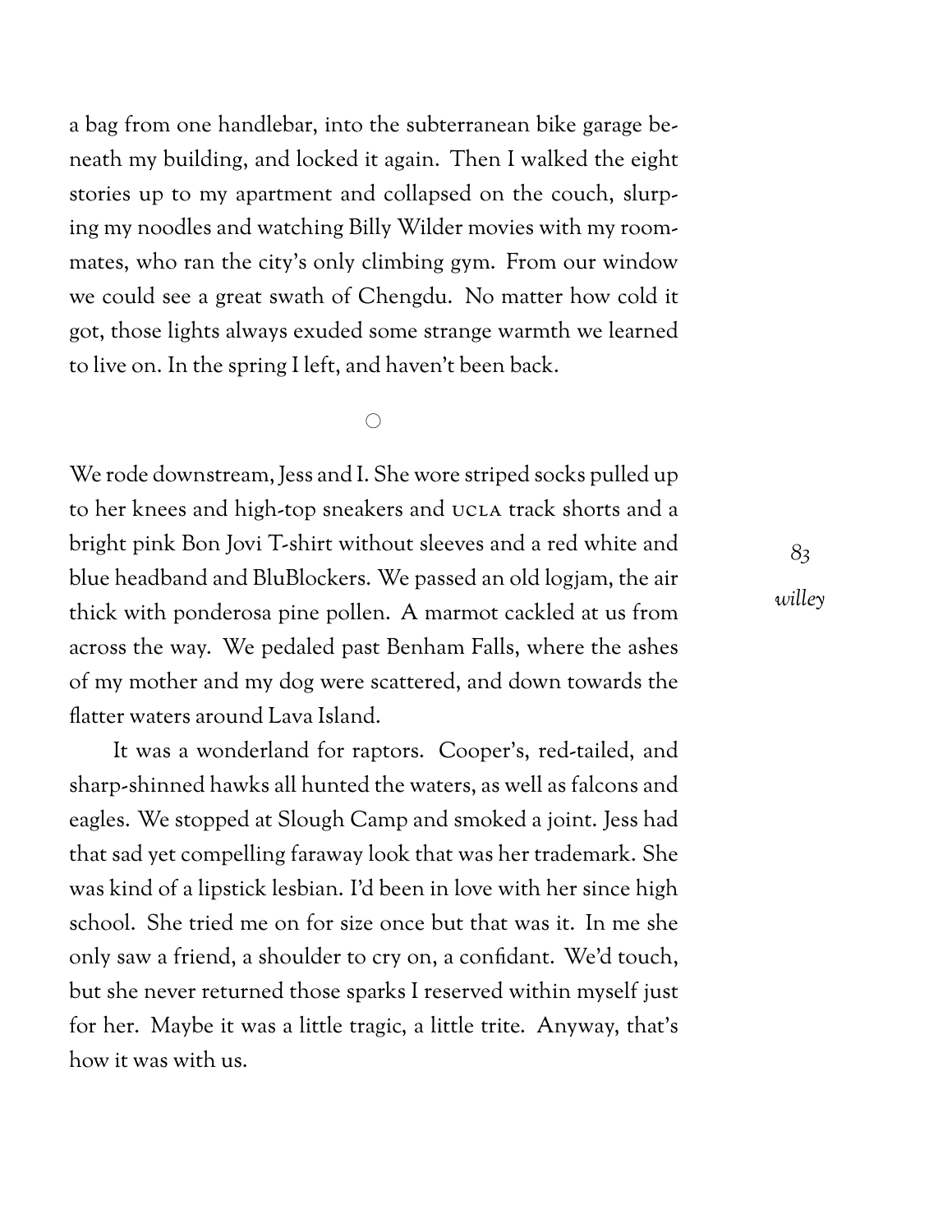Kayakers passed on the river. The pot made us warm and energetic. We went faster now, the wind whipping our hair horizontal. At Meadow Camp we stopped for a swim, feeling the layers of dust washed from our skin. We lay on the grass in the sun. There were houses, mansions, across the river. The bluffs above us were popular among rock climbers. There was a long challenging traverse, innumerable bouldering problems, some nice cracks and chimneys. "You know there's still snow in the Ochocos?" she said.

Jess disappeared later that year. Some said she had gone to Guam to work as a stripper for the us soldiers stationed there. Some said she had gone to tend her dying mother somewhere in Saskatchewan. I go take that river ride sometimes and it always ends in tears. Why do I keep doing it then? It's like that Don Henley song: "Those days are gone forever, I should just let them go but ..." That's a big but. Some people have the one they love, and some have the love itself. Far be it from me to say which is greater.

 $\bigcirc$ 

Twink and I got off the bus and there was this cat in a Tiger Woods shirt offering us a cheap room to rent so we went with him. I was still rubbing my eyes from the long trip over from Marrakesh. Turned out he rented bicycles too, and in the morning, after a special tagine of thirty-nine spices, he gave us the bikes and a map and we took off toward a village some fifty kilometers away, through a deep arid canyon rumored to contain magical light.

Dwellings were built right into the cliffs. The light ricocheted around on the rocks. Twink was happy, riding with no hands and

*84*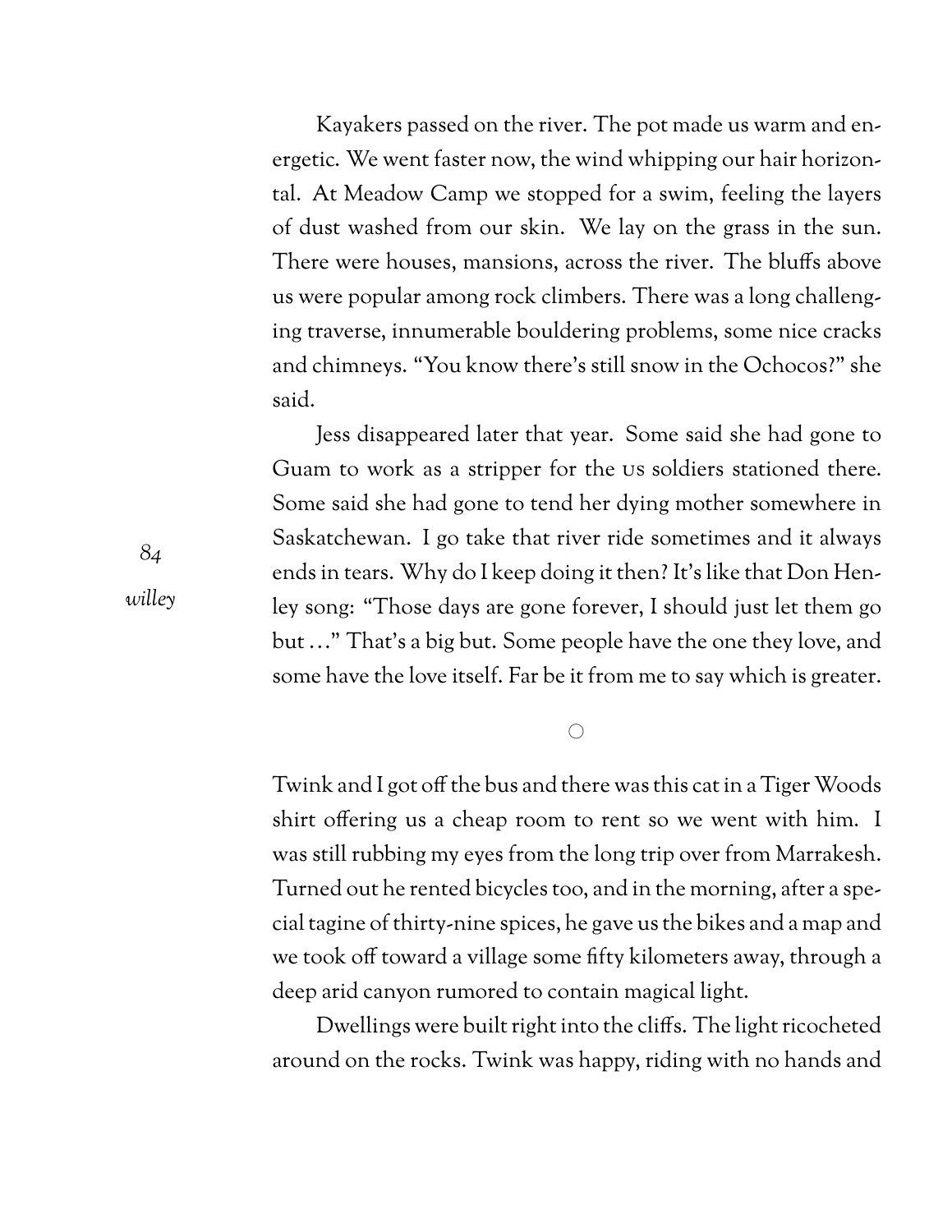impressing the locals with her textbook Arabic. At the far end of the canyon we met up with Tiger Woods's buddy, who ran a little guest house and was going to put us up for the night. There were some Spaniards there smoking hash. They'd been a few weeks in the desert and their hair had been bleached by the sun. They described driving at night in the dunes, where you could barely even keep with the road. The stone walls of the room radiated heat long after the sun had gone down, and we sat up late, the air thick with smoke, drinking mint tea much too sweet and talking about the smell of the air, us foreign policy, and the Internet. It was past midnight when we went to bed.

We slept in a big room with a dusty stone floor and no glass in the windows. I woke in the middle of the night and looked out at the yard. A few sleeping goats, the bicycles leaning against a shed, the Spaniards' Jeep. By the time I got back to sleep it was getting light.

When I woke, Twink was gone. I questioned the proprietor of the guest house. Between us we could speak a little broken Spanish, and he explained she'd left in the Jeep. He said I could leave her bike with him, eventually a tourist would come along and want to ride it the other way. So I rode alone back to Tiger's place. He'd spoken with his friend on the phone. He must have felt bad for me because he didn't charge me for the bikes, and even gave me a free bed. The next day I went back to the bus station. I still hadn't decided whether to head north, back towards Tangier and Europe, or the opposite way, towards Mauritania and the desert, deeper into Africa. The ticket counter cleared and I stepped up, smiled, and asked the clerk if she spoke any English.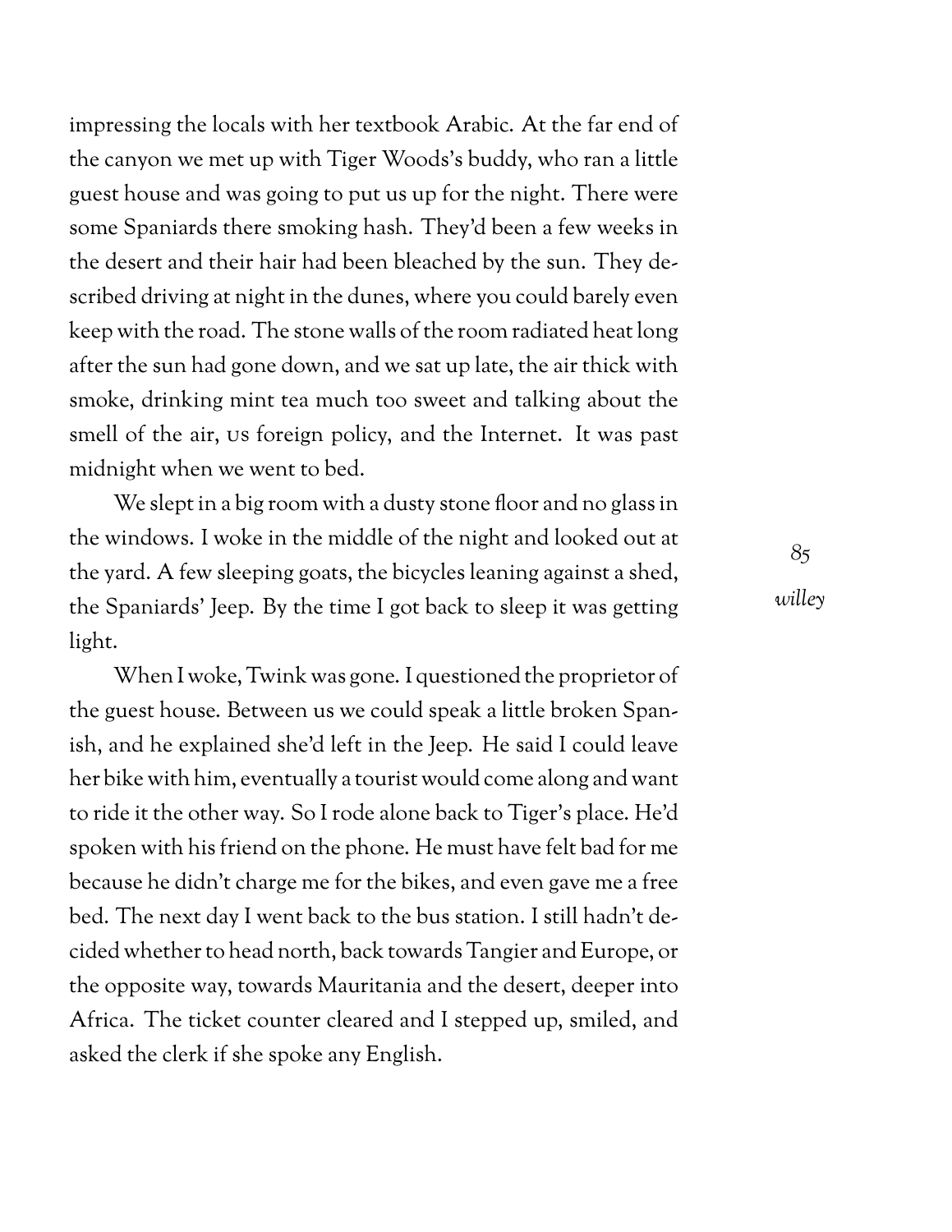## The Party After the Party *Craig Foltz*

Did I forget to mention the graphic designers? And how they bobbed their heads up and down up and down up and down in unison on the subway trains rattling underneath the city? This is what they listened to. These are the sounds they heard.

Gonjasufi. Mädchen Mit Hase. Girl with rabbit and flower. Little and Friday. Luomo. At each stop on the subway, a gust of hot air rushes in with a cluster of teenage girls wrapped up in Ecko and Tommy Hil ger.

The teenage girls head towards Union Square. They head towards Battery Park before getting lost in the DVD section in Tower Records and disappearing forever.

The graphic designers look wistfully at the girls disembarking. There is music coursing through their headphones. The music comes from Germany and Belgium. It comes from Algeria and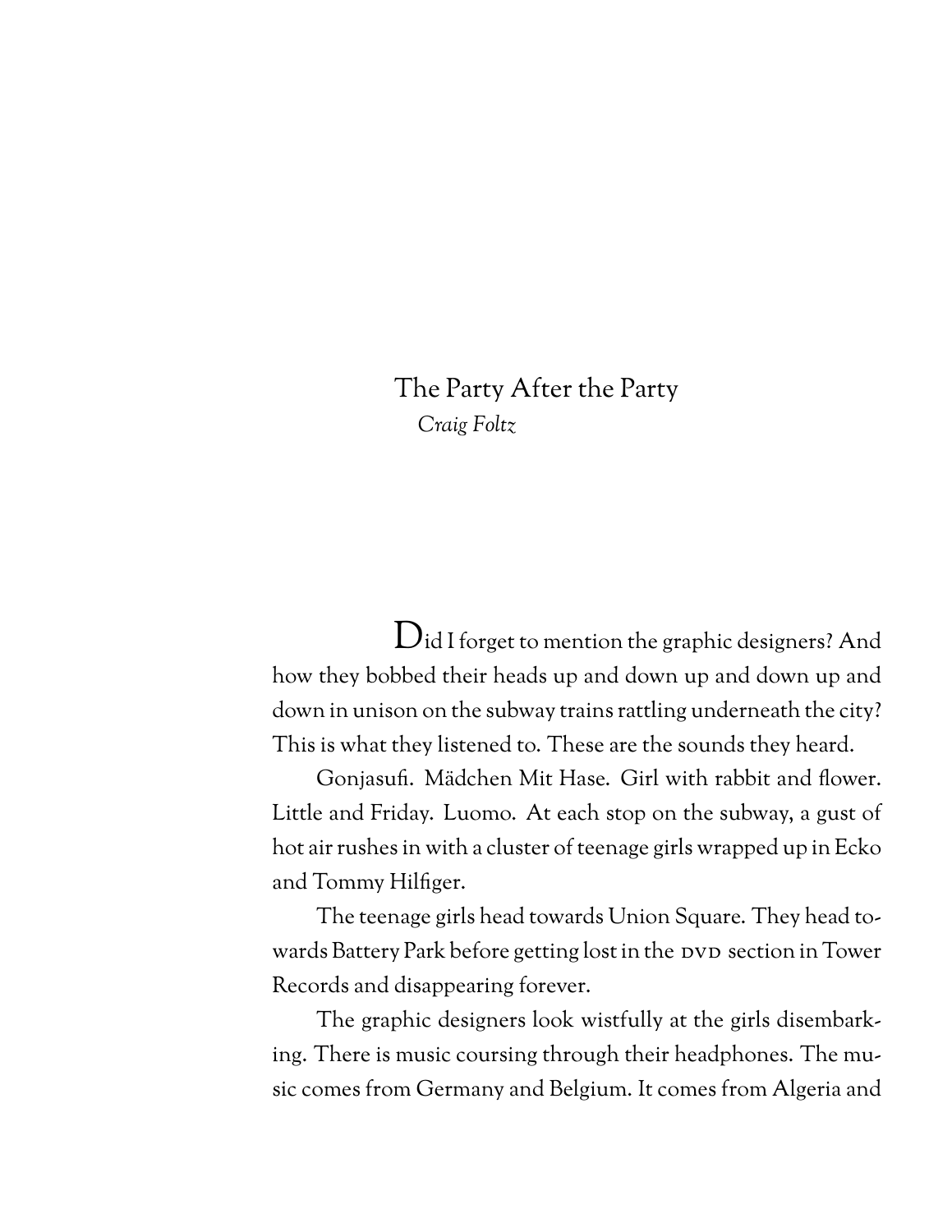Bristol. The discs were pressed in Canada, not too far from the blue-bottled beer distillery. They notice the scent of residual yeast when they puncture the transparent plastic wrapping. For the LP versions, a sticker on the packaging gives the weight of the vinyl in grams. Cover artwork is sparse, with repeating formalized patterns. Sometimes the artwork looks like one thing while intimating something else altogether. One of the designers, Dawn, wears a tee-shirt that says *I'm Not Dead Yet*.

Another one, Matt, the one with flat, slate-gray hair, listens to the clatter of the tracks beneath the train and wonders *Which is more interesting, the sound or the source of the sound?*

When nobody is looking he takes out his black permanentink pen and writes *I don't want to die in this city of lights* on the back of the seat in front of him.

Dawn presses her Freitag bag against the glass.

The army of designers take the train to the party. When they get bored with that, they take the train from the party to the party after the party. They gather like locusts in the corner of a Chinatown loft looking out over the city.

Locusts, is that the word for it?

Down below, the smell of pizza and taxi exhaust. Up above them, satellites march triumphantly across the sky.

Water towers dangle in the breeze, if you can be bothered to see them.

The graphic designers are into gaming culture. They enjoy blasting away at each other in a closed but shared environment. They are into protocols and utility applications.

If you ask them, they might tell you that they are dwelling rather than living.

*87 foltz*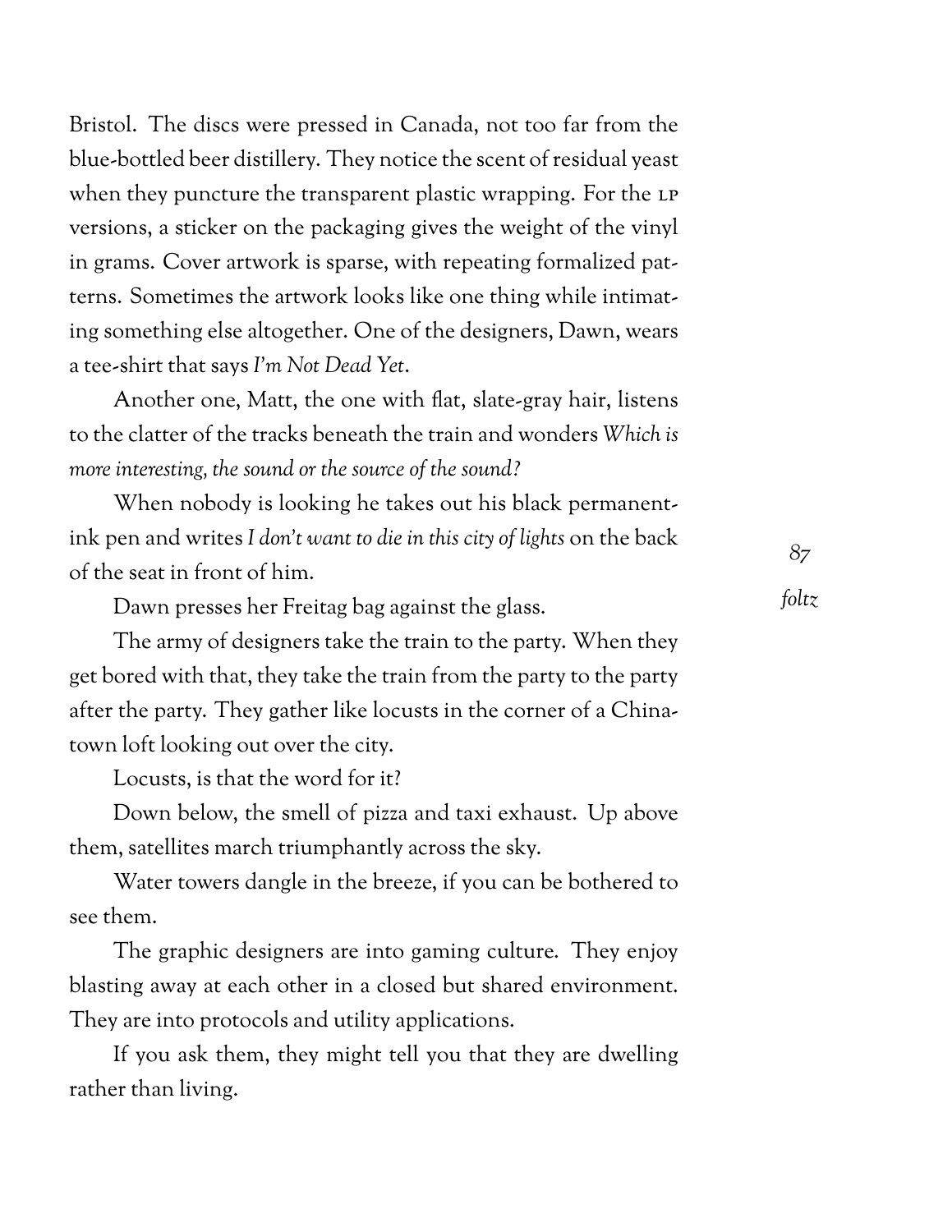| 88<br>foltz | They have miniature maps of distant Japanese towns sten-             |
|-------------|----------------------------------------------------------------------|
|             | ciled on the insides of their wallets.                               |
|             | Osaka. Kyoto. Sapporo. Tokyo. Yokohama.                              |
|             | Like the rest of us, they believe in the power of wheatgrass         |
|             | and organic produce.                                                 |
|             | As for the rest of the people in the room, who are they? One         |
|             | thing is certain: they've come here to dance. But not the designers. |
|             | They've come here to learn more about the impulses that the city     |
|             | redirects back at them.                                              |
|             | For instance, the trashcan quietly smoldering away in dull or-       |
|             | ange flames on the street below.                                     |
|             | The flickering yellow light in the corner of the room.               |
|             | Did I forget to mention that the graphic designers speak in          |
|             | code?                                                                |
|             | Dawn leans in towards Matt and says, "Are you still the angry        |
|             | young artist I knew in college?"                                     |
|             | Matt: "Let's not be ridiculous. I've gotten fat, bald, and           |
|             | happy."                                                              |
|             | Within their speech, the cryptic directions to the next under-       |
|             | ground party. Matt slides his headphones down and lets them rest     |
|             | there, suggestively, around his curved neck.                         |
|             | Dawn looks around the room. "Aren't you thirsty?"                    |
|             | They speak over the rims of shot glasses. The party twirls and       |
|             | keens around them.                                                   |
|             | "I could drink forever and ever."                                    |
|             | Dawn taps her fingers on the windowsill and looks outside,           |
|             | over the skyline. "So this is what it's like to be alone."           |
|             | Hundreds of other gatherings, just like this one, must be hap-       |
|             | pening without them.                                                 |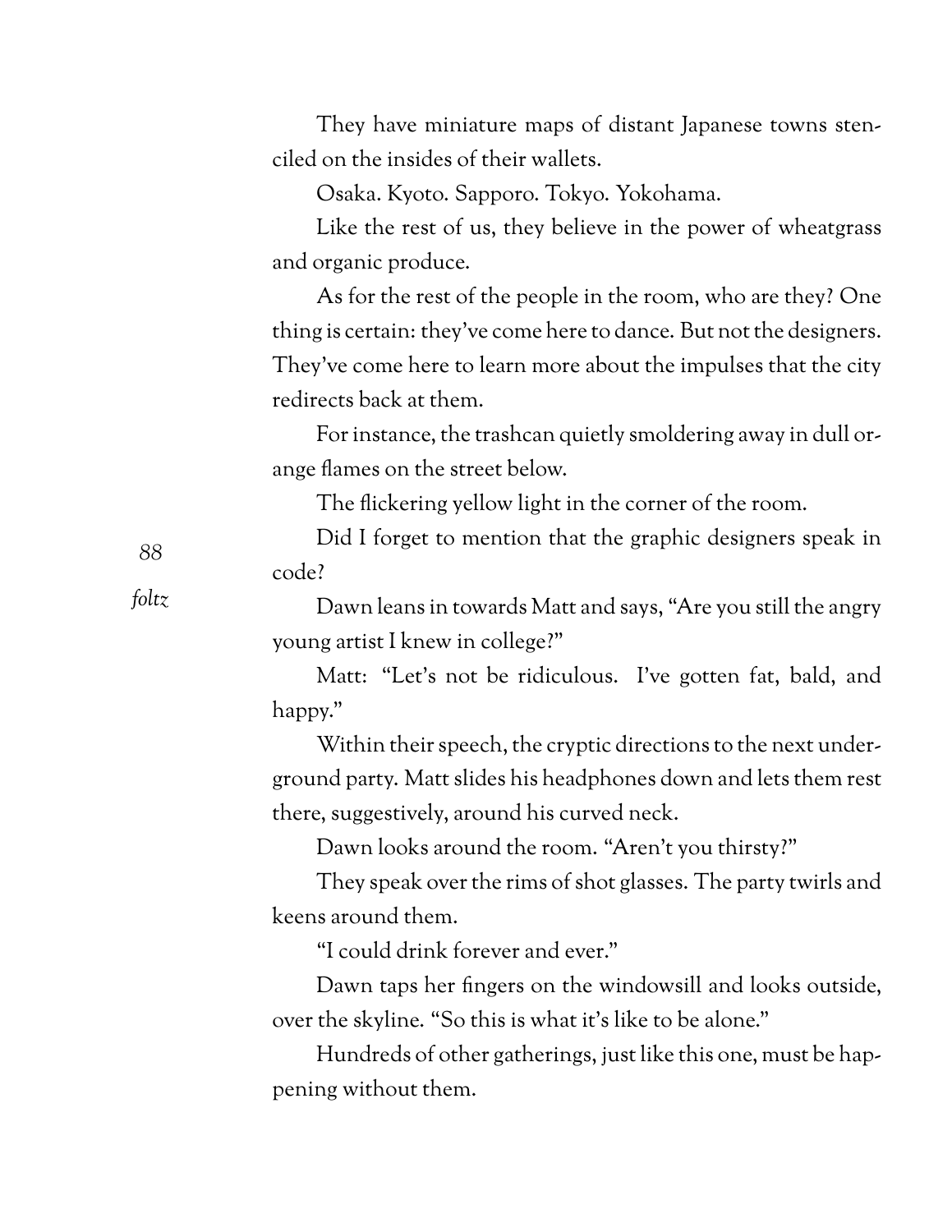The loft undulates with a wave of new arrivals.

A designer in the corner stubs his cigarette out in the heavy glass object on top of the water cooler. A couple of others hover near the window. The host, wearing a shirt with the words *Sin-*Eater, floats near the entrance to the bathroom.

Back at the window, Dawn dangles her bare ankles precariously over the ledge. "Don't I seem incredibly intriguing to you?"

Matt slips the headphones back over his head. "You seem kind of out of it, if that is what you mean."

He slips his fingers underneath her belt loop and pulls her closer.

And what about what they meant? When they speak of thirst, they mean hunger. By hunger, they mean sexual appetite. By sexual appetite, they mean a desire to consume the other. By the other they mean the thing that has been signified.

And what about what's been signified? According to some, that's been lost in translation.

In the corner, the p<sub>I</sub> working over a laptop with gloved fingers. A series of looping beats and formalized sound layers. Now that I think of it the words *garage door* don't have anything to do with anything.

Dawn sighs. "It's a little sad that we have to grow old."

Matt nods and bobs his head to a slightly different tune.

The graphic designers sniff at the air before walking into a room. They check the temperature of the water before diving into the pool. Their heads go first and then their feet follow.

Dawn speaks to no one in particular, but she speaks for everyone. "Why are we always talking about the present moment as if it's something we've already experienced?"

*89 foltz*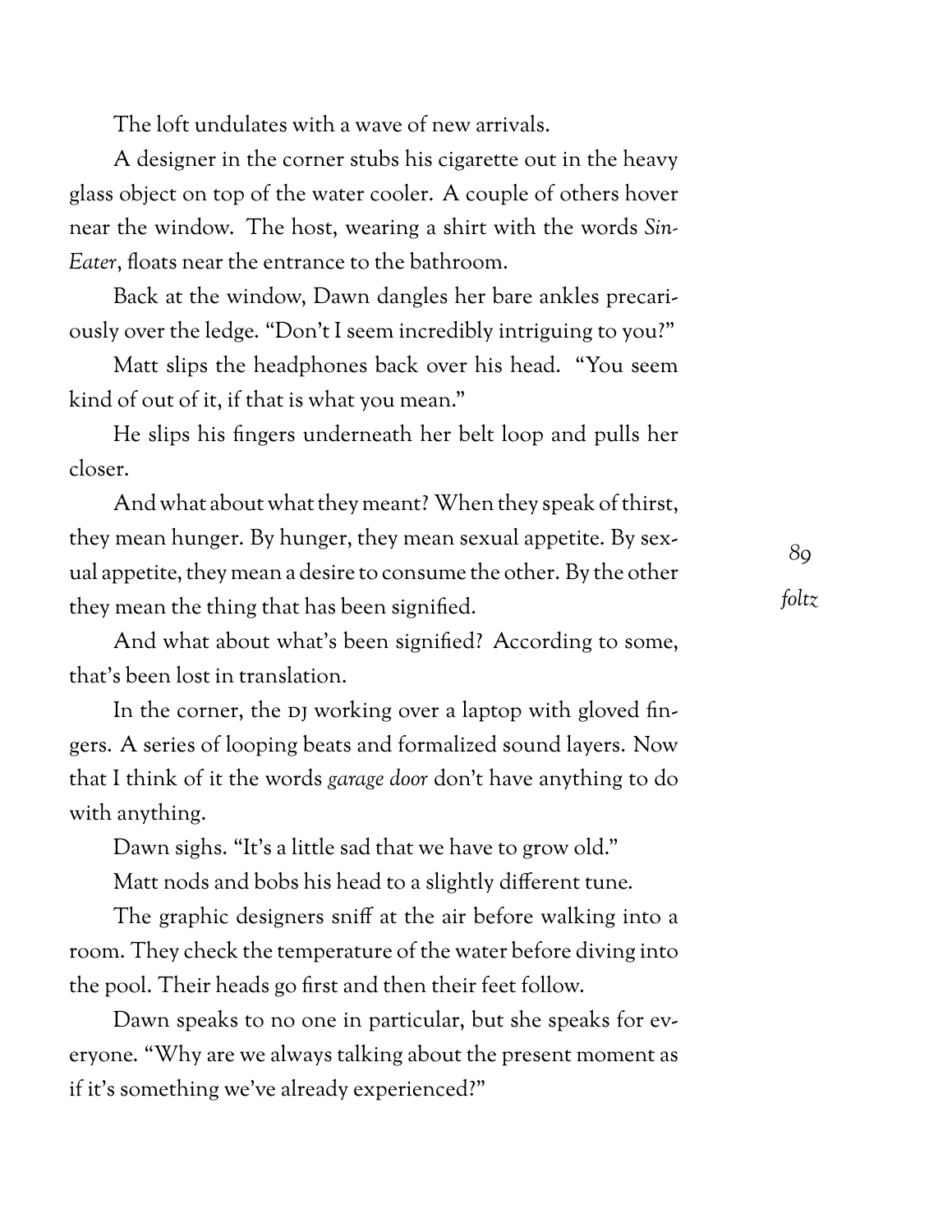In her bag, anthologies on obscure architecture movements.

Matt is never sure. "Who said anything about the present moment?"

He traces the bubbles circling Dawn's elbows.

It was true. The present moment had finally arrived.

Dawn points at the sun coming up over the tops of buildings. "See, there it is. What did I tell you?"

The light pours into the corner of the loft where the remaining designers huddle. As the sun comes up, they hold one last ringtone competition, but nobody wins. The drumbeats dart in between their sentences. A few of them congregate in the kitchen. The *Sin-Eater* shirt has become separated from the body of the woman who bought it. De-coupled. Un-hinged. Refrigerator magnets spill across the floor. A picture of a baby with blond hair. Last year's Christmas cards. An image of Lake Tahoe. Three saltand pepper-shaker sets.

Someone reaches over and turns the laptop off. The water cooler is nearly empty. Matt and Dawn slip out the door of the apartment and into the hall. They rub their hands along the walls of the corridor. They rub their hands along the curved handrails in the stairwell. Quietly noting all the impenetrable, pleasing surfaces along the way.

*90*

*foltz*